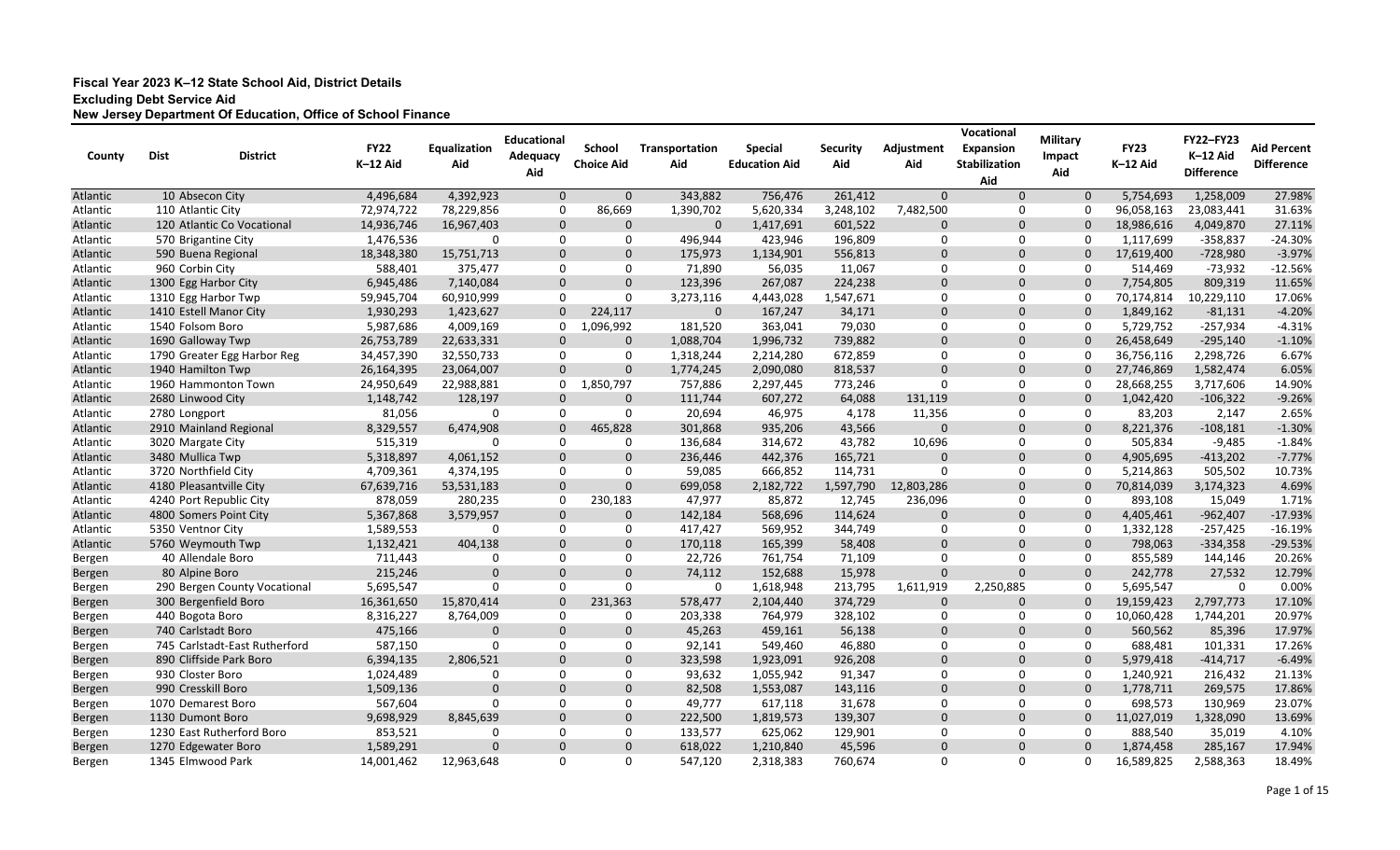| County        | <b>Dist</b> | <b>District</b>               | <b>FY22</b> | Equalization | <b>Educational</b><br>Adequacy | <b>School</b>     | Transportation | <b>Special</b>       | <b>Security</b> | Adjustment   | Vocational<br><b>Expansion</b> | <b>Military</b><br>Impact | <b>FY23</b> | <b>FY22-FY23</b><br>K-12 Aid | <b>Aid Percent</b> |
|---------------|-------------|-------------------------------|-------------|--------------|--------------------------------|-------------------|----------------|----------------------|-----------------|--------------|--------------------------------|---------------------------|-------------|------------------------------|--------------------|
|               |             |                               | K-12 Aid    | Aid          | Aid                            | <b>Choice Aid</b> | Aid            | <b>Education Aid</b> | Aid             | Aid          | <b>Stabilization</b><br>Aid    | Aid                       | K-12 Aid    | <b>Difference</b>            | <b>Difference</b>  |
| Bergen        |             | 1360 Emerson Boro             | 978,826     | $\Omega$     | $\Omega$                       | $\Omega$          | 134,241        | 947,481              | 81,391          | $\mathbf{0}$ | $\Omega$                       | $\mathbf 0$               | 1,163,113   | 184,287                      | 18.83%             |
| Bergen        |             | 1370 Englewood City           | 9,483,130   | 0            | 0                              | 4,413,689         | 830,412        | 2,342,582            | 1,201,342       | 535,621      | 0                              | 0                         | 9,323,646   | $-159,484$                   | $-1.68%$           |
| Bergen        |             | 1380 Englewood Cliffs Boro    | 555,500     | $\Omega$     | $\Omega$                       | $\Omega$          | 141,297        | 438,260              | 36,698          | $\mathbf 0$  | $\mathbf 0$                    | $\Omega$                  | 616,255     | 60,755                       | 10.94%             |
| Bergen        |             | 1450 Fair Lawn Boro           | 11,717,662  | 11,138,211   | 0                              | 0                 | 840,898        | 4,363,870            | 464,041         | 0            | $\mathbf 0$                    | $\Omega$                  | 16,807,020  | 5,089,358                    | 43.43%             |
| Bergen        |             | 1470 Fairview Boro            | 20,989,946  | 23,175,844   | $\Omega$                       | $\Omega$          | 159,545        | 1,748,955            | 721,266         | $\mathbf{0}$ | $\mathbf 0$                    | $\Omega$                  | 25,805,610  | 4,815,664                    | 22.94%             |
| Bergen        |             | 1550 Fort Lee Boro            | 3,966,690   | $\Omega$     | $\Omega$                       | 0                 | 685,744        | 3,914,892            | 105,243         | 0            | 0                              | 0                         | 4,705,879   | 739,189                      | 18.63%             |
| Bergen        |             | 1580 Franklin Lakes Boro      | 1,173,832   | $\Omega$     | $\Omega$                       | $\Omega$          | 230,578        | 1,119,755            | 20,872          | $\mathbf 0$  | $\mathbf 0$                    | $\Omega$                  | 1,371,205   | 197,373                      | 16.81%             |
| Bergen        |             | 1700 Garfield City            | 62,003,930  | 56,607,568   | $\Omega$                       | 0                 | 709,240        | 4,299,757            | 1,872,059       | 0            | 0                              | 0                         | 63,488,624  | 1,484,694                    | 2.40%              |
| Bergen        |             | 1760 Glen Rock Boro           | 2,185,110   | $\Omega$     | $\Omega$                       | $\Omega$          | 131,824        | 2,335,685            | 201,595         | $\mathbf 0$  | $\mathbf 0$                    | $\mathbf{0}$              | 2,669,104   | 483,994                      | 22.15%             |
| Bergen        |             | 1860 Hackensack City          | 29,124,716  | 28,808,278   | $\Omega$                       | $\Omega$          | 682,382        | 4,787,838            | 2,121,557       | 0            | 0                              | 0                         | 36,400,055  | 7,275,339                    | 24.98%             |
| Bergen        |             | 2050 Harrington Park Boro     | 516,945     | 2,317        | $\Omega$                       | $\Omega$          | 75,414         | 549,750              | 24,352          | $\mathbf 0$  | $\mathbf 0$                    | $\mathbf 0$               | 651,833     | 134,888                      | 26.09%             |
| Bergen        |             | 2080 Hasbrouck Heights Boro   | 2,925,500   | 1,438,890    | $\Omega$                       | $\Omega$          | 143,130        | 1,572,195            | 185,508         | 0            | 0                              | 0                         | 3,339,723   | 414,223                      | 14.16%             |
| Bergen        |             | 2090 Haworth Boro             | 359,408     | $\Omega$     | $\Omega$                       | $\Omega$          | 30,722         | 369,801              | 33,319          | 2,172        | $\mathbf 0$                    | $\mathbf{0}$              | 436,014     | 76,606                       | 21.31%             |
| Bergen        |             | 2180 Hillsdale Boro           | 1,101,899   | 11,741       | $\Omega$                       | 0                 | 126,575        | 1,012,087            | 55,927          | 0            | 0                              | 0                         | 1,206,330   | 104,431                      | 9.48%              |
| <b>Bergen</b> |             | 2200 Ho Ho Kus Boro           | 856,734     | $\Omega$     | $\Omega$                       | $\mathbf{0}$      | 203,210        | 794,477              | 14,624          | $\mathbf 0$  | $\mathbf 0$                    | $\mathbf 0$               | 1,012,311   | 155,577                      | 18.16%             |
| Bergen        |             | 2620 Leonia Boro              | 4,314,902   | 4,624,037    | $\Omega$                       | 0                 | $\mathbf{0}$   | 928,663              | 36,798          | 0            | 0                              | 0                         | 5,589,498   | 1,274,596                    | 29.54%             |
| Bergen        |             | 2710 Little Ferry Boro        | 4,558,454   | 2,269,156    | $\Omega$                       | $\Omega$          | 299,736        | 1,040,076            | 319,475         | $\mathbf 0$  | $\mathbf 0$                    | $\mathbf{0}$              | 3,928,443   | $-630,011$                   | $-13.82%$          |
| Bergen        |             | 2740 Lodi Borough             | 24,380,616  | 24,859,967   | 0                              | 0                 | 674,487        | 2,835,516            | 1,028,863       | 0            | 0                              | $\mathbf 0$               | 29,398,833  | 5,018,217                    | 20.58%             |
| Bergen        |             | 2860 Lyndhurst Twp            | 3,151,931   | 2,573,122    | $\mathbf 0$                    | $\mathbf 0$       | 239,630        | 1,826,886            | 75,106          | $\mathbf 0$  | $\mathbf 0$                    | $\mathbf 0$               | 4,714,744   | 1,562,813                    | 49.58%             |
| Bergen        |             | 2900 Mahwah Twp               | 3,371,264   | 0            | $\Omega$                       | 0                 | 754,059        | 2,819,253            | 268,685         | 0            | $\mathbf 0$                    | 0                         | 3,841,997   | 470,733                      | 13.96%             |
| Bergen        |             | 3060 Maywood Boro             | 1,416,596   | 324,912      | $\Omega$                       | $\Omega$          | 153,364        | 1,084,666            | 23,035          | $\mathbf 0$  | $\Omega$                       | $\mathbf{0}$              | 1,585,977   | 169,381                      | 11.96%             |
| Bergen        |             | 3170 Midland Park Boro        | 888,684     | 33,981       | $\Omega$                       | 0                 | 107,033        | 801,091              | 58,146          | 0            | 0                              | 0                         | 1,000,251   | 111,567                      | 12.55%             |
| Bergen        |             | 3330 Montvale Boro            | 945,721     | $\Omega$     | $\Omega$                       | $\Omega$          | 192,645        | 928,348              | 18,499          | $\mathbf 0$  | $\mathbf 0$                    | $\mathbf{0}$              | 1,139,492   | 193,771                      | 20.49%             |
| Bergen        |             | 3350 Moonachie Boro           | 581,586     | $\Omega$     | $\Omega$                       | 0                 | 107,072        | 413,103              | 112,578         | 16,590       | 0                              | $\Omega$                  | 649,343     | 67,757                       | 11.65%             |
| Bergen        |             | 3550 New Milford Boro         | 2,983,115   | 2,880,215    | $\Omega$                       | $\Omega$          | 430,582        | 1,294,330            | 73,366          | $\mathbf 0$  | $\mathbf 0$                    | $\mathbf 0$               | 4,678,493   | 1,695,378                    | 56.83%             |
| Bergen        |             | 3600 North Arlington Boro     | 5,335,481   | 4,721,232    | $\Omega$                       | $\Omega$          | 184,243        | 1,574,641            | 224,941         | 0            | 0                              | 0                         | 6,705,057   | 1,369,576                    | 25.67%             |
| Bergen        |             | 3700 Northern Highlands Reg   | 1,133,346   | $\Omega$     | $\Omega$                       | $\Omega$          | 272,216        | 969,794              | 77,671          | $\mathbf 0$  | $\mathbf 0$                    | $\mathbf 0$               | 1,319,681   | 186,335                      | 16.44%             |
| Bergen        |             | 3710 Northern Valley Regional | 2,019,664   | 0            | $\Omega$                       | $\Omega$          | 307,800        | 2,011,057            | 42,643          | 0            | 0                              | 0                         | 2,361,500   | 341,836                      | 16.93%             |
| Bergen        |             | 3730 Northvale Boro           | 495,977     | 89,194       | $\Omega$                       | $\Omega$          | 24,930         | 464,083              | 40,383          | $\mathbf 0$  | $\Omega$                       | $\Omega$                  | 618,590     | 122,613                      | 24.72%             |
| Bergen        |             | 3740 Norwood Boro             | 593,679     | $\Omega$     | $\Omega$                       | $\Omega$          | 52,474         | 594,104              | 41,806          | 0            | $\Omega$                       | $\Omega$                  | 688,384     | 94,705                       | 15.95%             |
| Bergen        |             | 3760 Oakland Boro             | 1,244,491   | $\Omega$     |                                | $\Omega$          | 215,169        | 1,218,361            | 51,232          | $\Omega$     | $\Omega$                       | $\Omega$                  | 1,484,762   | 240,271                      | 19.31%             |
| Bergen        |             | 3850 Old Tappan Boro          | 591,956     | 0            | 0                              | 0                 | 77,746         | 642,924              | 20,128          | 0            | 0                              | 0                         | 740,798     | 148,842                      | 25.14%             |
| Bergen        |             | 3870 Oradell Boro             | 628,446     | $\mathbf 0$  | $\mathbf 0$                    | $\mathbf 0$       | 29,595         | 701,912              | 58,565          | $\mathbf 0$  | $\mathbf 0$                    | $\mathbf 0$               | 790,072     | 161,626                      | 25.72%             |
| Bergen        |             | 3910 Palisades Park           | 2,207,898   | 711,969      | 0                              | 0                 | 101,852        | 1,308,804            | 212,501         | 10,133       | 0                              | 0                         | 2,345,259   | 137,361                      | 6.22%              |
| Bergen        |             | 3930 Paramus Boro             | 3,661,923   | 0            | $\mathbf 0$                    | $\mathbf 0$       | 727,057        | 3,611,980            | 69,352          | $\mathbf{0}$ | $\mathbf 0$                    | $\mathbf 0$               | 4,408,389   | 746,466                      | 20.38%             |
| Bergen        |             | 3940 Park Ridge Boro          | 1,044,843   | 0            | 0                              | 0                 | 99,501         | 1,108,291            | 59,165          | 0            | 0                              | 0                         | 1,266,957   | 222,114                      | 21.26%             |
| Bergen        |             | 3960 Pascack Valley Regional  | 1,993,627   | $\mathbf 0$  | $\mathbf 0$                    | $\mathbf 0$       | 363,359        | 1,890,404            | 71,406          | $\mathbf 0$  | $\mathbf 0$                    | $\mathbf 0$               | 2,325,169   | 331,542                      | 16.63%             |
| Bergen        |             | 4300 Ramapo-Indian Hill Reg   | 2,553,076   | 0            | 0                              | 0                 | 698,935        | 2,171,675            | 62,873          | 0            | 0                              | 0                         | 2,933,483   | 380,407                      | 14.90%             |
| Bergen        |             | 4310 Ramsey Boro              | 2,274,938   | $\mathbf 0$  | $\mathbf 0$                    | $\mathbf 0$       | 309,420        | 2,271,360            | 96,206          | $\mathbf 0$  | $\mathbf 0$                    | $\mathbf 0$               | 2,676,986   | 402,048                      | 17.67%             |
| Bergen        |             | 4370 Ridgefield Boro          | 3,101,504   | 1,968,319    | 0                              | 0                 | $\mathbf{0}$   | 1,119,247            | 96,410          | 0            | $\mathbf 0$                    | 0                         | 3,183,976   | 82,472                       | 2.66%              |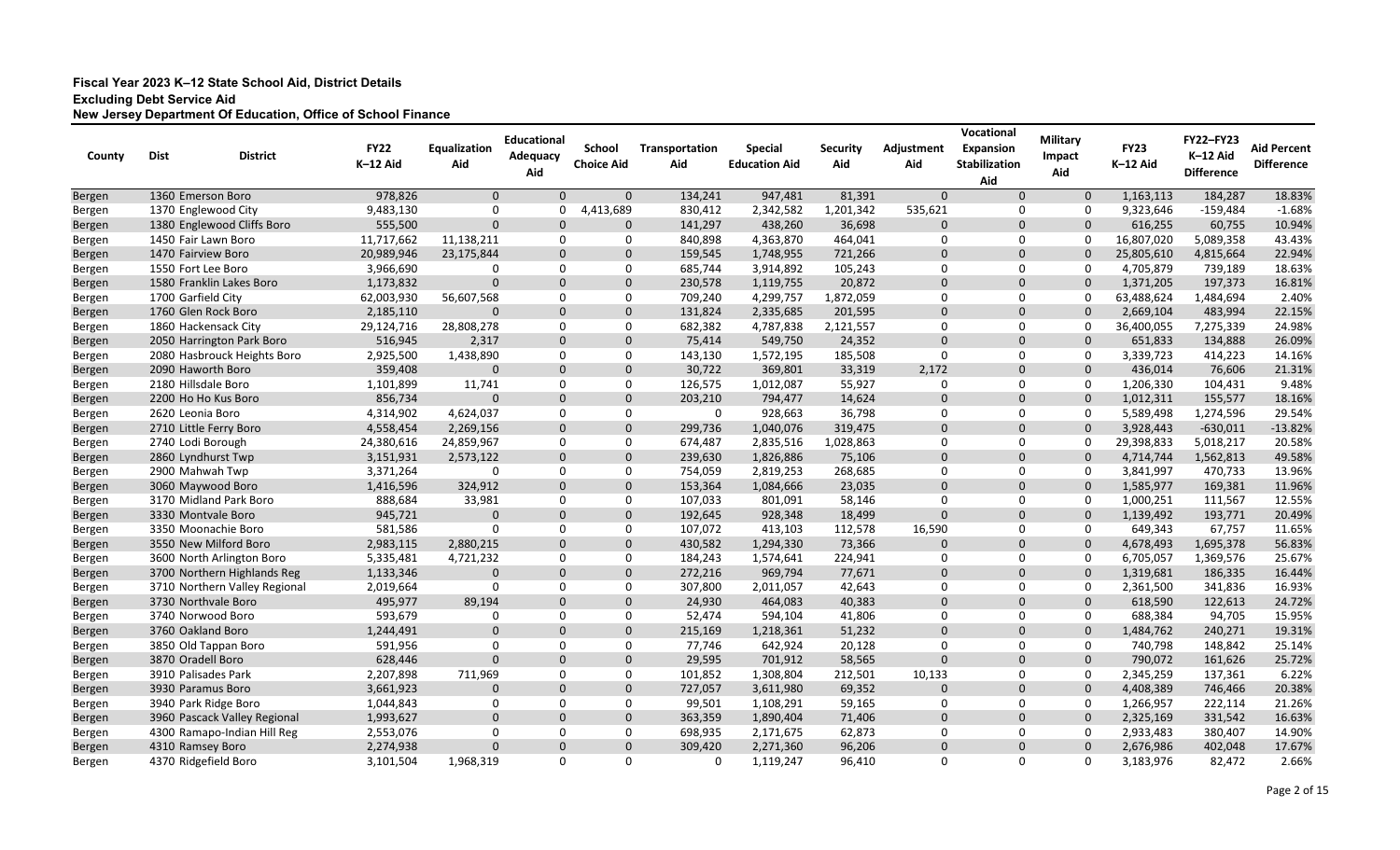| County            | <b>Dist</b>                  | <b>District</b> | <b>FY22</b><br>K-12 Aid | Equalization<br>Aid | <b>Educational</b><br>Adequacy<br>Aid | <b>School</b><br><b>Choice Aid</b> | <b>Transportation</b><br>Aid | <b>Special</b><br><b>Education Aid</b> | <b>Security</b><br>Aid | Adjustment<br>Aid | Vocational<br><b>Expansion</b><br><b>Stabilization</b><br>Aid | <b>Military</b><br>Impact<br>Aid | <b>FY23</b><br>K-12 Aid | <b>FY22-FY23</b><br>K-12 Aid<br><b>Difference</b> | <b>Aid Percent</b><br><b>Difference</b> |
|-------------------|------------------------------|-----------------|-------------------------|---------------------|---------------------------------------|------------------------------------|------------------------------|----------------------------------------|------------------------|-------------------|---------------------------------------------------------------|----------------------------------|-------------------------|---------------------------------------------------|-----------------------------------------|
| Bergen            | 4380 Ridgefield Park Twp     |                 | 11,597,264              | 10,952,118          | $\mathbf 0$                           | $\mathbf{0}$                       | 296,758                      | 1,696,661                              | 511,781                | $\mathbf 0$       | $\Omega$                                                      | $\mathbf 0$                      | 13,457,318              | 1,860,054                                         | 16.04%                                  |
| Bergen            | 4390 Ridgewood Village       |                 | 4,964,280               | $\Omega$            | $\Omega$                              | $\Omega$                           | 620,535                      | 4,885,005                              | 447,742                | 0                 | 0                                                             | 0                                | 5,953,282               | 989,002                                           | 19.92%                                  |
| Bergen            | 4405 River Dell Regional     |                 | 1,552,830               | 785,816             | $\mathbf{0}$                          | $\Omega$                           | 199,120                      | 1,140,926                              | 125,221                | $\mathbf 0$       | $\Omega$                                                      | $\Omega$                         | 2,251,083               | 698,253                                           | 44.97%                                  |
| Bergen            | 4410 River Edge Boro         |                 | 2,915,660               | 2,263,849           | 0                                     | $\Omega$                           | 19,622                       | 1,011,024                              | 91,647                 | 0                 | 0                                                             | 0                                | 3,386,142               | 470,482                                           | 16.14%                                  |
| Bergen            | 4430 River Vale Twp          |                 | 947,536                 | $\Omega$            | $\Omega$                              | $\Omega$                           | 126,476                      | 895,617                                | 86,869                 | $\mathbf 0$       | $\Omega$                                                      | $\mathbf{0}$                     | 1,108,962               | 161,426                                           | 17.04%                                  |
| Bergen            | 4470 Rochelle Park Twp       |                 | 693,348                 | $\Omega$            | $\Omega$                              | $\Omega$                           | 103,197                      | 681,485                                | 47,531                 | 0                 | $\mathbf{0}$                                                  | 0                                | 832,213                 | 138,865                                           | 20.03%                                  |
| Bergen            | 4500 Rockleigh               |                 | 44,264                  | $\Omega$            | $\mathbf{0}$                          | $\Omega$                           | 28,708                       | 16,896                                 | 2,002                  | $\mathbf 0$       | $\Omega$                                                      | $\mathbf{0}$                     | 47,606                  | 3,342                                             | 7.55%                                   |
| Bergen            | 4600 Rutherford Boro         |                 | 2,815,423               | 815,410             | $\Omega$                              | 0                                  | 209,359                      | 1,765,745                              | 133,835                | 0                 | 0                                                             | 0                                | 2,924,349               | 108,926                                           | 3.87%                                   |
| Bergen            | 4610 Saddle Brook Twp        |                 | 1,676,355               | 17,740              | $\Omega$                              | $\Omega$                           | 234,147                      | 1,684,020                              | 43,806                 | $\mathbf 0$       | $\Omega$                                                      | $\mathbf 0$                      | 1,979,713               | 303,358                                           | 18.10%                                  |
| Bergen            | 4620 Saddle River Boro       |                 | 458,965                 |                     | $\Omega$                              | 0                                  | 202,394                      | 259,037                                | 29,320                 | 0                 | 0                                                             | 0                                | 490,751                 | 31,786                                            | 6.93%                                   |
| Bergen            | 4870 South Hackensack Twp    |                 | 431,349                 | 99,417              | $\mathbf 0$                           | $\Omega$                           | 47,149                       | 295,991                                | 36,988                 | $\mathbf 0$       | 0                                                             | $\mathbf 0$                      | 479,545                 | 48,196                                            | 11.17%                                  |
| Bergen            | 5150 Teaneck Twp             |                 | 6,619,301               | $\Omega$            | $\Omega$                              | 0                                  | 2,348,999                    | 3,422,556                              | 945,902                | 0                 | 0                                                             | 0                                | 6,717,457               | 98,156                                            | 1.48%                                   |
| Bergen            | 5160 Tenafly Boro            |                 | 3,198,570               | $\Omega$            | $\mathbf{0}$                          | $\Omega$                           | 353,878                      | 3,165,413                              | 285,644                | $\mathbf 0$       | $\mathbf 0$                                                   | $\mathbf 0$                      | 3,804,935               | 606,365                                           | 18.96%                                  |
| Bergen            | 5330 Upper Saddle River Boro |                 | 968,546                 | $\Omega$            | $\Omega$                              | $\Omega$                           | 150,581                      | 959,897                                | 53,937                 | 0                 | 0                                                             | 0                                | 1,164,415               | 195,869                                           | 20.22%                                  |
| Bergen            | 5410 Waldwick Boro           |                 | 2,244,162               | 957,125             | $\mathbf{0}$                          | $\Omega$                           | 199,527                      | 1,350,999                              | 125,909                | $\mathbf 0$       | $\mathbf 0$                                                   | $\mathbf 0$                      | 2,633,560               | 389,398                                           | 17.35%                                  |
| Bergen            | 5430 Wallington Boro         |                 | 5,993,349               | 5,020,407           | $\Omega$                              | 0                                  | 166,028                      | 1,179,528                              | 258,918                | 0                 | 0                                                             | 0                                | 6,624,881               | 631,532                                           | 10.54%                                  |
| Bergen            | 5755 Westwood Regional       |                 | 2,707,761               | $\Omega$            | $\mathbf 0$                           | $\Omega$                           | 422,522                      | 2,672,066                              | 55,037                 | $\mathbf 0$       | $\mathbf 0$                                                   | $\mathbf{0}$                     | 3,149,625               | 441,864                                           | 16.32%                                  |
| Bergen            | 5830 Wood-Ridge Boro         |                 | 1,141,383               | 79,500              | 0                                     | 0                                  | 118,852                      | 1,085,103                              | 22,479                 | 0                 | 0                                                             | 0                                | 1,305,934               | 164,551                                           | 14.42%                                  |
| Bergen            | 5880 Woodcliff Lake Boro     |                 | 620,189                 | 0                   | $\mathbf 0$                           | $\Omega$                           | 62,505                       | 636,795                                | 44,572                 | $\mathbf 0$       | 0                                                             | $\Omega$                         | 743,872                 | 123,683                                           | 19.94%                                  |
| Bergen            | 5920 Wyckoff Twp             |                 | 1,729,414               | $\Omega$            | $\Omega$                              | $\Omega$                           | 277,625                      | 1,769,452                              | 118,034                | 0                 | 0                                                             | 0                                | 2,165,111               | 435,697                                           | 25.19%                                  |
| <b>Burlington</b> | 200 Bass River Twp           |                 | 597,222                 | 387,228             | $\mathbf{0}$                          | $\Omega$                           | 29,712                       | 81,213                                 | 26,554                 | $\mathbf 0$       | $\Omega$                                                      | $\Omega$                         | 524,707                 | $-72,515$                                         | $-12.14%$                               |
| Burlington        | 380 Beverly City             |                 | 4,441,164               | 4,452,104           | $\Omega$                              | $\Omega$                           | 193,173                      | 182,606                                | 105,269                | 758,309           | 0                                                             | $\Omega$                         | 5,691,461               | 1,250,297                                         | 28.15%                                  |
| <b>Burlington</b> | 475 Bordentown Regional      |                 | 10,564,871              | 8,205,173           | $\mathbf 0$                           | $\Omega$                           | 729,374                      | 1,470,071                              | 71,779                 | $\mathbf 0$       | $\mathbf 0$                                                   | $\Omega$                         | 10,476,397              | $-88,474$                                         | $-0.84%$                                |
| Burlington        | 600 Burlington City          |                 | 17,723,297              | 17,377,249          | $\Omega$                              | $\Omega$                           | 205,655                      | 935,688                                | 480,795                | 1,244,633         | 0                                                             | $\Omega$                         | 20,244,020              | 2,520,723                                         | 14.22%                                  |
| <b>Burlington</b> | 610 Burlington Co Vocational |                 | 15,439,325              | 14,627,395          | $\mathbf 0$                           | $\Omega$                           | $\mathbf 0$                  | 1,535,567                              | 244,568                | $\mathbf 0$       | $\mathbf 0$                                                   | $\Omega$                         | 16,407,530              | 968,205                                           | 6.27%                                   |
| Burlington        | 620 Burlington Twp           |                 | 23,241,054              | 21,321,598          | 0                                     | 0                                  | 1,741,167                    | 2,355,238                              | 533,760                | 0                 | 0                                                             | 0                                | 25,951,763              | 2,710,709                                         | 11.66%                                  |
| <b>Burlington</b> | 830 Chesterfield Twp         |                 | 3,298,783               | 2,753,298           | $\mathbf 0$                           | $\Omega$                           | 143,738                      | 654,710                                | 60,146                 | $\mathbf 0$       | $\mathbf 0$                                                   | 0                                | 3,611,892               | 313,109                                           | 9.49%                                   |
| Burlington        | 840 Cinnaminson Twp          |                 | 12,248,798              | 13,485,243          | $\Omega$                              | $\Omega$                           | 483,083                      | 1,385,471                              | 57,475                 | 0                 | 0                                                             | 0                                | 15,411,272              | 3,162,474                                         | 25.82%                                  |
| Burlington        | 1030 Delanco Twp             |                 | 2,820,844               | 2,216,821           | $\mathbf{0}$                          | $\Omega$                           | 48,300                       | 341,376                                | 25,925                 | $\mathbf 0$       | $\Omega$                                                      | $\Omega$                         | 2,632,422               | $-188,422$                                        | $-6.68%$                                |
| Burlington        | 1060 Delran Twp              |                 | 20,085,885              | 19,607,509          | $\Omega$                              | $\Omega$                           | 516,610                      | 2,561,908                              | 418,930                | 0                 | $\Omega$                                                      | 0                                | 23,104,957              | 3,019,072                                         | 15.03%                                  |
| Burlington        | 1250 Eastampton Twp          |                 | 4,262,105               | 3,150,726           | $\Omega$                              | $\Omega$                           | $\mathbf{0}$                 | 389,996                                | 5,492                  | $\Omega$          | $\Omega$                                                      | 219,840                          | 3,766,054               | $-496,051$                                        | $-11.64%$                               |
| <b>Burlington</b> | 1280 Edgewater Park Twp      |                 | 10,001,463              | 9,939,767           | 0                                     | 0                                  | 470,640                      | 592,870                                | 305,169                | 0                 | 0                                                             | 0                                | 11,308,446              | 1,306,983                                         | 13.07%                                  |
| <b>Burlington</b> | 1420 Evesham Twp             |                 | 9,009,295               | 3,557,657           | $\mathbf 0$                           | $\mathbf 0$                        | 546,377                      | 3,024,808                              | 381,844                | $\mathbf 0$       | $\mathbf 0$                                                   | $\mathbf{0}$                     | 7,510,686               | $-1,498,609$                                      | $-16.63%$                               |
| Burlington        | 1520 Florence Twp            |                 | 9,699,238               | 9,631,078           | 0                                     | 0                                  | 262,668                      | 1,150,328                              | 110,028                | 0                 | 0                                                             | 0                                | 11,154,102              | 1,454,864                                         | 15.00%                                  |
| <b>Burlington</b> | 1910 Hainesport Twp          |                 | 950,246                 | 169,798             | $\mathbf 0$                           | $\mathbf 0$                        | 137,699                      | 441,909                                | 62,448                 | $\mathbf 0$       | $\mathbf 0$                                                   | 0                                | 811,854                 | $-138,392$                                        | $-14.56%$                               |
| <b>Burlington</b> | 2610 Lenape Regional         |                 | 25,072,520              | 19,237,355          | 0                                     | 0                                  | 874,930                      | 4,238,655                              | 448,023                | 0                 | 0                                                             | 0                                | 24,798,963              | $-273,557$                                        | $-1.09%$                                |
| <b>Burlington</b> | 2850 Lumberton Twp           |                 | 6,038,305               | 3,699,051           | $\mathbf 0$                           | 0                                  | 73,845                       | 906,745                                | 176,844                | $\mathbf 0$       | $\mathbf 0$                                                   | $\mathbf{0}$                     | 4,856,485               | $-1,181,820$                                      | $-19.57%$                               |
| Burlington        | 2960 Mansfield Twp           |                 | 681,912                 | 59,647              | 0                                     | 0                                  | 162,397                      | 473,059                                | 50,397                 | 0                 | 0                                                             | 0                                | 745,500                 | 63,588                                            | 9.33%                                   |
| <b>Burlington</b> | 3010 Maple Shade Twp         |                 | 15,301,871              | 16,075,778          | $\mathbf 0$                           | $\mathbf 0$                        | 587,335                      | 1,384,544                              | 624,464                | $\mathbf 0$       | $\mathbf 0$                                                   | $\overline{0}$                   | 18,672,121              | 3,370,250                                         | 22.03%                                  |
| Burlington        | 3070 Medford Lakes Boro      |                 | 1,661,175               | 1,124,389           | $\mathbf 0$                           | 0                                  | 26,367                       | 461,143                                | 42,839                 | 0                 | $\mathbf 0$                                                   | 0                                | 1,654,738               | $-6,437$                                          | $-0.39%$                                |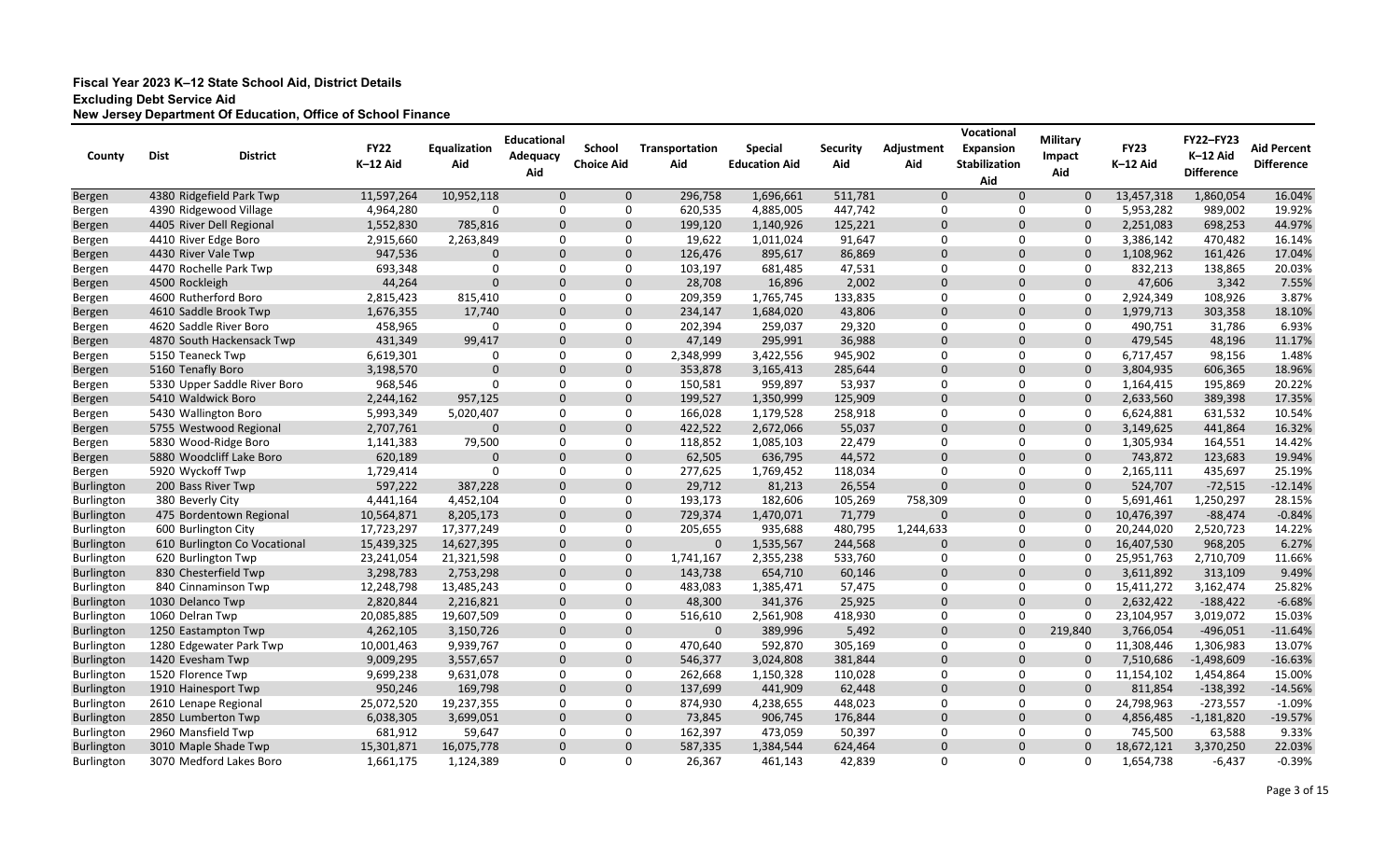| County            | <b>Dist</b> | <b>District</b>                | <b>FY22</b><br>K-12 Aid | Equalization<br>Aid | <b>Educational</b><br>Adequacy | <b>School</b><br><b>Choice Aid</b> | Transportation<br>Aid | <b>Special</b><br><b>Education Aid</b> | <b>Security</b><br>Aid | Adjustment<br>Aid | Vocational<br><b>Expansion</b><br><b>Stabilization</b> | <b>Military</b><br><b>Impact</b> | <b>FY23</b><br>K-12 Aid | <b>FY22-FY23</b><br>K-12 Aid | <b>Aid Percent</b><br><b>Difference</b> |
|-------------------|-------------|--------------------------------|-------------------------|---------------------|--------------------------------|------------------------------------|-----------------------|----------------------------------------|------------------------|-------------------|--------------------------------------------------------|----------------------------------|-------------------------|------------------------------|-----------------------------------------|
|                   |             |                                |                         |                     | Aid                            |                                    |                       |                                        |                        |                   | Aid                                                    | Aid                              |                         | <b>Difference</b>            |                                         |
| <b>Burlington</b> |             | 3080 Medford Twp               | 4,171,844               | 2,057,313           | $\mathbf{0}$                   | $\mathbf{0}$                       | 240,580               | 1,680,355                              | 78,003                 | $\mathbf{0}$      | $\Omega$                                               | $\mathbf 0$                      | 4,056,251               | $-115,593$                   | $-2.77%$                                |
| <b>Burlington</b> |             | 3360 Moorestown Twp            | 4,368,146               | $\Omega$            | -0                             | 0                                  | 818,042               | 3,754,265                              | 314,058                | 0                 | 0                                                      | 0                                | 4,886,365               | 518,219                      | 11.86%                                  |
| Burlington        |             | 3430 Mount Holly Twp           | 11,319,540              | 9,985,907           | $\mathbf{0}$                   | $\Omega$                           | 127,355               | 755,237                                | 337,977                | 1,025,803         | $\mathbf 0$                                            | $\Omega$                         | 12,232,279              | 912,739                      | 8.06%                                   |
| Burlington        |             | 3440 Mount Laurel Twp          | 5,674,157               | $\Omega$            | 0                              | 0                                  | 2,093,313             | 4,051,296                              | 337,731                | 0                 | $\mathbf 0$                                            | 0                                | 6,482,340               | 808,183                      | 14.24%                                  |
| <b>Burlington</b> |             | 3540 New Hanover Twp           | 2,114,900               | 1,574,394           | $\mathbf{0}$                   | $\Omega$                           | 161,552               | 152,726                                | 78,055                 | $\mathbf 0$       | $\Omega$                                               | 72,824                           | 2,039,551               | $-75,349$                    | $-3.56%$                                |
| Burlington        |             | 3650 North Hanover Twp         | 12,283,330              | 12,234,922          | 0                              | $\Omega$                           | 488,491               | 842,583                                | 192,147                | 403,273           | 0                                                      | 0                                | 14, 161, 416            | 1,878,086                    | 15.29%                                  |
| Burlington        |             | 3690 Northern Burlington Reg   | 19,880,943              | 14,043,342          | $\mathbf{0}$                   | 456,399                            | 1,212,916             | 1,088,835                              | 206,047                | $\mathbf 0$       | $\mathbf{0}$                                           | 4,486,267                        | 21,493,806              | 1,612,863                    | 8.11%                                   |
| Burlington        |             | 3920 Palmyra Boro              | 5,271,626               | 5,362,445           | 0                              | 0                                  | 97,770                | 696,197                                | 218,608                | 102,575           | 0                                                      | 0                                | 6,477,595               | 1,205,969                    | 22.88%                                  |
| <b>Burlington</b> |             | 4050 Pemberton Twp             | 74,316,382              | 44,069,667          | $\mathbf{0}$                   | 84,071                             | 2,481,707             | 3,488,912                              | 1,398,487              | 14,505,772        | $\mathbf{0}$                                           | 4,270,250                        | 70,298,866              | $-4,017,516$                 | $-5.41%$                                |
| <b>Burlington</b> |             | 4320 Rancocas Valley Regional  | 16,197,059              | 13,354,556          | 0                              | 0                                  | 1,109,889             | 1,284,298                              | 308,091                | 172,579           | 0                                                      | 0                                | 16,229,413              | 32,354                       | 0.20%                                   |
| Burlington        |             | 4450 Riverside Twp             | 14,877,974              | 15,824,123          | $\mathbf 0$                    | $\mathbf 0$                        | 187,558               | 827,038                                | 439,613                | $\mathbf 0$       | $\mathbf 0$                                            | 0                                | 17,278,332              | 2,400,358                    | 16.13%                                  |
| Burlington        |             | 4460 Riverton                  | 735,533                 | 694,078             | 0                              | $\Omega$                           | 19,613                | 204,103                                | 33,553                 | 0                 | 0                                                      | 0                                | 951,347                 | 215,814                      | 29.34%                                  |
| <b>Burlington</b> |             | 4740 Shamong Twp               | 3,410,844               | 2,332,180           | $\mathbf{0}$                   | $\Omega$                           | 191,437               | 507,214                                | 65,308                 | $\mathbf 0$       | $\Omega$                                               | 0                                | 3,096,139               | $-314,705$                   | $-9.23%$                                |
| Burlington        |             | 4930 Southampton Twp           | 1,535,649               | 332,880             | 0                              | $\Omega$                           | 420,886               | 489,699                                | 94,037                 | 0                 | $\Omega$                                               | 0                                | 1,337,502               | $-198,147$                   | $-12.90%$                               |
| Burlington        |             | 5010 Springfield Twp           | 710,660                 | 313,326             | $\mathbf 0$                    | $\Omega$                           | 139,769               | 159,516                                | 22,357                 | $\mathbf 0$       | $\mathbf{0}$                                           | $\mathbf{0}$                     | 634,968                 | $-75,692$                    | $-10.65%$                               |
| Burlington        |             | 5130 Tabernacle Twp            | 3,628,580               | 2,106,050           | 0                              | $\Omega$                           | 344,597               | 543,635                                | 66,283                 | 0                 | 0                                                      | 0                                | 3,060,565               | $-568,015$                   | $-15.65%$                               |
| <b>Burlington</b> |             | 5490 Washington Twp            | 313,165                 | 57,259              | $\mathbf 0$                    | $\Omega$                           | 83,884                | 52,560                                 | 9,777                  | $\mathbf 0$       | $\mathbf{0}$                                           | $\mathbf{0}$                     | 203,480                 | $-109,685$                   | $-35.02%$                               |
| <b>Burlington</b> |             | 5720 Westampton                | 4,669,280               | 3,684,146           | 0                              | 0                                  | 408,807               | 790,262                                | 93,300                 | 0                 | 0                                                      | 0                                | 4,976,515               | 307,235                      | 6.58%                                   |
| Burlington        |             | 5805 Willingboro Twp           | 41,259,800              | 40,498,434          | $\mathbf 0$                    | $\Omega$                           | 1,015,853             | 2,391,334                              | 1,086,670              | $\mathbf 0$       | $\mathbf 0$                                            | $\Omega$                         | 44,992,291              | 3,732,491                    | 9.05%                                   |
| <b>Burlington</b> |             | 5890 Woodland Twp              | 789,042                 | 415,985             | 0                              | 0                                  | 63,364                | 100,588                                | 16,311                 | 0                 | 0                                                      | 0                                | 596,248                 | $-192,794$                   | $-24.43%$                               |
| Camden            |             | 150 Audubon Boro               | 9,429,271               | 7,108,841           | $\mathbf{0}$                   | 999,630                            | 73,419                | 1,046,915                              | 200,391                | 162,302           | $\mathbf{0}$                                           | $\Omega$                         | 9,591,498               | 162,227                      | 1.72%                                   |
| Camden            |             | 190 Barrington Boro            | 4,081,163               | 3,829,583           | 0                              |                                    | 75,087                | 557,456                                | 81,247                 | 0                 | 0                                                      | 0                                | 4,543,373               | 462,210                      | 11.33%                                  |
| Camden            |             | 260 Bellmawr Boro              | 8,267,999               | 7,580,982           | $\mathbf{0}$                   | 122,013                            | 74,021                | 931,640                                | 337,882                | $\mathbf 0$       | $\mathbf{0}$                                           | $\mathbf 0$                      | 9,046,538               | 778,539                      | 9.42%                                   |
| Camden            |             | 330 Berlin Boro                | 4,407,465               | 4,264,067           | 0                              |                                    | 254,835               | 521,625                                | 98,331                 | 0                 | 0                                                      | 0                                | 5,138,858               | 731,393                      | 16.59%                                  |
| Camden            |             | 340 Berlin Twp                 | 5,765,465               | 4,094,735           | $\mathbf{0}$                   | 495,380                            | 270,602               | 465,861                                | 208,615                | $\mathbf 0$       | $\Omega$                                               | $\Omega$                         | 5,535,193               | $-230,272$                   | $-3.99%$                                |
| Camden            |             | 390 Black Horse Pike Regional  | 35,882,516              | 32,418,488          | 0                              |                                    | 875,368               | 3,393,744                              | 163,463                | $\mathbf 0$       | 0                                                      | 0                                | 36,851,063              | 968,547                      | 2.70%                                   |
| Camden            |             | 580 Brooklawn Boro             | 4,504,258               | 4,195,519           | $\mathbf 0$                    | 392,767                            | 17,795                | 271,023                                | 110,945                | 75,296            | $\mathbf 0$                                            | $\Omega$                         | 5,063,345               | 559,087                      | 12.41%                                  |
| Camden            |             | 680 Camden City                | 299,506,085             | 245,793,735         | 0                              | 0                                  | 4,491,244             | 9,745,700                              | 7,024,657              | 45,048,515        | 0                                                      | $\Omega$                         | 312,103,851             | 12,597,766                   | 4.21%                                   |
| Camden            |             | 700 Camden County Vocational   | 26,774,860              | 27,040,430          | $\mathbf{0}$                   | $\Omega$                           | $\Omega$              | 1,725,942                              | 742,267                | $\mathbf 0$       | $\Omega$                                               |                                  | 29,508,639              | 2,733,779                    | 10.21%                                  |
| Camden            |             | 800 Cherry Hill Twp            | 24,698,590              | 18,296,824          | $\Omega$                       | $\Omega$                           | 2,884,053             | 7,169,933                              | 1,238,638              | 0                 | $\Omega$                                               | $\Omega$                         | 29,589,448              | 4,890,858                    | 19.80%                                  |
| Camden            |             | 810 Chesilhurst                | 1,969,019               | 1,235,654           | $\Omega$                       |                                    | 170,166               | 95,861                                 | 50,877                 | $\Omega$          | $\Omega$                                               | $\Omega$                         | 1,552,558               | $-416,461$                   | $-21.15%$                               |
| Camden            |             | 880 Clementon Boro             | 7,750,449               | 8,510,475           | 0                              | 0                                  | 78,718                | 371,383                                | 135,485                | 0                 | 0                                                      | 0                                | 9,096,061               | 1,345,612                    | 17.36%                                  |
| Camden            |             | 940 Collingswood Boro          | 10,816,029              | 8,375,813           | $\mathbf 0$                    | 328,008                            | 176,430               | 1,012,100                              | 341,486                | 783,307           | $\mathbf 0$                                            | $\mathbf 0$                      | 11,017,144              | 201,115                      | 1.86%                                   |
| Camden            |             | 1255 Eastern Camden County Reg | 8,717,540               | 7,836,448           | 0                              | 0                                  | 448,029               | 1,542,497                              | 166,156                | 0                 | 0                                                      | 0                                | 9,993,130               | 1,275,590                    | 14.63%                                  |
| Camden            |             | 1720 Gibbsboro Boro            | 1,468,169               | 1,385,149           | $\mathbf 0$                    | 0                                  | 20,818                | 163,500                                | 25,761                 | 245,443           | $\mathbf 0$                                            | $\mathbf{0}$                     | 1,840,671               | 372,502                      | 25.37%                                  |
| Camden            |             | 1770 Gloucester City           | 31,535,359              | 23,096,659          | 0                              | 0                                  | 233,679               | 1,108,064                              | 759,837                | 8,476,977         | 0                                                      | 0                                | 33,675,216              | 2,139,857                    | 6.79%                                   |
| Camden            |             | 1780 Gloucester Twp            | 54,922,214              | 49,694,253          | $\mathbf 0$                    | $\overline{0}$                     | 1,634,840             | 5,871,243                              | 487,009                | $\mathbf{0}$      | $\mathbf 0$                                            | $\Omega$                         | 57,687,345              | 2,765,131                    | 5.04%                                   |
| Camden            |             | 1880 Haddon Heights Boro       | 2,001,183               | 446,874             | 0                              | 788,176                            | 118,664               | 501,850                                | 81,344                 | 27,564            | 0                                                      | 0                                | 1,964,472               | $-36,711$                    | $-1.83%$                                |
| Camden            |             | 1890 Haddon Twp                | 8,105,011               | 6,967,919           | $\mathbf 0$                    | $\mathbf 0$                        | $\mathbf{0}$          | 1,530,133                              | $\mathbf{0}$           | $\mathbf 0$       | $\mathbf 0$                                            | $\mathbf{0}$                     | 8,498,052               | 393,041                      | 4.85%                                   |
| Camden            |             | 1900 Haddonfield               | 2,132,811               | 0                   | 0                              | 0                                  | 183,654               | 2,190,176                              | 200,857                | 245               | $\mathbf 0$                                            | 0                                | 2,574,932               | 442,121                      | 20.73%                                  |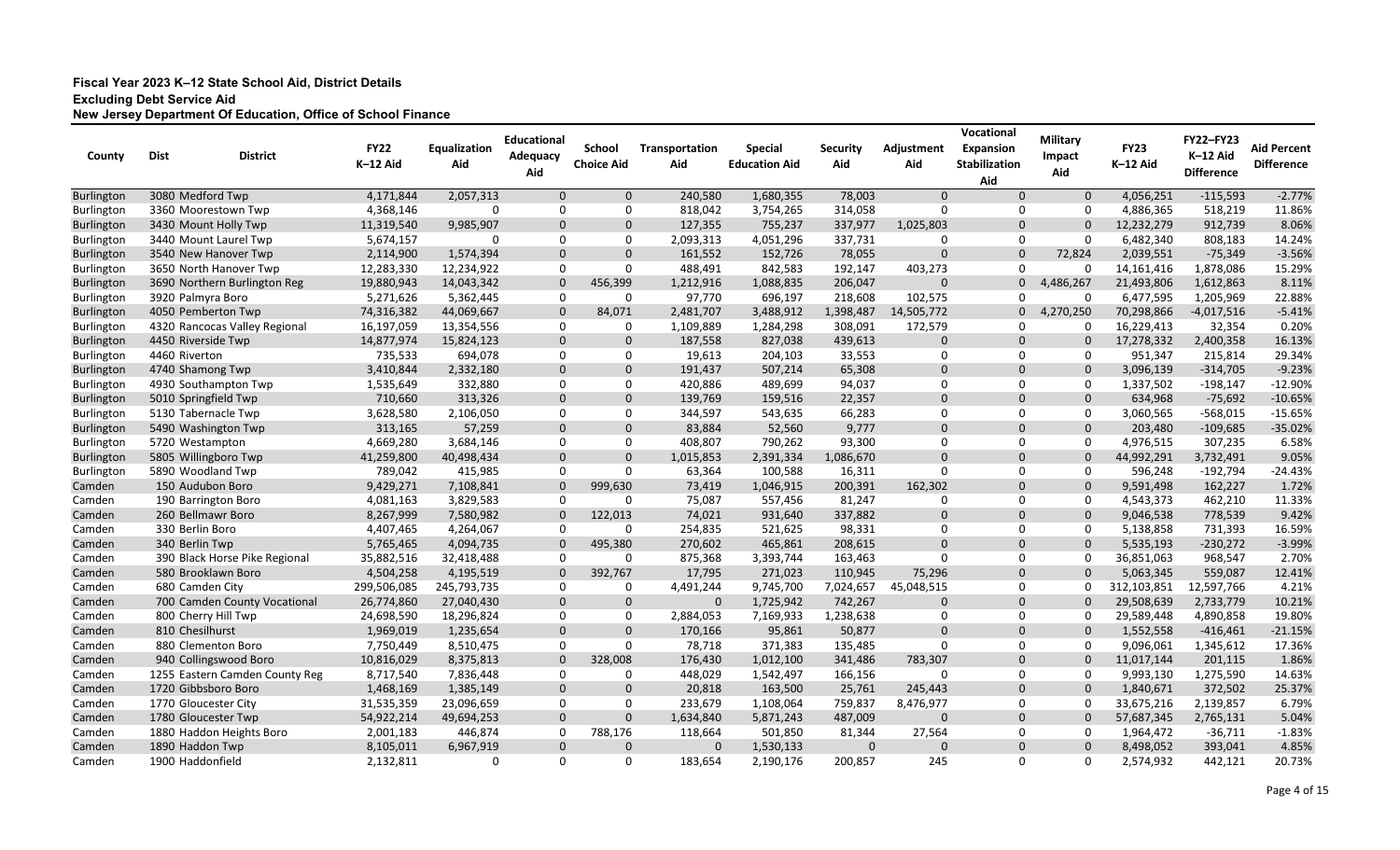| County                 | <b>Dist</b>   | <b>District</b>                                       | <b>FY22</b><br>K-12 Aid  | Equalization<br>Aid      | <b>Educational</b><br>Adequacy<br>Aid | <b>School</b><br><b>Choice Aid</b> | Transportation<br>Aid | <b>Special</b><br><b>Education Aid</b> | <b>Security</b><br>Aid | Adjustment<br>Aid | Vocational<br><b>Expansion</b><br><b>Stabilization</b> | <b>Military</b><br>Impact<br>Aid | <b>FY23</b><br>K-12 Aid  | <b>FY22-FY23</b><br>K-12 Aid<br><b>Difference</b> | <b>Aid Percent</b><br><b>Difference</b> |
|------------------------|---------------|-------------------------------------------------------|--------------------------|--------------------------|---------------------------------------|------------------------------------|-----------------------|----------------------------------------|------------------------|-------------------|--------------------------------------------------------|----------------------------------|--------------------------|---------------------------------------------------|-----------------------------------------|
|                        |               |                                                       |                          |                          |                                       |                                    |                       |                                        |                        |                   | Aid                                                    |                                  |                          |                                                   |                                         |
| Camden                 | 2130 Hi Nella |                                                       | 1,474,759                | 1,349,361                | $\mathbf{0}$                          | $\mathbf{0}$                       | 37,318                | 118,572                                | 42,488                 | $\mathbf{0}$      | $\Omega$                                               | $\mathbf 0$                      | 1,547,739                | 72,980                                            | 4.95%                                   |
| Camden                 |               | 2540 Laurel Springs Boro                              | 2,474,222                | 2,449,460                | -0                                    | 96,461                             | 22,482                | 239,471                                | 53,391                 | 0                 | 0                                                      | 0                                | 2,861,265                | 387,043                                           | 15.64%                                  |
| Camden                 |               | 2560 Lawnside Boro                                    | 4,090,984                | 4,696,660                | $\mathbf{0}$                          | 62,244                             | 101,997               | 317,335                                | 150,662                | $\mathbf 0$       | $\Omega$                                               | $\mathbf{0}$                     | 5,328,898                | 1,237,914                                         | 30.26%                                  |
| Camden                 |               | 2670 Lindenwold Boro                                  | 38,776,563               | 45,412,603               | 0                                     | 2,877                              | 834,376               | 1,431,101                              | 1,217,920              | 0                 | 0                                                      | 0                                | 48,898,877               | 10,122,314                                        | 26.10%                                  |
| Camden                 |               | 2890 Magnolia Boro                                    | 3,168,092                | 3,019,963                | $\mathbf{0}$                          | $\Omega$                           | 16,028                | 244,021                                | 98,488                 | $\mathbf 0$       | $\Omega$                                               | $\Omega$                         | 3,378,500                | 210,408                                           | 6.64%                                   |
| Camden                 |               | 3110 Merchantville Boro                               | 4,308,546                | 4,154,788                | -0                                    | 267,232                            | 111,609               | 446,058                                | 133,028                | 0                 | $\Omega$                                               | 0                                | 5,112,715                | 804,169                                           | 18.66%                                  |
| Camden                 |               | 3420 Mount Ephraim Boro                               | 4, 157, 132              | 3,150,279                | $\mathbf{0}$                          | 237,094                            | 45,548                | 409,172                                | 109,498                | $\mathbf 0$       | $\Omega$                                               | $\mathbf{0}$                     | 3,951,591                | $-205,541$                                        | $-4.94%$                                |
| Camden                 |               | 3770 Oaklyn Boro                                      | 2,866,208                | 2,503,417                | 0                                     | 68,775                             | 16,236                | 380,198                                | 48,228                 | 0                 | $\Omega$                                               | 0                                | 3,016,854                | 150,646                                           | 5.26%                                   |
| Camden                 |               | 4060 Pennsauken Twp<br>4110 Pine Hill Boro            | 60,419,031               | 61,316,535               | $\mathbf{0}$<br>-0                    | 0                                  | 2,186,740             | 3,608,865                              | 1,929,981              | $\mathbf 0$       | $\Omega$<br>0                                          | $\Omega$                         | 69,042,121               | 8,623,090                                         | 14.27%<br>6.45%                         |
| Camden                 |               |                                                       | 20,049,207               | 18,677,592               |                                       | 256,846                            | 588,996               | 1,283,209                              | 536,169                | 0                 |                                                        | $\mathbf 0$                      | 21,342,812               | 1,293,605                                         | 4.26%                                   |
| Camden                 |               | 4590 Runnemede Boro<br>4790 Somerdale Boro            | 6,217,571                | 5,566,026<br>3,961,317   | $\mathbf{0}$<br>-0                    | 92,856                             | 166,787<br>31,147     | 481,898                                | 175,149                | $\mathbf 0$<br>0  | $\mathbf 0$<br>0                                       | $\mathbf 0$<br>0                 | 6,482,716<br>4,657,494   | 265,145<br>906,458                                | 24.17%                                  |
| Camden                 |               |                                                       | 3,751,036                |                          | $\Omega$                              | 224,991                            | 50,358                | 355,717                                | 84,322<br>171,469      | $\mathbf 0$       | $\Omega$                                               | $\Omega$                         |                          |                                                   | 5.54%                                   |
| Camden                 |               | 5035 Sterling High School Dist<br>5080 Stratford Boro | 9,036,630                | 7,875,443                | -0                                    | 780,480                            |                       | 659,492                                | 137,797                | 0                 | 0                                                      | 0                                | 9,537,242                | 500,612                                           | 17.97%                                  |
| Camden                 |               | 5400 Voorhees Twp                                     | 6,000,078                | 6,119,928                | $\mathbf{0}$                          | 180,236<br>$\Omega$                | 202,610               | 437,575                                |                        | $\mathbf 0$       | $\mathbf{0}$                                           | $\mathbf{0}$                     | 7,078,146                | 1,078,068                                         | 29.18%                                  |
| Camden                 |               | 5560 Waterford Twp                                    | 4,653,563                | 2,761,205<br>9,969,582   | -0                                    | 357,072                            | 602,456               | 2,411,349                              | 236,331<br>200,265     | 0                 | 0                                                      | 0                                | 6,011,341                | 1,357,778<br>86,606                               | 0.71%                                   |
| Camden                 |               |                                                       | 12,131,327<br>44,294,923 |                          | $\mathbf 0$                           | $\Omega$                           | 632,435               | 1,058,579                              |                        | $\mathbf 0$       | $\Omega$                                               | $\mathbf{0}$                     | 12,217,933               |                                                   | 0.85%                                   |
| Camden<br>Camden       |               | 5820 Winslow Twp                                      |                          | 38,221,252               | $\mathbf 0$                           | 0                                  | 1,156,164<br>54,174   | 3,905,229<br>479,936                   | 1,389,418              | 0                 | 0                                                      | $\mathbf 0$                      | 44,672,063               | 377,140                                           | 16.56%                                  |
|                        |               | 5900 Woodlynne Boro                                   | 9,066,495<br>57,896      | 9,784,675<br>0           | $\mathbf 0$                           | $\Omega$                           |                       |                                        | 249,492                | $\mathbf 0$       | $\mathbf 0$                                            | $\mathbf{0}$                     | 10,568,277               | 1,501,782                                         | $-3.09%$                                |
| Cape May               |               | 170 Avalon Boro                                       |                          | $\Omega$                 |                                       |                                    | 28,649                | 22,617                                 | 4,841                  |                   |                                                        |                                  | 56,107                   | $-1,789$                                          |                                         |
| Cape May               |               | 710 Cape May City                                     | 1,949,735                | $\Omega$                 | 0<br>$\mathbf{0}$                     | 168,576<br>$\Omega$                | 5,993<br>$\Omega$     | 78,905                                 | 40,306                 | 72,583            | 0                                                      | 3,388,100                        | 3,754,463                | 1,804,728<br>$\mathbf 0$                          | 92.56%<br>0.00%                         |
| Cape May               |               | 720 Cape May Co Vocational                            | 1,396,049<br>12,033      | $\Omega$                 | $\Omega$                              | $\Omega$                           | 1,796                 | 447,941<br>4,000                       | 79,387<br>368          | 215,042<br>0      | 653,679<br>0                                           | $\mathbf{0}$<br>0                | 1,396,049                |                                                   | $-48.77%$                               |
| Cape May               |               | 730 Cape May Point                                    |                          | 866,757                  | $\mathbf{0}$                          | $\Omega$                           | 653,808               |                                        |                        | $\mathbf 0$       | $\mathbf{0}$                                           | $\mathbf{0}$                     | 6,164                    | $-5,869$                                          | $-32.94%$                               |
| Cape May               |               | 1080 Dennis Twp                                       | 3,172,640                | 95,936                   | 0                                     | 1,163,217                          | 1,178,704             | 504,067                                | 102,940                | 943,674           | 0                                                      | $\mathbf 0$                      | 2,127,572                | $-1,045,068$                                      | $-24.93%$                               |
| Cape May               |               | 2820 Lower Cape May Regional<br>2840 Lower Twp        | 6,119,839<br>6,078,367   | 1,412,752                | $\mathbf{0}$                          | 1,038,240                          | 836,392               | 862,052<br>912,905                     | 350,566<br>492,388     | $\Omega$          | $\Omega$                                               | $\mathbf{0}$                     | 4,594,149<br>4,692,677   | $-1,525,690$                                      | $-22.80%$                               |
| Cape May               |               |                                                       | 11,680,148               |                          | 0                                     | 261,140                            | 1,570,041             |                                        | 608,776                | 1,574,738         | 0                                                      | $\mathbf 0$                      | 12,587,047               | $-1,385,690$<br>906,899                           | 7.76%                                   |
| Cape May<br>Cape May   |               | 3130 Middle Twp<br>3680 North Wildwood City           | 426,124                  | 7,135,221<br>$\mathbf 0$ | $\mathbf 0$                           | $\mathbf 0$                        | 49,582                | 1,437,131<br>156,877                   | 67,830                 |                   | $\mathbf 0$                                            |                                  |                          | $-72,673$                                         | $-17.05%$                               |
| Cape May               |               | 3780 Ocean City                                       | 4,124,406                | 0                        | 0                                     | 2,763,142                          | 252,189               | 1,112,848                              | 203,070                | 79,162<br>0       | 0                                                      | $\mathbf 0$<br>0                 | 353,451<br>4,331,249     | 206,843                                           | 5.02%                                   |
| Cape May               |               | 4700 Sea Isle City                                    | 194,157                  | $\mathbf 0$              | $\Omega$                              | $\Omega$                           | 96,010                | 65,419                                 | 16,305                 | 16,431            | $\Omega$                                               | $\mathbf{0}$                     | 194,165                  | 8                                                 | 0.00%                                   |
| Cape May               |               | 5060 Stone Harbor Boro                                | 47,679                   | $\Omega$                 | $\Omega$                              |                                    | 19,899                | 23,364                                 | 2,797                  | 1,194             | 0                                                      | $\Omega$                         | 47,254                   | $-425$                                            | $-0.89%$                                |
|                        |               |                                                       |                          |                          | $\Omega$                              |                                    |                       |                                        |                        | $\Omega$          | $\Omega$                                               | $\Omega$                         |                          |                                                   |                                         |
| Cape May               |               | 5340 Upper Twp                                        | 7,118,679                | 2,564,580<br>0           | -0                                    | 534,600                            | 1,445,583             | 1,280,868                              | 179,311                |                   | 0                                                      | 0                                | 6,004,942                | $-1,113,737$<br>46,708                            | $-15.65%$<br>8.29%                      |
| Cape May               |               | 5610 West Cape May Boro                               | 563,584                  | $\mathbf 0$              | $\mathbf 0$                           | 519,753                            | 5,258                 | 73,347                                 | 11,934                 | 0<br>$\mathbf 0$  | $\mathbf 0$                                            |                                  | 610,292                  |                                                   |                                         |
| Cape May               |               | 5700 West Wildwood                                    | 42,799                   |                          |                                       | $\mathbf 0$<br>0                   | 6,184                 | 32,825                                 | 7,283                  |                   |                                                        | $\mathbf 0$                      | 46,292                   | 3,493                                             | 8.16%                                   |
| Cape May<br>Cape May   |               | 5790 Wildwood City<br>5800 Wildwood Crest Boro        | 4,291,399                | 863,844                  | -0                                    |                                    | 119,536               | 542,470                                | 306,033                | 2,220,902         | 0<br>$\mathbf 0$                                       | $\mathbf 0$                      | 4,052,785                | $-238,614$                                        | $-5.56%$                                |
|                        |               |                                                       | 627,705                  | $\mathbf 0$              | $\mathbf 0$                           | 224,505                            | 52,476                | 177,729                                | 49,788                 | 100,343           |                                                        | $\mathbf 0$                      | 604,841                  | $-22,864$                                         | $-3.64%$                                |
| Cape May<br>Cumberland |               | 5840 Woodbine Boro<br>540 Bridgeton City              | 2,851,652                | 2,022,171                | 0                                     | 19,242<br>0                        | 164,200               | 150,703                                | 94,856                 | 607,846           | 0                                                      | 0<br>$\mathbf{0}$                | 3,059,018                | 207,366                                           | 7.27%<br>9.75%                          |
| Cumberland             |               | 950 Commercial Twp                                    | 106,678,314<br>9,285,636 | 104,561,137<br>8,720,070 | 3,901,078<br>0                        | 0                                  | 1,037,407<br>0        | 4,870,215<br>189,620                   | 2,711,965              | $\mathbf 0$<br>0  | $\mathbf 0$<br>0                                       | 0                                | 117,081,802<br>8,909,690 | 10,403,488<br>$-375,946$                          | $-4.05%$                                |
| Cumberland             |               | 995 Cumberland Co Vocational                          | 12,021,429               | 16,101,543               | $\mathbf 0$                           | $\mathbf 0$                        | $\mathbf{0}$          | 479,308                                | 0<br>160,459           | $\mathbf 0$       | $\mathbf 0$                                            | $\mathbf{0}$                     | 16,741,310               | 4,719,881                                         | 39.26%                                  |
| Cumberland             |               | 997 Cumberland Regional                               | 13,389,868               | 11,997,385               | 0                                     | 992,996                            | 597,693               | 716,046                                | 230,816                | 0                 | $\mathbf 0$                                            | 0                                | 14,534,936               | 1,145,068                                         | 8.55%                                   |
|                        |               |                                                       |                          |                          |                                       |                                    |                       |                                        |                        |                   |                                                        |                                  |                          |                                                   |                                         |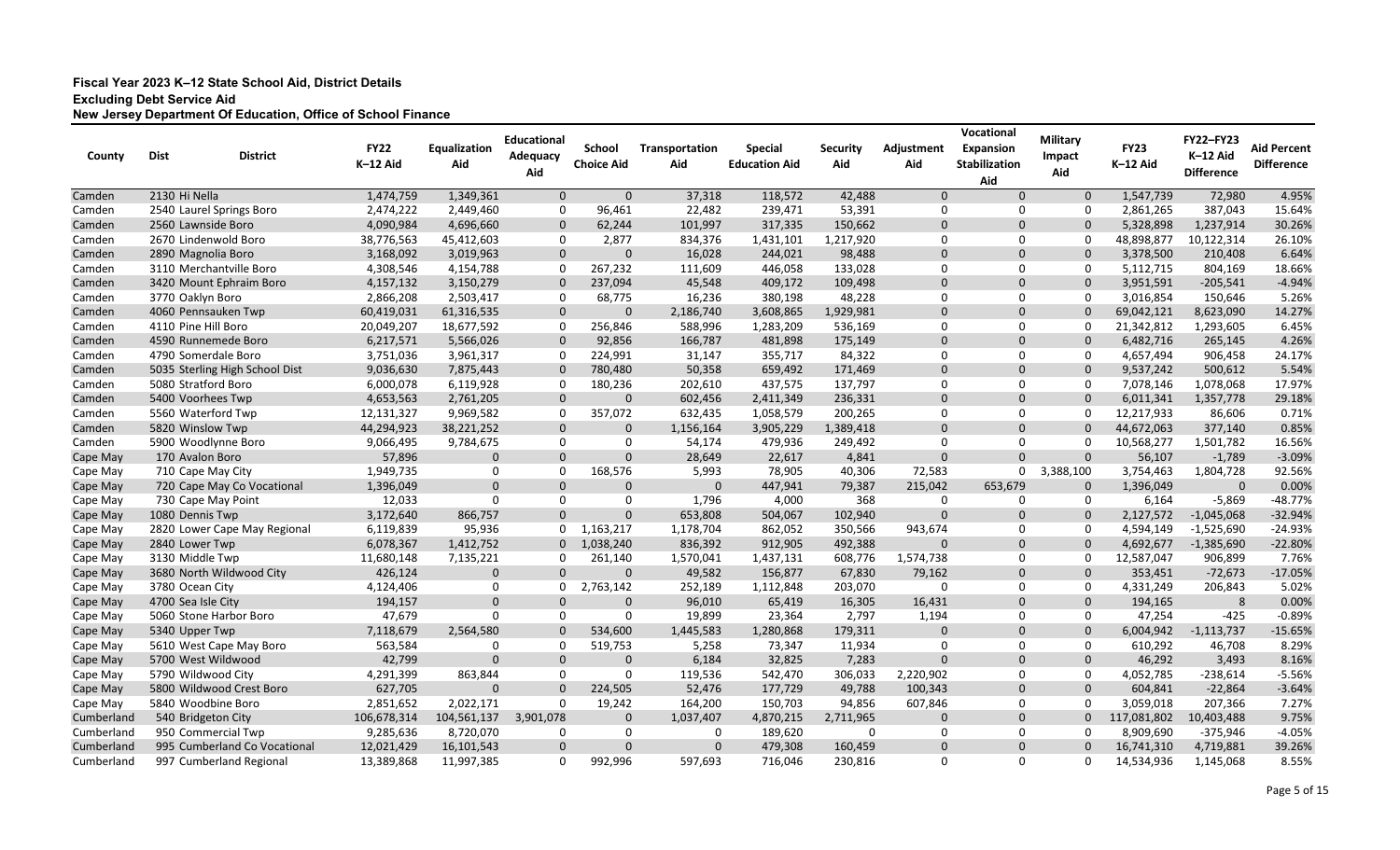| County     | <b>Dist</b><br><b>District</b> | <b>FY22</b><br>K-12 Aid | Equalization<br>Aid | <b>Educational</b><br>Adequacy<br>Aid | <b>School</b><br><b>Choice Aid</b> | Transportation<br>Aid | <b>Special</b><br><b>Education Aid</b> | <b>Security</b><br>Aid | Adjustment<br>Aid | Vocational<br><b>Expansion</b><br><b>Stabilization</b><br>Aid | <b>Military</b><br>Impact<br>Aid | <b>FY23</b><br>K-12 Aid     | <b>FY22-FY23</b><br>K-12 Aid<br><b>Difference</b> | <b>Aid Percent</b><br><b>Difference</b> |
|------------|--------------------------------|-------------------------|---------------------|---------------------------------------|------------------------------------|-----------------------|----------------------------------------|------------------------|-------------------|---------------------------------------------------------------|----------------------------------|-----------------------------|---------------------------------------------------|-----------------------------------------|
| Cumberland | 1020 Deerfield Twp             | 2,488,518               | 2,070,982           | $\mathbf 0$                           | $\mathbf 0$                        | 95,887                | 194,666                                | 45,634                 | $\mathbf 0$       | $\Omega$                                                      | $\mathbf 0$                      | 2,407,169                   | $-81,349$                                         | $-3.27%$                                |
| Cumberland | 1120 Downe Twp                 | 1,533,403               | 982,277             | -0                                    | 198,984                            | 117,588               | 109,379                                | 40,699                 | 0                 | 0                                                             | 0                                | 1,448,927                   | $-84,476$                                         | $-5.51%$                                |
| Cumberland | 1460 Fairfield Twp             | 6,106,657               | 4,579,726           | $\mathbf 0$                           | $\Omega$                           | 163,986               | 357,285                                | 168,555                | $\mathbf 0$       | $\Omega$                                                      | $\Omega$                         | 5,269,552                   | $-837,105$                                        | $-13.71%$                               |
| Cumberland | 1820 Greenwich Twp             | 515,285                 | 314,306             | 0                                     | $\Omega$                           | 30,102                | 37,201                                 | 7,420                  | 136,325           | 0                                                             | $\Omega$                         | 525,354                     | 10,069                                            | 1.95%                                   |
| Cumberland | 2270 Hopewell Twp              | 3,567,888               | 2,931,941           | $\Omega$                              | $\Omega$                           | 197,184               | 279,437                                | 89,617                 | 165,311           | $\Omega$                                                      | $\Omega$                         | 3,663,490                   | 95,602                                            | 2.68%                                   |
| Cumberland | 2570 Lawrence Twp              | 6,171,643               | 4,808,294           | -0                                    | 438,960                            | 87,111                | 372,413                                | 160,344                | 0                 | $\mathbf{0}$                                                  | $\Omega$                         | 5,867,122                   | $-304,521$                                        | $-4.93%$                                |
| Cumberland | 3050 Maurice River Twp         | 5,030,992               | 3,849,474           | $\mathbf{0}$                          | 466,578                            | 345,391               | 332,611                                | 123,438                | $\mathbf 0$       | $\mathbf{0}$                                                  | $\Omega$                         | 5,117,492                   | 86,500                                            | 1.72%                                   |
| Cumberland | 3230 Millville City            | 67,690,257              | 51,030,357          | $\Omega$                              | 0                                  | 1,606,779             | 2,788,642                              | 1,838,491              | 11,301,184        | 0                                                             | 0                                | 68,565,453                  | 875,196                                           | 1.29%                                   |
| Cumberland | 5070 Stow Creek Twp            | 601,248                 | 342,607             | $\mathbf 0$                           | $\Omega$                           | 55,120                | 88,149                                 | 17,125                 | $\mathbf 0$       | $\Omega$                                                      | $\Omega$                         | 503,001                     | $-98,247$                                         | $-16.34%$                               |
| Cumberland | 5300 Upper Deerfield Twp       | 7,613,275               | 7,664,917           | 0                                     | $\Omega$                           | 380,486               | 465,051                                | 187,464                | $\Omega$          | 0                                                             | 0                                | 8,697,918                   | 1,084,643                                         | 14.25%                                  |
| Cumberland | 5390 Vineland City             | 137,456,857             | 94,779,485          | $\mathbf 0$                           | $\Omega$                           | 4,794,073             | 5,294,946                              | 3,354,282              | 31,132,988        | $\mathbf 0$                                                   | $\mathbf 0$                      | 139,355,774                 | 1,898,917                                         | 1.38%                                   |
| Essex      | 250 Belleville Town            | 35,452,915              | 38,526,465          | 0                                     | $\Omega$                           | 625,449               | 3,112,840                              | 1,686,624              | 0                 | 0                                                             | -0                               | 43,951,378                  | 8,498,463                                         | 23.97%                                  |
| Essex      | 410 Bloomfield Twp             | 35,612,054              | 37,396,144          | $\mathbf{0}$                          | $\Omega$                           | 645,917               | 5,770,059                              | 1,797,404              | $\mathbf 0$       | $\Omega$                                                      | $\Omega$                         | 45,609,524                  | 9,997,470                                         | 28.07%                                  |
| Essex      | 660 Caldwell-West Caldwell     | 2,428,519               | $\Omega$            | $\Omega$                              | $\Omega$                           | 342,698               | 2,336,529                              | 226,292                | 0                 | 0                                                             | 0                                | 2,905,519                   | 477,000                                           | 19.64%                                  |
| Essex      | 760 Cedar Grove Twp            | 1,495,024               | $\Omega$            | $\mathbf{0}$                          | $\Omega$                           | 284,386               | 1,476,147                              | 57,017                 | $\mathbf 0$       | $\mathbf 0$                                                   | $\mathbf{0}$                     | 1,817,550                   | 322,526                                           | 21.57%                                  |
| Essex      | 1210 East Orange               | 175,087,372             | 134,162,325         | -0                                    | 0                                  | 1,172,856             | 7,715,286                              | 4,014,478              | 28,022,427        | 0                                                             | 0                                | 175,087,372                 | 0                                                 | 0.00%                                   |
| Essex      | 1390 Essex Co Voc-Tech         | 27,460,973              | 26,909,131          | $\mathbf 0$                           | $\mathbf{0}$                       | $\Omega$              | 1,659,351                              | 1,032,999              | $\mathbf{0}$      | $\mathbf{0}$                                                  | $\Omega$                         | 29,601,481                  | 2,140,508                                         | 7.80%                                   |
| Essex      | 1400 Essex Fells Boro          | 195,787                 | 0                   | -0                                    | 0                                  | 9,597                 | 217,134                                | 16,768                 | 0                 | 0                                                             | 0                                | 243,499                     | 47,712                                            | 24.37%                                  |
| Essex      | 1465 Fairfield Twp             | 654,697                 | $\Omega$            | $\Omega$                              | $\Omega$                           | 148,937               | 656,238                                | 12,368                 | $\mathbf 0$       | $\mathbf 0$                                                   | $\Omega$                         | 817,543                     | 162,846                                           | 24.87%                                  |
| Essex      | 1750 Glen Ridge Boro           | 1,611,010               | $\Omega$            | $\mathbf{0}$                          | $\Omega$                           | 123,908               | 1,665,741                              | 147,881                | 0                 | 0                                                             | $\Omega$                         | 1,937,530                   | 326,520                                           | 20.27%                                  |
| Essex      | 2330 Irvington Township        | 127,921,463             | 97,192,819          | $\Omega$                              | $\Omega$                           | 1,164,430             | 6,835,301                              | 3,649,144              | 22,051,380        | $\Omega$                                                      | $\Omega$                         | 130,893,074                 | 2,971,611                                         | 2.32%                                   |
| Essex      | 2730 Livingston Twp            | 6,050,663               | $\Omega$            | $\Omega$                              | $\Omega$                           | 1,303,530             | 5,630,399                              | 434,880                | 0                 | 0                                                             | $\Omega$                         | 7,368,809                   | 1,318,146                                         | 21.79%                                  |
| Essex      | 3190 Millburn Twp              | 4,514,546               | $\Omega$            | $\Omega$                              | $\mathbf{0}$                       | 788,722               | 4,324,483                              | 389,098                | $\mathbf 0$       | $\mathbf 0$                                                   | $\mathbf{0}$                     | 5,502,303                   | 987,757                                           | 21.88%                                  |
| Essex      | 3310 Montclair Town            | 8,033,732               | $\Omega$            | -0                                    | $\Omega$                           | 1,175,389             | 6,160,484                              | 755,225                | 322,539           | 0                                                             | $\Omega$                         | 8,413,637                   | 379,905                                           | 4.73%                                   |
| Essex      | 3570 Newark City               | 915,048,188             | 944,108,877         | $\mathbf{0}$                          | $\mathbf 0$                        | 8,523,133             | 45,823,149                             | 24,632,298             | 12,840,459        | $\mathbf 0$                                                   |                                  | 0 1,035,927,916 120,879,728 |                                                   | 13.21%                                  |
| Essex      | 3630 North Caldwell Boro       | 634,517                 | 0                   | -0                                    | 0                                  | 84,466                | 673,308                                | 51,981                 | 0                 | 0                                                             | 0                                | 809,755                     | 175,238                                           | 27.62%                                  |
| Essex      | 3750 Nutley Town               | 8,389,388               | 4,460,081           | $\mathbf 0$                           | $\mathbf{0}$                       | 588,055               | 2,841,511                              | 81,159                 | $\mathbf 0$       | $\mathbf 0$                                                   | $\Omega$                         | 7,970,806                   | $-418,582$                                        | $-4.99%$                                |
| Essex      | 3880 City Of Orange Twp        | 92,854,859              | 87,005,953          | 7,152,931                             | 0                                  | 1,195,106             | 4,633,802                              | 2,473,511              | 0                 | 0                                                             | 0                                | 102,461,303                 | 9,606,444                                         | 10.35%                                  |
| Essex      | 4530 Roseland Boro             | 475,833                 | $\Omega$            | -0                                    | $\Omega$                           | 72,082                | 486,343                                | 12,765                 | $\mathbf 0$       | $\Omega$                                                      | $\Omega$                         | 571,190                     | 95,357                                            | 20.04%                                  |
| Essex      | 4900 South Orange-Maplewood    | 7,204,759               | 0                   | -0                                    | ∩                                  | 1,020,280             | 6,922,067                              | 344,715                | 0                 | $\Omega$                                                      | $\Omega$                         | 8,287,062                   | 1,082,303                                         | 15.02%                                  |
| Essex      | 5370 Verona Boro               | 1,894,985               | $\Omega$            | $\Omega$                              |                                    | 103,500               | 1,984,781                              | 175,630                | $\Omega$          |                                                               | $\Omega$                         | 2,263,911                   | 368,926                                           | 19.47%                                  |
| Essex      | 5630 West Essex Regional       | 1,979,425               | 0                   | 0                                     | 0                                  | 479,086               | 1,705,533                              | 113,605                | 0                 | 0                                                             | 0                                | 2,298,224                   | 318,799                                           | 16.11%                                  |
| Essex      | 5680 West Orange Town          | 20,359,311              | 20,313,635          | $\mathbf 0$                           | $\mathbf 0$                        | 3,033,009             | 4,159,988                              | 1,866,353              | $\mathbf 0$       | $\mathbf 0$                                                   | $\mathbf 0$                      | 29,372,985                  | 9,013,674                                         | 44.27%                                  |
| Gloucester | 860 Clayton Boro               | 14,190,524              | 14,773,582          | 0                                     | 94,794                             | 289,926               | 1,061,043                              | 269,252                | 0                 | 0                                                             | 0                                | 16,488,597                  | 2,298,073                                         | 16.19%                                  |
| Gloucester | 870 Clearview Regional         | 13,899,350              | 11,305,700          | $\mathbf 0$                           | $\mathbf 0$                        | 440,789               | 1,418,100                              | 196,159                | $\mathbf 0$       | $\mathbf 0$                                                   | $\mathbf 0$                      | 13,360,748                  | $-538,602$                                        | $-3.88%$                                |
| Gloucester | 1100 Deptford Twp              | 26,533,814              | 21,731,033          | 0                                     | 88,643                             | 1,711,578             | 3,003,933                              | 483,815                | 0                 | 0                                                             | 0                                | 27,019,002                  | 485,188                                           | 1.83%                                   |
| Gloucester | 1180 East Greenwich Twp        | 6,065,452               | 5,434,155           | $\mathbf 0$                           | 0                                  | 593,363               | 1,082,596                              | 106,343                | $\mathbf 0$       | $\mathbf 0$                                                   | $\mathbf{0}$                     | 7,216,457                   | 1,151,005                                         | 18.98%                                  |
| Gloucester | 1330 Elk Twp                   | 2,440,186               | 1,731,876           | -0                                    | 172,235                            | 148,655               | 195,091                                | 66,201                 | 0                 | 0                                                             | 0                                | 2,314,058                   | $-126,128$                                        | $-5.17%$                                |
| Gloucester | 1590 Franklin Twp              | 9,425,344               | 6,896,111           | $\mathbf 0$                           | $\mathbf 0$                        | 836,192               | 737,647                                | 177,000                | $\mathbf 0$       | $\mathbf 0$                                                   | $\mathbf{0}$                     | 8,646,950                   | $-778,394$                                        | $-8.26%$                                |
| Gloucester | 1715 Gateway Regional          | 9,138,138               | 7,636,130           | $\mathbf 0$                           | 598,320                            | 502,794               | 581,865                                | 192,533                | 0                 | 0                                                             | $\mathbf 0$                      | 9,511,642                   | 373,504                                           | 4.09%                                   |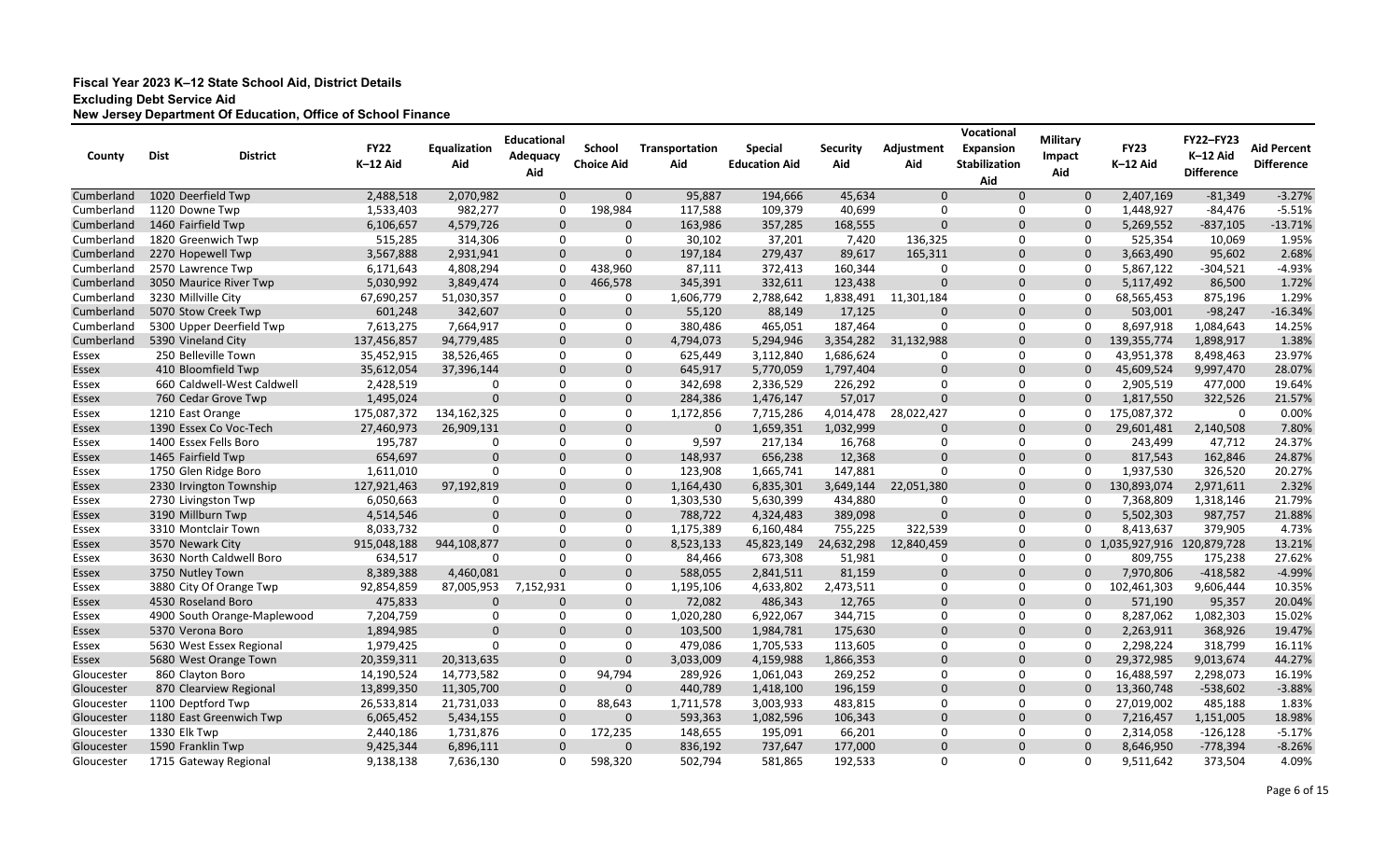| County     | <b>Dist</b><br><b>District</b> | <b>FY22</b><br>K-12 Aid | Equalization<br>Aid | <b>Educational</b><br>Adequacy<br>Aid | <b>School</b><br><b>Choice Aid</b> | Transportation<br>Aid | <b>Special</b><br><b>Education Aid</b> | <b>Security</b><br>Aid | Adjustment<br>Aid | Vocational<br><b>Expansion</b><br>Stabilization<br>Aid | <b>Military</b><br><b>Impact</b><br>Aid | <b>FY23</b><br>K-12 Aid | <b>FY22-FY23</b><br>K-12 Aid<br><b>Difference</b> | <b>Aid Percent</b><br><b>Difference</b> |
|------------|--------------------------------|-------------------------|---------------------|---------------------------------------|------------------------------------|-----------------------|----------------------------------------|------------------------|-------------------|--------------------------------------------------------|-----------------------------------------|-------------------------|---------------------------------------------------|-----------------------------------------|
| Gloucester | 1730 Glassboro                 | 14,427,952              | 13,306,615          | $\Omega$                              | 152,167                            | $\mathbf{0}$          | 92,586                                 | $\Omega$               | $\mathbf{0}$      | $\Omega$                                               | $\mathbf{0}$                            | 13,551,368              | $-876,584$                                        | $-6.08%$                                |
| Gloucester | 1775 Gloucester Co Vocational  | 10,802,625              | 11,805,114          | -0                                    | 0                                  | 0                     | 1,054,667                              | 113,534                | 0                 | 0                                                      | 0                                       | 12,973,315              | 2,170,690                                         | 20.09%                                  |
| Gloucester | 1830 Greenwich Twp             | 900,250                 | $\Omega$            | $\mathbf 0$                           | $\Omega$                           | 272,578               | 389,784                                | 133,562                | $\mathbf 0$       | $\mathbf 0$                                            | $\Omega$                                | 795,924                 | $-104,326$                                        | $-11.59%$                               |
| Gloucester | 2070 Harrison Twp              | 5,536,141               | 4,370,012           | 0                                     | 0                                  | 153,456               | 800,303                                | 107,201                | 0                 | 0                                                      | 0                                       | 5,430,972               | $-105,169$                                        | $-1.90%$                                |
| Gloucester | 2440 Kingsway Regional         | 16,951,292              | 16,255,105          | $\mathbf{0}$                          | $\Omega$                           | 1,518,262             | 2,148,364                              | 232,812                | $\mathbf 0$       | $\Omega$                                               | $\Omega$                                | 20,154,543              | 3,203,251                                         | 18.90%                                  |
| Gloucester | 2750 Logan Twp                 | 3,025,395               | 1,035,132           | 0                                     | 13,403                             | 314,926               | 768,262                                | 129,058                | 0                 | 0                                                      | $\Omega$                                | 2,260,781               | $-764,614$                                        | $-25.27%$                               |
| Gloucester | 2990 Mantua Twp                | 5,774,828               | 4,747,798           | $\mathbf{0}$                          | 0                                  | 92,254                | 731,840                                | 24,998                 | $\mathbf 0$       | $\Omega$                                               | $\mathbf{0}$                            | 5,596,890               | $-177,938$                                        | $-3.08%$                                |
| Gloucester | 3280 Monroe Twp                | 44,437,423              | 42,595,531          | 0                                     | $\Omega$                           | 2,064,093             | 3,586,669                              | 1,005,014              | 0                 | $\Omega$                                               | $\Omega$                                | 49,251,307              | 4,813,884                                         | 10.83%                                  |
| Gloucester | 3490 National Park Boro        | 2,663,504               | 2,637,269           | $\mathbf 0$                           | $\Omega$                           | 15,950                | 152,723                                | 63,683                 | $\mathbf 0$       | $\Omega$                                               | $\Omega$                                | 2,869,625               | 206,121                                           | 7.74%                                   |
| Gloucester | 3580 Newfield Boro             | 2,040,792               | 2,208,894           | 0                                     | 0                                  | 132,194               | 130,013                                | 43,725                 | 0                 | 0                                                      | 0                                       | 2,514,826               | 474,034                                           | 23.23%                                  |
| Gloucester | 4020 Paulsboro Boro            | 14,794,167              | 14,991,965          | $\mathbf 0$                           | 22,285                             | 179,476               | 715,226                                | 498,216                | $\mathbf 0$       | $\mathbf 0$                                            | 0                                       | 16,407,168              | 1,613,001                                         | 10.90%                                  |
| Gloucester | 4140 Pitman Boro               | 8,115,393               | 5,766,740           | $\mathbf 0$                           | 0                                  | 148,522               | 925,239                                | 142,285                | 0                 | 0                                                      | 0                                       | 6,982,786               | $-1,132,607$                                      | $-13.96%$                               |
| Gloucester | 4880 South Harrison Twp        | 1,449,809               | 417,840             | $\mathbf 0$                           | 292,972                            | 140,825               | 302,902                                | 34,238                 | $\mathbf 0$       | 0                                                      | $\Omega$                                | 1,188,777               | $-261,032$                                        | $-18.00%$                               |
| Gloucester | 4940 Delsea Regional H.S Dist. | 14,355,238              | 12,044,423          | -0                                    | 515,877                            | 561,312               | 1,540,790                              | 260,074                | 0                 | $\Omega$                                               | $\Omega$                                | 14,922,476              | 567,238                                           | 3.95%                                   |
| Gloucester | 5120 Swedesboro-Woolwich       | 9,230,249               | 7,911,706           | $\mathbf 0$                           | 0                                  | 665,956               | 1,357,452                              | 162,836                | $\mathbf 0$       | $\mathbf 0$                                            | $\Omega$                                | 10,097,950              | 867,701                                           | 9.40%                                   |
| Gloucester | 5500 Washington Twp            | 44,006,638              | 34,219,738          | 0                                     | 0                                  | 2,909,313             | 5,556,586                              | 944,104                | 0                 | 0                                                      | 0                                       | 43,629,741              | $-376,897$                                        | $-0.86%$                                |
| Gloucester | 5590 Wenonah Boro              | 297,809                 | 97,865              | $\mathbf 0$                           | $\mathbf 0$                        | $\Omega$              | 134,037                                | $\mathbf 0$            | $\mathbf 0$       | $\mathbf 0$                                            | $\Omega$                                | 231,902                 | $-65,907$                                         | $-22.13%$                               |
| Gloucester | 5620 West Deptford Twp         | 14,217,562              | 11,043,408          | $\mathbf 0$                           | $\Omega$                           | 1,034,656             | 2,000,885                              | 293,580                | 0                 | 0                                                      | 0                                       | 14,372,529              | 154,967                                           | 1.09%                                   |
| Gloucester | 5740 Westville Boro            | 3,314,563               | 3,299,782           | $\mathbf 0$                           | $\Omega$                           | 28,684                | 183,022                                | 124,456                | $\mathbf 0$       | $\mathbf 0$                                            | 0                                       | 3,635,944               | 321,381                                           | 9.70%                                   |
| Gloucester | 5860 Woodbury City             | 17,289,849              | 19,181,177          | $\mathbf 0$                           | 97,113                             | 170,342               | 1,010,493                              | 499,272                | 0                 | 0                                                      | 0                                       | 20,958,397              | 3,668,548                                         | 21.22%                                  |
| Gloucester | 5870 Woodbury Heights Boro     | 1,203,651               | 1,192,546           | $\mathbf{0}$                          | $\Omega$                           | 0                     | 162,471                                | 3,952                  | $\mathbf 0$       | $\Omega$                                               | $\Omega$                                | 1,358,969               | 155,318                                           | 12.90%                                  |
| Hudson     | 220 Bayonne City               | 80,104,327              | 82,064,147          | 0                                     | $\Omega$                           | 403,763               | 6,370,555                              | 3,438,877              | 0                 | 0                                                      | $\Omega$                                | 92,277,342              | 12,173,015                                        | 15.20%                                  |
| Hudson     | 1200 East Newark Boro          | 4,104,002               | 3,874,770           | $\mathbf{0}$                          | $\Omega$                           | 16,052                | 310,863                                | 173,154                | $\mathbf 0$       | $\mathbf{0}$                                           | $\Omega$                                | 4,374,839               | 270,837                                           | 6.60%                                   |
| Hudson     | 1850 Guttenberg Town           | 9,800,013               | 9,880,957           | 0                                     | $\Omega$                           | 60,778                | 1,189,648                              | 603,184                | 0                 | 0                                                      | $\Omega$                                | 11,734,567              | 1,934,554                                         | 19.74%                                  |
| Hudson     | 2060 Harrison Town             | 26,284,533              | 22,949,349          | $\mathbf{0}$                          | $\Omega$                           | 157,728               | 1,907,024                              | 979,214                | $\mathbf 0$       | $\mathbf 0$                                            | $\Omega$                                | 25,993,315              | $-291,218$                                        | $-1.11%$                                |
| Hudson     | 2210 Hoboken City              | 8,221,282               | 0                   | 0                                     | 2,614,284                          | 124,453               | 1,604,666                              | 750,149                | 2,426,073         | 0                                                      | 0                                       | 7,519,625               | $-701,657$                                        | $-8.54%$                                |
| Hudson     | 2295 Hudson County Vocational  | 22,870,816              | 19,771,331          | $\overline{0}$                        | $\mathbf 0$                        | 818,768               | 1,902,728                              | 632,290                | $\mathbf 0$       | $\mathbf 0$                                            | $\mathbf 0$                             | 23,125,117              | 254,301                                           | 1.11%                                   |
| Hudson     | 2390 Jersey City               | 253,239,977             | 149,169,625         | 125,411                               | 0                                  | 4,423,777             | 18,332,551                             | 12,648,342             | 0                 | 0                                                      | 0                                       | 184,699,706             | $-68,540,271$                                     | $-27.07%$                               |
| Hudson     | 2410 Kearny Town               | 50,924,941              | 48,457,587          | $\Omega$                              | $\Omega$                           | 239,445               | 5,200,975                              | 2,040,647              | $\mathbf 0$       | $\Omega$                                               |                                         | 55,938,654              | 5,013,713                                         | 9.85%                                   |
| Hudson     | 3610 North Bergen Twp          | 65,680,572              | 53,679,388          | -0                                    |                                    | 747,436               | 5,808,963                              | 2,787,698              | 0                 | $\Omega$                                               | $\Omega$                                | 63,023,485              | $-2,657,087$                                      | $-4.05%$                                |
| Hudson     | 4730 Secaucus Town             | 2,426,725               | 0                   | $\Omega$                              |                                    | 546,399               | 2,046,041                              | 191,170                | $\Omega$          | $\Omega$                                               | $\Omega$                                | 2,783,610               | 356,885                                           | 14.71%                                  |
| Hudson     | 5240 Union City                | 207,390,762             | 196,091,369         | 0                                     | 0                                  | 475,492               | 11,029,654                             | 6,223,084              | 0                 | 0                                                      | $\mathbf{0}$                            | 213,819,599             | 6,428,837                                         | 3.10%                                   |
| Hudson     | 5580 Weehawken Twp             | 2,094,531               | $\mathbf 0$         | $\mathbf 0$                           | $\mathbf 0$                        | 150,232               | 900,996                                | 351,824                | 407,313           | $\mathbf 0$                                            | $\mathbf{0}$                            | 1,810,365               | $-284,166$                                        | $-13.57%$                               |
| Hudson     | 5670 West New York Town        | 111,609,255             | 106,668,845         | $\mathbf 0$                           | 0                                  | 928,926               | 6,886,808                              | 3,601,834              | 0                 | 0                                                      | 0                                       | 118,086,413             | 6,477,158                                         | 5.80%                                   |
| Hunterdon  | 20 Alexandria Twp              | 1,170,964               | 221,934             | $\mathbf 0$                           | 210,928                            | 193,439               | 396,410                                | 42,678                 | $\mathbf 0$       | $\mathbf 0$                                            | $\mathbf 0$                             | 1,065,389               | $-105,575$                                        | $-9.02%$                                |
| Hunterdon  | 370 Bethlehem Twp              | 976,108                 | 256,534             | 0                                     | 77,250                             | 113,737               | 303,137                                | 37,641                 | 0                 | $\mathbf 0$                                            | $\mathbf 0$                             | 788,299                 | $-187,809$                                        | $-19.24%$                               |
| Hunterdon  | 430 Bloomsbury Boro            | 851,232                 | 591,878             | $\mathbf 0$                           | 277,068                            | $\mathbf{0}$          | 70,984                                 | $\mathbf 0$            | $\mathbf 0$       | $\mathbf 0$                                            | $\mathbf{0}$                            | 939,930                 | 88,698                                            | 10.42%                                  |
| Hunterdon  | 670 Califon Boro               | 198,615                 | 7,320               | 0                                     | 0                                  | 13,884                | 93,822                                 | 2,028                  | 0                 | 0                                                      | $\mathbf 0$                             | 117,054                 | $-81,561$                                         | $-41.06%$                               |
| Hunterdon  | 910 Clinton Town               | 1,001,089               | 473,414             | $\mathbf{0}$                          | 39,717                             | 101,114               | 332,321                                | 38,137                 | $\mathbf 0$       | $\mathbf 0$                                            | $\mathbf{0}$                            | 984,703                 | $-16,386$                                         | $-1.64%$                                |
| Hunterdon  | 920 Clinton Twp                | 1,861,199               | 0                   | 0                                     | 0                                  | 676,952               | 1,200,968                              | 102,324                | 0                 | $\mathbf 0$                                            | $\mathbf{0}$                            | 1,980,244               | 119,045                                           | 6.40%                                   |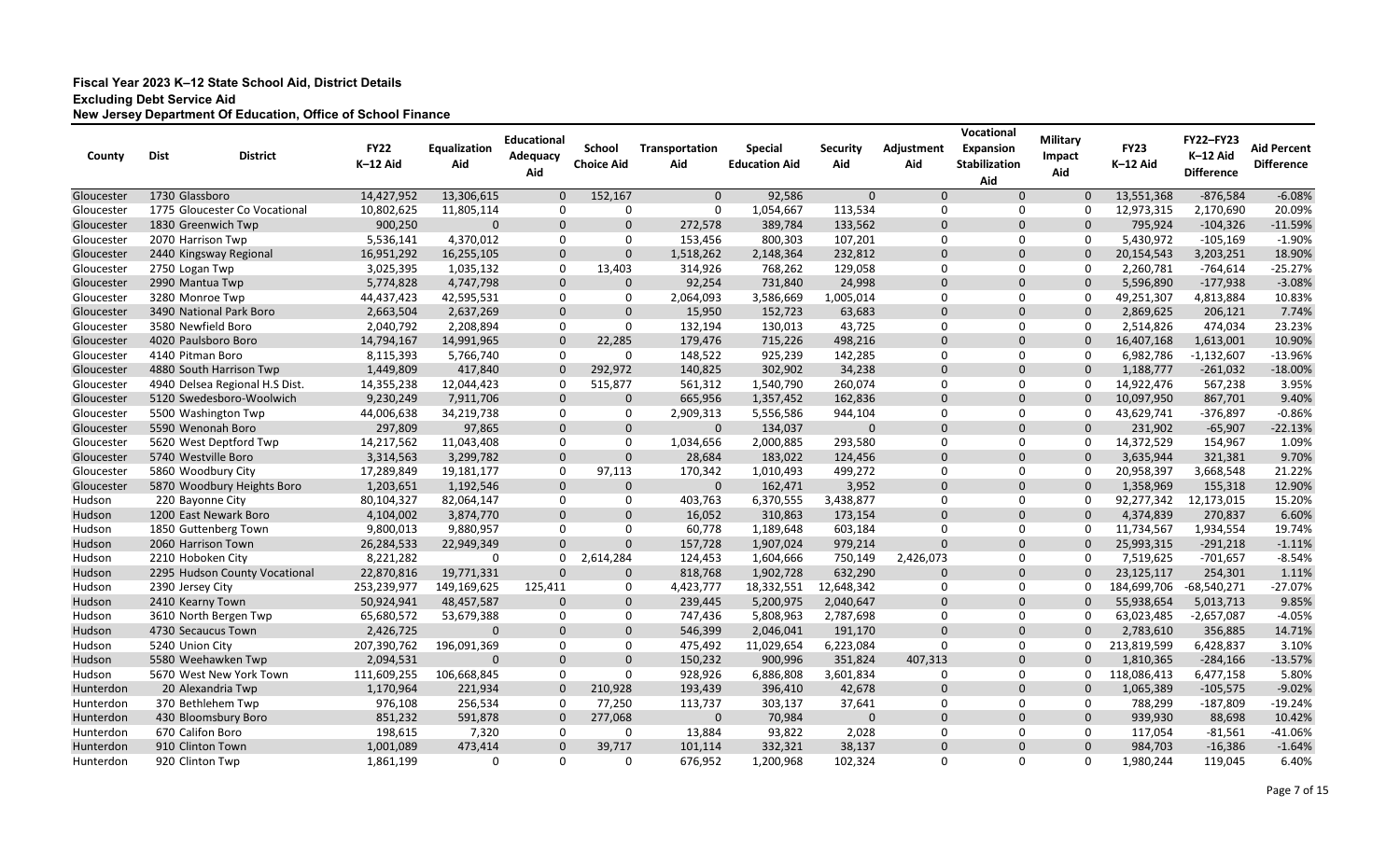| County    | <b>Dist</b>           | <b>District</b>               | <b>FY22</b><br>K-12 Aid | Equalization<br>Aid | <b>Educational</b><br>Adequacy | <b>School</b><br><b>Choice Aid</b> | Transportation<br>Aid | <b>Special</b><br><b>Education Aid</b> | <b>Security</b><br>Aid | Adjustment<br>Aid | Vocational<br><b>Expansion</b><br><b>Stabilization</b> | <b>Military</b><br>Impact | <b>FY23</b><br>K-12 Aid | <b>FY22-FY23</b><br>K-12 Aid | <b>Aid Percent</b><br><b>Difference</b> |
|-----------|-----------------------|-------------------------------|-------------------------|---------------------|--------------------------------|------------------------------------|-----------------------|----------------------------------------|------------------------|-------------------|--------------------------------------------------------|---------------------------|-------------------------|------------------------------|-----------------------------------------|
|           |                       |                               |                         |                     | Aid                            |                                    |                       |                                        |                        |                   | Aid                                                    | Aid                       |                         | <b>Difference</b>            |                                         |
| Hunterdon | 1040 Delaware Twp     |                               | 987,797                 | $\mathbf 0$         | $\Omega$                       | 327,924                            | 167,383               | 267,084                                | 34,010                 | 129,444           | $\Omega$                                               | $\mathbf 0$               | 925,845                 | $-61,952$                    | $-6.27%$                                |
| Hunterdon |                       | 1050 Delaware Valley Regional | 2,291,237               | 1,172,230           | $\Omega$                       | $\Omega$                           | 17,291                | 592,662                                | 74,763                 | 0                 | 0                                                      | 0                         | 1,856,946               | $-434,291$                   | $-18.95%$                               |
| Hunterdon | 1160 East Amwell Twp  |                               | 827,083                 | $\Omega$            | $\Omega$                       | 336,336                            | 181,957               | 257,598                                | 37,939                 | $\mathbf 0$       | 0                                                      | $\Omega$                  | 813,830                 | $-13,253$                    | $-1.60%$                                |
| Hunterdon | 1376 South-Hunterdon  |                               | 2,644,659               | -0                  | 0                              | 1,399,094                          | 351,714               | 820,333                                | 125,891                | 0                 | $\mathbf{0}$                                           | 0                         | 2,697,032               | 52,373                       | 1.98%                                   |
| Hunterdon |                       | 1510 Flemington-Raritan Reg   | 5,113,500               | 2,588,893           | $\Omega$                       | $\Omega$                           | 297,208               | 2,682,732                              | 140,035                | $\mathbf 0$       | $\Omega$                                               | $\mathbf 0$               | 5,708,868               | 595,368                      | 11.64%                                  |
| Hunterdon | 1600 Franklin Twp     |                               | 412,897                 | -0                  | 0                              | 82,315                             | 88,830                | 255,944                                | 21,598                 | 2,057             | $\mathbf{0}$                                           | $\mathbf 0$               | 450,744                 | 37,847                       | 9.17%                                   |
| Hunterdon | 1680 Frenchtown Boro  |                               | 460,706                 | 174,791             | $\overline{0}$                 | 130,496                            | 0                     | 65,461                                 | $\mathbf 0$            | $\mathbf 0$       | $\Omega$                                               | $\mathbf{0}$              | 370,748                 | $-89,958$                    | $-19.53%$                               |
| Hunterdon | 1970 Hampton Boro     |                               | 734,894                 | 549,501             | 0                              | 41,862                             | 27,902                | 100,182                                | 24,029                 | 0                 | $\Omega$                                               | 0                         | 743,476                 | 8,582                        | 1.17%                                   |
| Hunterdon | 2140 High Bridge Boro |                               | 1,408,435               | 773,249             | $\Omega$                       | 1,048                              | 14,338                | 275,401                                | 34,384                 | $\mathbf 0$       | $\Omega$                                               | $\mathbf 0$               | 1,098,420               | $-310,015$                   | $-22.01%$                               |
| Hunterdon | 2220 Holland Twp      |                               | 1,255,075               | 686,945             | 0                              | 110,133                            | 36,300                | 373,356                                | 9,453                  | 0                 | 0                                                      | 0                         | 1,216,187               | $-38,888$                    | $-3.10%$                                |
| Hunterdon |                       | 2300 Hunterdon Central Reg    | 4,972,742               | 2,247,200           | $\overline{0}$                 | 253,333                            | 326,420               | 1,840,406                              | 48,383                 | $\mathbf 0$       | $\mathbf 0$                                            | $\mathbf 0$               | 4,715,742               | $-257,000$                   | $-5.17%$                                |
| Hunterdon |                       | 2308 Hunterdon Co Vocational  | 933,283                 | 241,040             | 0                              | 0                                  | 0                     | 158,471                                | 31,411                 | 229,721           | 272,640                                                | 0                         | 933,283                 | 0                            | 0.00%                                   |
| Hunterdon | 2450 Kingwood Twp     |                               | 941,235                 | 147,644             | $\overline{0}$                 | 228,803                            | 166,282               | 259,824                                | 31,021                 | $\mathbf 0$       | $\Omega$                                               | $\mathbf{0}$              | 833,574                 | $-107,661$                   | $-11.44%$                               |
| Hunterdon | 2590 Lebanon Boro     |                               | 202,490                 | -0                  | 0                              | 436                                | 24,395                | 112,305                                | 11,827                 | 0                 | 0                                                      | 0                         | 148,963                 | $-53,527$                    | $-26.43%$                               |
| Hunterdon | 2600 Lebanon Twp      |                               | 1,670,220               | 235,248             | $\Omega$                       | 372,841                            | 320,578               | 448,913                                | 54,166                 | $\mathbf 0$       | $\mathbf 0$                                            | $\mathbf 0$               | 1,431,746               | $-238,474$                   | $-14.28%$                               |
| Hunterdon | 3180 Milford Boro     |                               | 237,859                 | 122,032             | 0                              | 67,505                             | 0                     | 85,315                                 | 7,339                  | 0                 | 0                                                      | 0                         | 282,191                 | 44,332                       | 18.64%                                  |
| Hunterdon |                       | 3660 N Hunt/Voorhees Regional | 4,398,706               | 1,879,302           | $\Omega$                       | $\Omega$                           | 267,039               | 1,738,465                              | 44,422                 | $\mathbf 0$       | $\Omega$                                               | $\mathbf{0}$              | 3,929,228               | $-469,478$                   | $-10.67%$                               |
| Hunterdon | 4350 Readington Twp   |                               | 1,947,033               | -0                  | $\Omega$                       | 0                                  | 558,611               | 1,450,349                              | 131,226                | 0                 | 0                                                      | 0                         | 2,140,186               | 193,153                      | 9.92%                                   |
| Hunterdon | 5180 Tewksbury Twp    |                               | 1,034,116               | $\overline{0}$      | $\Omega$                       | 351,156                            | 294,335               | 505,325                                | 56,555                 | $\mathbf 0$       | 0                                                      | $\mathbf 0$               | 1,207,371               | 173,255                      | 16.75%                                  |
| Hunterdon | 5270 Union Twp        |                               | 627,302                 | $\Omega$            | 0                              | 0                                  | 233,413               | 356,952                                | 36,554                 | 0                 | 0                                                      | 0                         | 626,919                 | $-383$                       | $-0.06%$                                |
| Mercer    |                       | 1245 East Windsor Regional    | 33,829,672              | 33,667,900          | $\Omega$                       | $\Omega$                           | 2,095,914             | 4,472,603                              | 1,255,961              | $\mathbf 0$       | $\Omega$                                               | $\Omega$                  | 41,492,378              | 7,662,706                    | 22.65%                                  |
| Mercer    | 1430 Ewing Twp        |                               | 15,670,925              | 14,758,689          | $\Omega$                       | $\Omega$                           | 1,023,175             | 2,681,096                              | 1,024,833              | 0                 | $\Omega$                                               | $\Omega$                  | 19,487,793              | 3,816,868                    | 24.36%                                  |
| Mercer    | 1950 Hamilton Twp     |                               | 82,336,986              | 84,303,420          | $\mathbf 0$                    | $\mathbf{0}$                       | 1,446,373             | 8,198,284                              | 630,559                | $\mathbf 0$       | $\Omega$                                               | $\Omega$                  | 94,578,636              | 12,241,650                   | 14.87%                                  |
| Mercer    |                       | 2280 Hopewell Valley Regional | 4,363,685               | 0                   | $\Omega$                       | 239,658                            | 977,913               | 3,479,248                              | 293,288                | 0                 | $\Omega$                                               | 0                         | 4,990,107               | 626,422                      | 14.36%                                  |
| Mercer    | 2580 Lawrence Twp     |                               | 4,991,728               | $\Omega$            | $\overline{0}$                 | $\Omega$                           | 1,236,076             | 3,722,139                              | 690,856                | $\mathbf 0$       | $\mathbf 0$                                            | $\mathbf{0}$              | 5,649,071               | 657,343                      | 13.17%                                  |
| Mercer    |                       | 3105 Mercer County Vocational | 3,660,709               | 4,200,874           | 0                              | 0                                  | 0                     | 293,805                                | 118,657                | 103,021           | 0                                                      | 0                         | 4,716,357               | 1,055,648                    | 28.84%                                  |
| Mercer    | 4255 Princeton        |                               | 4,520,472               | $\Omega$            | $\mathbf 0$                    | $\mathbf 0$                        | 869,413               | 3,518,154                              | 371,547                | 107,606           | $\mathbf 0$                                            | $\Omega$                  | 4,866,720               | 346,248                      | 7.66%                                   |
| Mercer    | 5210 Trenton City     |                               | 288,348,694             | 264,978,818         | 0                              | 0                                  | 4,524,728             | 13,190,389                             | 7,239,256              | 20,438,575        | 0                                                      | $\Omega$                  | 310,371,766             | 22,023,072                   | 7.64%                                   |
| Mercer    | 5510 Robbinsville Twp |                               | 8,474,374               | 5,905,078           | $\Omega$                       | $\Omega$                           | 1,168,077             | 2,787,359                              | 259,044                | $\mathbf 0$       | $\Omega$                                               |                           | 10,119,558              | 1,645,184                    | 19.41%                                  |
| Mercer    |                       | 5715 W Windsor-Plainsboro Reg | 11,298,346              | 546,130             | 0                              | $\Omega$                           | 2,478,599             | 9,124,821                              | 811,252                | 0                 | $\Omega$                                               | $\Omega$                  | 12,960,802              | 1,662,456                    | 14.71%                                  |
| Middlesex | 750 Carteret Boro     |                               | 38,325,848              | 38,986,361          | $\Omega$                       | $\Omega$                           | 511,027               | 2,809,761                              | 1,526,650              | $\Omega$          | $\Omega$                                               | $\Omega$                  | 43,833,799              | 5,507,951                    | 14.37%                                  |
| Middlesex | 970 Cranbury Twp      |                               | 776,390                 | -0                  | 0                              | 0                                  | 163,336               | 719,173                                | 27,758                 | 0                 | 0                                                      | 0                         | 910,267                 | 133,877                      | 17.24%                                  |
| Middlesex | 1140 Dunellen Boro    |                               | 11,215,446              | 11,354,675          | $\mathbf 0$                    | $\mathbf 0$                        | 76,133                | 1,045,367                              | 361,377                | $\mathbf 0$       | $\mathbf 0$                                            | $\mathbf{0}$              | 12,837,552              | 1,622,106                    | 14.46%                                  |
| Middlesex |                       | 1170 East Brunswick Twp       | 25,892,000              | 26,300,337          | 0                              | 0                                  | 1,491,445             | 5,355,986                              | 176,418                | 0                 | 0                                                      | 0                         | 33,324,186              | 7,432,186                    | 28.70%                                  |
| Middlesex | 1290 Edison Twp       |                               | 35,839,368              | 32,832,597          | $\mathbf 0$                    | $\mathbf 0$                        | 4,964,654             | 8,719,977                              | 1,078,233              | $\mathbf 0$       | $\mathbf 0$                                            | 0                         | 47,595,461              | 11,756,093                   | 32.80%                                  |
| Middlesex |                       | 2150 Highland Park Boro       | 4,423,108               | 2,978,764           | 0                              | 0                                  | 240,771               | 1,512,620                              | 47,872                 | 0                 | 0                                                      | 0                         | 4,780,027               | 356,919                      | 8.07%                                   |
| Middlesex | 2370 Jamesburg Boro   |                               | 8,046,921               | 8,143,281           | $\mathbf 0$                    | $\mathbf 0$                        | 78,155                | 778,217                                | 286,636                | $\mathbf 0$       | 0                                                      | $\mathbf{0}$              | 9,286,289               | 1,239,368                    | 15.40%                                  |
| Middlesex | 3120 Metuchen Boro    |                               | 2,038,786               | -0                  | 0                              | 0                                  | 226,496               | 2,107,539                              | 158,054                | 0                 | 0                                                      | 0                         | 2,492,089               | 453,303                      | 22.23%                                  |
| Middlesex | 3140 Middlesex Boro   |                               | 11,753,118              | 10,720,184          | $\mathbf 0$                    | $\mathbf 0$                        | 333,032               | 1,301,259                              | 359,344                | $\mathbf 0$       | $\mathbf 0$                                            | $\mathbf{0}$              | 12,713,819              | 960,701                      | 8.17%                                   |
| Middlesex |                       | 3150 Middlesex Co Vocational  | 15,949,195              | 15,408,041          | 0                              | 0                                  | 0                     | 1,421,678                              | 592,489                | 0                 | 0                                                      | $\mathbf 0$               | 17,422,208              | 1,473,013                    | 9.24%                                   |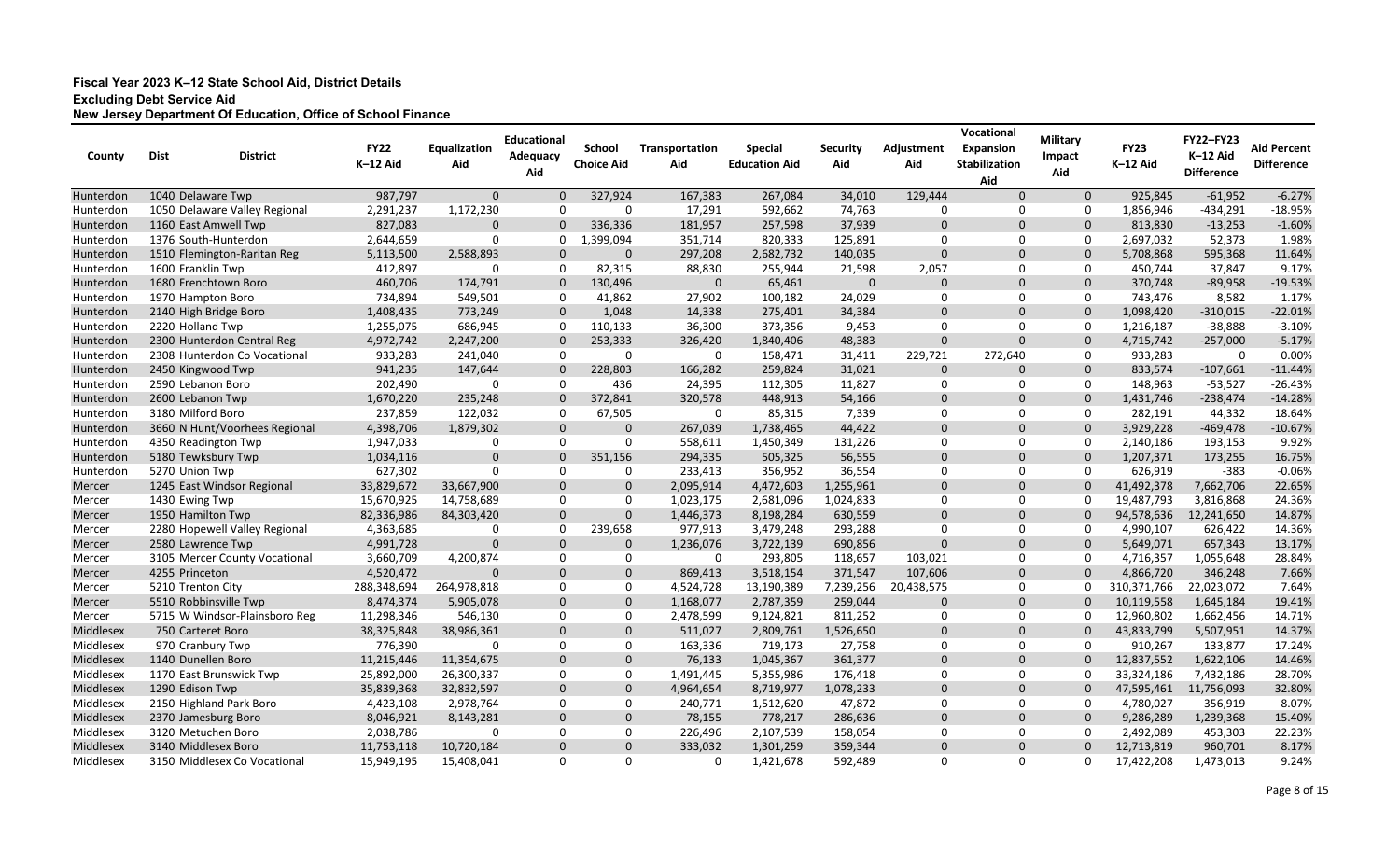| County    | <b>Dist</b><br><b>District</b> | <b>FY22</b> | Equalization           | <b>Educational</b><br>Adequacy | <b>School</b>     | Transportation | <b>Special</b>       | Security  | Adjustment  | Vocational<br><b>Expansion</b> | <b>Military</b><br><b>Impact</b> | <b>FY23</b> | FY22-FY23<br>K-12 Aid | <b>Aid Percent</b> |
|-----------|--------------------------------|-------------|------------------------|--------------------------------|-------------------|----------------|----------------------|-----------|-------------|--------------------------------|----------------------------------|-------------|-----------------------|--------------------|
|           |                                | K-12 Aid    | Aid                    | Aid                            | <b>Choice Aid</b> | Aid            | <b>Education Aid</b> | Aid       | Aid         | <b>Stabilization</b><br>Aid    | Aid                              | K-12 Aid    | <b>Difference</b>     | <b>Difference</b>  |
| Middlesex | 3220 Milltown Boro             | 2,591,636   | 3,057,552              | $\Omega$                       | $\mathbf 0$       | 302,474        | 603,646              | 86,463    | $\Omega$    | $\Omega$                       | $\mathbf 0$                      | 4,050,135   | 1,458,499             | 56.28%             |
| Middlesex | 3290 Monroe Twp                | 7,873,787   | $\Omega$               | 0                              | 0                 | 2,753,019      | 6,744,811            | 103,764   | 0           | 0                              | 0                                | 9,601,594   | 1,727,807             | 21.94%             |
| Middlesex | 3530 New Brunswick City        | 159,343,732 | 158,464,991            | $\mathbf 0$                    | $\mathbf 0$       | 1,347,414      | 8,630,083            | 4,608,779 | $\mathbf 0$ | $\mathbf 0$                    | $\mathbf{0}$                     | 173,051,267 | 13,707,535            | 8.60%              |
| Middlesex | 3620 North Brunswick Twp       | 33,066,959  | 29,984,119             | $\Omega$                       | 0                 | 2,310,618      | 5,372,023            | 1,619,505 | 0           | 0                              | 0                                | 39,286,265  | 6,219,306             | 18.81%             |
| Middlesex | 3845 Old Bridge Twp            | 32,229,739  | 21,422,032             | $\Omega$                       | $\overline{0}$    | 1,049,333      | 5,572,334            | 835,366   | $\Omega$    | $\Omega$                       |                                  | 28,879,065  | $-3,350,674$          | $-10.40%$          |
| Middlesex | 4090 Perth Amboy City          | 185,408,302 | 164,225,381 11,689,337 |                                | 0                 | 1,705,200      | 9,001,769            | 4,789,113 | 0           | 0                              | 0                                | 191,410,800 | 6,002,498             | 3.24%              |
| Middlesex | 4130 Piscataway Twp            | 21,647,585  | 12,242,761             | $\Omega$                       | $\overline{0}$    | 3,188,747      | 5,639,333            | 1,295,620 | $\mathbf 0$ | $\Omega$                       | $\mathbf{0}$                     | 22,366,461  | 718,876               | 3.32%              |
| Middlesex | 4660 Sayreville Boro           | 33,221,091  | 26,781,303             | 0                              | 0                 | 2,289,895      | 5,243,822            | 1,481,817 | $\Omega$    | $\Omega$                       | $\Omega$                         | 35,796,837  | 2,575,746             | 7.75%              |
| Middlesex | 4830 South Amboy City          | 6,627,860   | 5,918,924              | $\Omega$                       | $\mathbf 0$       | 154,764        | 1,012,131            | 63,955    | 3,424       | $\Omega$                       | $\Omega$                         | 7,153,198   | 525,338               | 7.93%              |
| Middlesex | 4860 South Brunswick Twp       | 21,488,857  | 11,929,860             | 0                              | 0                 | 2,155,118      | 5,479,892            | 183,321   | 0           | 0                              | $\mathbf 0$                      | 19,748,191  | $-1,740,666$          | $-8.10%$           |
| Middlesex | 4910 South Plainfield Boro     | 8,456,628   | 6,214,426              | $\mathbf 0$                    | $\mathbf 0$       | 305,134        | 3,270,905            | 112,479   | $\mathbf 0$ | $\mathbf 0$                    | $\mathbf 0$                      | 9,902,944   | 1,446,316             | 17.10%             |
| Middlesex | 4920 South River Boro          | 18,980,549  | 19,053,066             | 0                              | 0                 | 502,357        | 1,910,698            | 645,142   | 0           | 0                              | 0                                | 22,111,263  | 3,130,714             | 16.49%             |
| Middlesex | 4970 Spotswood                 | 6,304,750   | 4,794,342              | $\Omega$                       | $\overline{0}$    | 236,772        | 1,091,854            | 160,684   | $\mathbf 0$ | $\mathbf 0$                    | $\Omega$                         | 6,283,652   | $-21,098$             | $-0.33%$           |
| Middlesex | 5850 Woodbridge Twp            | 63,082,983  | 68,364,235             | 0                              | $\Omega$          | 4,389,122      | 7,858,506            | 2,785,278 | $\Omega$    | 0                              | $\Omega$                         | 83,397,141  | 20,314,158            | 32.20%             |
| Monmouth  | 50 Allenhurst                  | 32,492      | $\Omega$               | $\Omega$                       | $\overline{0}$    | 19,617         | 2,702                | 388       | 7,844       | $\Omega$                       | $\mathbf{0}$                     | 30,551      | $-1,941$              | $-5.97%$           |
| Monmouth  | 100 Asbury Park City           | 37,906,304  | 25,838,665             | $\mathbf 0$                    | 0                 | 478,668        | 1,858,487            | 1,114,203 | 0           | 0                              | $\Omega$                         | 29,290,023  | $-8,616,281$          | $-22.73%$          |
| Monmouth  | 130 Atlantic Highlands Boro    | 236,479     | $\Omega$               | $\Omega$                       | $\mathbf 0$       | 20,451         | 229,813              | 22,613    | $\Omega$    | $\Omega$                       | $\mathbf{0}$                     | 272,877     | 36,398                | 15.39%             |
| Monmouth  | 180 Avon Boro                  | 198,945     | 0                      | $\mathbf 0$                    | 0                 | 63,965         | 102,938              | 16,622    | $\Omega$    | 0                              | $\mathbf 0$                      | 183,525     | $-15,420$             | $-7.75%$           |
| Monmouth  | 270 Belmar Boro                | 835,586     | $\Omega$               | $\Omega$                       | $\mathbf 0$       | 181,768        | 320,357              | 158,409   | 105,823     | $\Omega$                       | $\mathbf{0}$                     | 766,357     | $-69,229$             | $-8.29%$           |
| Monmouth  | 500 Bradley Beach Boro         | 727,371     | 0                      | $\Omega$                       | 0                 | 85,575         | 221,110              | 134,097   | 140,357     | 0                              | $\mathbf 0$                      | 581,139     | $-146,232$            | $-20.10%$          |
| Monmouth  | 560 Brielle Boro               | 697,541     | $\Omega$               | $\Omega$                       | $\Omega$          | 121,923        | 679,443              | 14,351    | $\mathbf 0$ | $\Omega$                       | $\mathbf{0}$                     | 815,717     | 118,176               | 16.94%             |
| Monmouth  | 945 Colts Neck Twp             | 2,407,187   | $\Omega$               | $\mathbf{0}$                   | $\Omega$          | 486,041        | 1,036,386            | 89,090    | 0           | 0                              | 1,024,303                        | 2,635,820   | 228,633               | 9.50%              |
| Monmouth  | 1000 Deal Boro                 | 2,142,655   | $\Omega$               | $\mathbf{0}$                   | 2,101,670         | 31,046         | 181,368              | 19,290    | $\mathbf 0$ | $\Omega$                       | $\mathbf{0}$                     | 2,333,374   | 190,719               | 8.90%              |
| Monmouth  | 1260 Eatontown Boro            | 2,408,970   | 591,427                | $\Omega$                       | -0                | 259,295        | 753,200              | 284,164   | 0           | 0                              | 0                                | 1,888,086   | $-520,884$            | $-21.62%$          |
| Monmouth  | 1440 Fair Haven Boro           | 772,853     | $\Omega$               | $\Omega$                       | $\overline{0}$    | 44,525         | 835,234              | 72,677    | $\mathbf 0$ | $\Omega$                       | $\Omega$                         | 952,436     | 179,583               | 23.24%             |
| Monmouth  | 1490 Farmingdale Boro          | 745,738     | 493,271                | 0                              | 0                 | 5,923          | 94,325               | 27,049    | 0           | 0                              | $\Omega$                         | 620,568     | $-125,170$            | $-16.78%$          |
| Monmouth  | 1640 Freehold Boro             | 19,101,974  | 19,680,216             | $\mathbf 0$                    | $\overline{0}$    | 407,350        | 1,438,457            | 739,721   | $\mathbf 0$ | $\mathbf 0$                    | $\mathbf 0$                      | 22,265,744  | 3,163,770             | 16.56%             |
| Monmouth  | 1650 Freehold Regional         | 34,049,968  | 20,968,046             | $\mathbf 0$                    | 0                 | 1,816,395      | 7,030,185            | 735,594   | 0           | 0                              | 0                                | 30,550,220  | $-3,499,748$          | $-10.28%$          |
| Monmouth  | 1660 Freehold Twp              | 4,763,419   | 1,100,169              | $\Omega$                       | $\overline{0}$    | 709,345        | 3,101,513            | 93,758    | $\Omega$    | $\Omega$                       | $\Omega$                         | 5,004,785   | 241,366               | 5.07%              |
| Monmouth  | 2105 Hazlet Twp                | 9,667,629   | 6,312,760              | $\Omega$                       | $\Omega$          | 91,986         | 1,936,203            | 71,011    | $\Omega$    | 0                              | 0                                | 8,411,960   | $-1,255,669$          | $-12.99%$          |
| Monmouth  | 2120 Henry Hudson Regional     | 627,954     | $\Omega$               |                                | $\Omega$          | 183,003        | 264,676              | 60,908    | 48,569      | $\Omega$                       | $\Omega$                         | 557,156     | $-70,798$             | $-11.27%$          |
| Monmouth  | 2160 Highlands Boro            | 394,025     | 0                      | 0                              | 0                 | 42,233         | 155,353              | 58,540    | 36,472      | 0                              | 0                                | 292,598     | $-101,427$            | $-25.74%$          |
| Monmouth  | 2230 Holmdel Twp               | 3,362,192   | $\mathbf 0$            | $\overline{0}$                 | $\mathbf 0$       | 896,622        | 2,960,177            | 246,662   | $\mathbf 0$ | $\mathbf 0$                    | $\mathbf 0$                      | 4,103,461   | 741,269               | 22.05%             |
| Monmouth  | 2290 Howell Twp                | 25,163,678  | 17,180,918             | 0                              | $\overline{0}$    | 903,761        | 3,740,074            | 517,479   | 0           | 0                              | $\mathbf 0$                      | 22,342,232  | $-2,821,446$          | $-11.21%$          |
| Monmouth  | 2320 Interlaken                | 75,904      | 0                      | $\mathbf 0$                    | $\mathbf 0$       | 35,061         | 40,826               | 1,612     | 16,821      | $\mathbf 0$                    | $\mathbf 0$                      | 94,320      | 18,416                | 24.26%             |
| Monmouth  | 2400 Keansburg Boro            | 25,358,462  | 16,973,265             | $\boldsymbol{0}$               | $\mathbf 0$       | 334,763        | 1,023,215            | 535,157   | 6,045,277   | 0                              | 0                                | 24,911,677  | $-446,785$            | $-1.76%$           |
| Monmouth  | 2430 Keyport Boro              | 5,325,370   | 4,059,427              | $\overline{0}$                 | $\mathbf 0$       | 39,799         | 569,435              | 277,906   | $\mathbf 0$ | $\mathbf 0$                    | 0                                | 4,946,567   | $-378,803$            | $-7.11%$           |
| Monmouth  | 2720 Little Silver Boro        | 680,107     | 0                      | 0                              | 0                 | 71,696         | 676,932              | 64,328    | 0           | $\mathbf{0}$                   | 0                                | 812,956     | 132,849               | 19.53%             |
| Monmouth  | 2770 Long Branch City          | 51,158,058  | 45,899,041             | $\mathbf 0$                    | $\mathbf 0$       | 1,003,772      | 4,321,902            | 2,387,836 | $\mathbf 0$ | $\mathbf 0$                    | $\mathbf{0}$                     | 53,612,551  | 2,454,493             | 4.80%              |
| Monmouth  | 2920 Manalapan-Englishtown Reg | 11,969,599  | 3,200,888              | 0                              | 0                 | 1,968,298      | 3,767,124            | 427,473   | 0           | 0                              | 0                                | 9,363,783   | $-2,605,816$          | $-21.77%$          |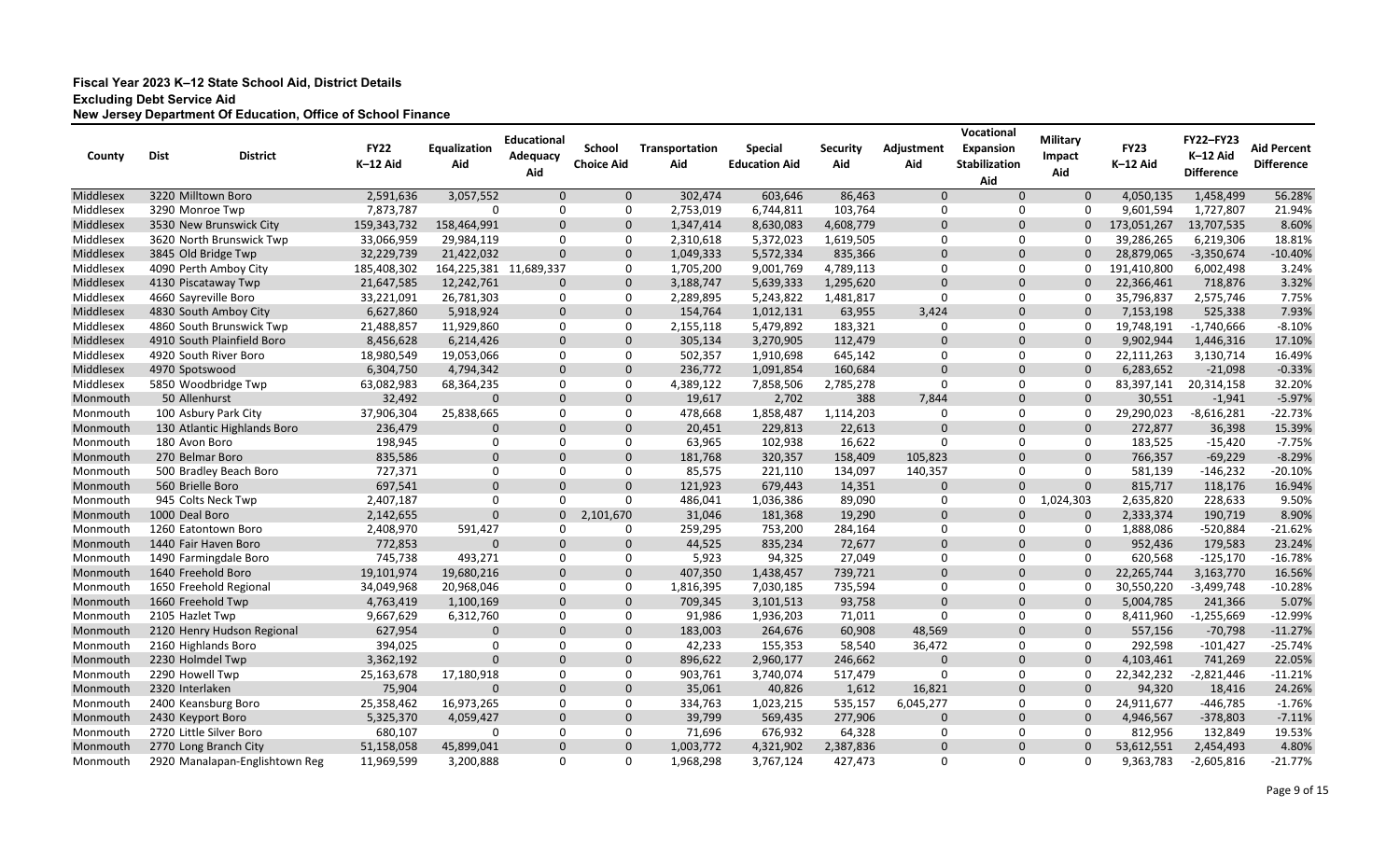| County        | <b>Dist</b> | <b>District</b>                | <b>FY22</b><br>K-12 Aid | Equalization<br>Aid | <b>Educational</b><br>Adequacy<br>Aid | <b>School</b><br><b>Choice Aid</b> | Transportation<br>Aid | <b>Special</b><br><b>Education Aid</b> | <b>Security</b><br>Aid | Adjustment<br>Aid | Vocational<br><b>Expansion</b><br><b>Stabilization</b><br>Aid | <b>Military</b><br>Impact<br>Aid | <b>FY23</b><br>K-12 Aid | <b>FY22-FY23</b><br>K-12 Aid<br><b>Difference</b> | <b>Aid Percent</b><br><b>Difference</b> |
|---------------|-------------|--------------------------------|-------------------------|---------------------|---------------------------------------|------------------------------------|-----------------------|----------------------------------------|------------------------|-------------------|---------------------------------------------------------------|----------------------------------|-------------------------|---------------------------------------------------|-----------------------------------------|
| Monmouth      |             | 2930 Manasquan Boro            | 809,565                 | $\mathbf 0$         | $\mathbf 0$                           | $\mathbf 0$                        | 76,841                | 671,702                                | 83,868                 | 20,596            | $\Omega$                                                      | $\mathbf 0$                      | 853,007                 | 43,442                                            | 5.37%                                   |
| Monmouth      |             | 3030 Marlboro Twp              | 8,623,771               | 2,799,058           | $\mathbf 0$                           | 0                                  | 1,189,069             | 3,375,643                              | 349,448                | 0                 | 0                                                             | 0                                | 7,713,218               | $-910,553$                                        | $-10.56%$                               |
| Monmouth      |             | 3040 Matawan-Aberdeen Regional | 13,433,961              | 9,076,068           | $\mathbf 0$                           | $\mathbf 0$                        | 849,277               | 2,836,511                              | 173,621                | $\mathbf 0$       | $\Omega$                                                      | $\Omega$                         | 12,935,477              | $-498,484$                                        | $-3.71%$                                |
| Monmouth      |             | 3160 Middletown Twp            | 14,523,621              | 966,925             | 0                                     | 0                                  | 3,160,000             | 7,019,398                              | 861,307                | 1,522,808         | 0                                                             | $\Omega$                         | 13,530,438              | $-993,183$                                        | $-6.84%$                                |
| Monmouth      |             | 3200 Millstone Twp             | 3,534,904               | 717,426             | $\Omega$                              | $\Omega$                           | 921,823               | 1,263,326                              | 160,905                | $\Omega$          | $\Omega$                                                      | $\Omega$                         | 3,063,480               | $-471,424$                                        | $-13.34%$                               |
| Monmouth      |             | 3250 Monmouth Beach Boro       | 207,485                 | $\Omega$            | $\Omega$                              | $\Omega$                           | 30,330                | 171,955                                | 10,874                 | 0                 | $\Omega$                                                      | 0                                | 213,159                 | 5,674                                             | 2.74%                                   |
| Monmouth      |             | 3260 Monmouth Co Vocational    | 8,120,555               | 1,585,315           | $\Omega$                              | $\Omega$                           | 0                     | 1,572,980                              | 208,928                | $\mathbf 0$       | 4,753,332                                                     | $\mathbf{0}$                     | 8,120,555               | $\mathbf 0$                                       | 0.00%                                   |
| Monmouth      |             | 3270 Monmouth Regional         | 2,311,671               | 288,748             | $\mathbf 0$                           | 0                                  | 669,909               | 805,780                                | 181,421                | 0                 | 0                                                             | $\mathbf 0$                      | 1,945,858               | $-365,813$                                        | $-15.82%$                               |
| Monmouth      |             | 3500 Neptune City              | 1,184,215               | 420,356             | $\Omega$                              | $\Omega$                           | 56,921                | 348,450                                | 33,720                 | $\mathbf 0$       | $\mathbf 0$                                                   | $\Omega$                         | 859,447                 | $-324,768$                                        | $-27.42%$                               |
| Monmouth      |             | 3510 Neptune Twp               | 22,446,763              | 11,781,419          | 0                                     | 0                                  | 1,589,446             | 2,404,326                              | 1,222,886              | $\Omega$          | 0                                                             | 0                                | 16,998,077              | -5,448,686                                        | $-24.27%$                               |
| Monmouth      |             | 3810 Ocean Twp                 | 6,080,843               | $\overline{0}$      | $\mathbf 0$                           | $\mathbf{0}$                       | 1,729,784             | 2,526,776                              | 552,389                | 804,421           | $\mathbf 0$                                                   | $\mathbf 0$                      | 5,613,370               | $-467,473$                                        | $-7.69%$                                |
| Monmouth      |             | 3830 Oceanport Boro            | 621,588                 | -0                  | 0                                     | 0                                  | 115,633               | 561,060                                | 56,484                 | 0                 | 0                                                             | 0                                | 733,177                 | 111,589                                           | 17.95%                                  |
| Monmouth      |             | 4360 Red Bank Boro             | 7,678,952               | 7,290,521           | $\mathbf 0$                           | $\Omega$                           | 189,188               | 1,208,304                              | 634,293                | $\mathbf 0$       | $\Omega$                                                      | $\mathbf{0}$                     | 9,322,306               | 1,643,354                                         | 21.40%                                  |
| Monmouth      |             | 4365 Red Bank Regional         | 1,411,438               | 85,945              | 0                                     | $\Omega$                           | 329,380               | 1,000,867                              | 149,757                | 20,284            | 0                                                             | 0                                | 1,586,233               | 174,795                                           | 12.38%                                  |
| Monmouth      |             | 4520 Roosevelt Boro            | 760,290                 | 407,781             | $\mathbf 0$                           | 261,898                            | 63,927                | 68,205                                 | 8,957                  | $\mathbf 0$       | $\Omega$                                                      | $\mathbf 0$                      | 810,768                 | 50,478                                            | 6.64%                                   |
| Monmouth      |             | 4570 Rumson Boro               | 834,276                 | -0                  | 0                                     | 0                                  | 112,978               | 763,125                                | 77,327                 | 0                 | 0                                                             | $\mathbf 0$                      | 953,430                 | 119,154                                           | 14.28%                                  |
| Monmouth      |             | 4580 Rumson-Fair Haven Reg     | 996,245                 | $\Omega$            | $\Omega$                              | $\Omega$                           | 266,811               | 885,473                                | 15,063                 | $\mathbf 0$       | $\Omega$                                                      | $\mathbf 0$                      | 1,167,347               | 171,102                                           | 17.17%                                  |
| Monmouth      |             | 4690 Sea Girt Boro             | 144,409                 | $\Omega$            | $\mathbf 0$                           | 0                                  | 13,842                | 121,687                                | 11,412                 | 0                 | 0                                                             | 0                                | 146,941                 | 2,532                                             | 1.75%                                   |
| Monmouth      |             | 4760 Shore Regional            | 736,798                 | $\mathbf 0$         | $\Omega$                              | $\Omega$                           | 206,854               | 582,967                                | 51,115                 | $\mathbf 0$       | $\Omega$                                                      | $\mathbf 0$                      | 840,936                 | 104,138                                           | 14.13%                                  |
| Monmouth      |             | 4770 Shrewsbury Boro           | 390,533                 | $\Omega$            | $\mathbf{0}$                          | 0                                  | 14,089                | 401,266                                | 36,888                 | 7,643             | 0                                                             | 0                                | 459,886                 | 69,353                                            | 17.76%                                  |
| Monmouth      |             | 4840 Lake Como                 | 382,701                 | 39,206              | $\Omega$                              | $\Omega$                           | 78,805                | 132,338                                | 47,816                 | $\Omega$          | $\Omega$                                                      | $\mathbf{0}$                     | 298,165                 | $-84,536$                                         | $-22.09%$                               |
| Monmouth      |             | 4980 Spring Lake Boro          | 261,394                 | -0                  | $\Omega$                              | $\Omega$                           | 68,660                | 191,575                                | 15,748                 | 0                 | $\Omega$                                                      | 0                                | 275,983                 | 14,589                                            | 5.58%                                   |
| Monmouth      |             | 4990 Spring Lake Heights Boro  | 451,488                 | $\Omega$            | $\Omega$                              | $\Omega$                           | 74,591                | 423,540                                | 9,257                  | $\Omega$          | $\Omega$                                                      | $\mathbf{0}$                     | 507,388                 | 55,900                                            | 12.38%                                  |
| Monmouth      |             | 5185 Tinton Falls              | 2,850,242               | -0                  | 0                                     | $\Omega$                           | 982,013               | 986,472                                | 196,966                | 443,937           | $\Omega$                                                      | $\mathbf 0$                      | 2,609,388               | $-240,854$                                        | $-8.45%$                                |
| Monmouth      |             | 5230 Union Beach               | 6,224,319               | 4,526,818           | $\Omega$                              | $\Omega$                           | 12,799                | 658,640                                | 28,312                 | $\mathbf 0$       | $\Omega$                                                      | $\mathbf 0$                      | 5,226,569               | $-997,750$                                        | $-16.03%$                               |
| Monmouth      |             | 5310 Upper Freehold Regional   | 4,755,506               | 1,380,434           | 0                                     | 1,403,220                          | 431,910               | 990,729                                | 123,383                | 0                 | 0                                                             | 0                                | 4,329,676               | $-425,830$                                        | $-8.95%$                                |
| Monmouth      |             | 5420 Wall Twp                  | 4,533,698               | $\overline{0}$      | $\Omega$                              | $\mathbf 0$                        | 1,385,702             | 3,271,093                              | 341,937                | $\mathbf 0$       | $\mathbf 0$                                                   | $\mathbf 0$                      | 4,998,732               | 465,034                                           | 10.26%                                  |
| Monmouth      |             | 5640 West Long Branch Boro     | 537,929                 | -0                  | 0                                     | 0                                  | 86,499                | 505,238                                | 56,230                 | 0                 | 0                                                             | 0                                | 647,967                 | 110,038                                           | 20.46%                                  |
| Monmouth      |             | 5645 Loch Arbour               | 10,742                  | $\Omega$            | $\Omega$                              | $\Omega$                           | 9,548                 | 12,955                                 | 856                    | $\Omega$          | $\Omega$                                                      | $\Omega$                         | 23,359                  | 12,617                                            | 117.50%                                 |
| Morris        |             | 450 Boonton Town               | 2,619,571               | 1,646,780           | -0                                    | 15,662                             | 58,651                | 959,170                                | 238,909                | $\Omega$          | $\Omega$                                                      | $\Omega$                         | 2,919,172               | 299,601                                           | 11.44%                                  |
| Morris        |             | 460 Boonton Twp                | 706,858                 | $\Omega$            | $\Omega$                              | $\Omega$                           | 138,307               | 642,576                                | 23,245                 | $\Omega$          | $\Omega$                                                      | $\Omega$                         | 804,128                 | 97,270                                            | 13.76%                                  |
| Morris        |             | 630 Butler Boro                | 2,468,557               | 1,525,936           | 0                                     | 14,045                             | 215,738               | 853,212                                | 39,010                 | 0                 | 0                                                             | 0                                | 2,647,941               | 179,384                                           | 7.27%                                   |
| <b>Morris</b> |             | 785 Sch Dist Of The Chathams   | 3,762,418               | $\mathbf 0$         | $\mathbf 0$                           | $\mathbf 0$                        | 723,961               | 3,409,728                              | 159,916                | $\mathbf 0$       | $\mathbf 0$                                                   | $\mathbf 0$                      | 4,293,605               | 531,187                                           | 14.12%                                  |
| Morris        |             | 820 Chester Twp                | 1,417,910               | $\boldsymbol{0}$    | 0                                     | 0                                  | 432,465               | 1,026,796                              | 92,852                 | 0                 | 0                                                             | $\mathbf 0$                      | 1,552,113               | 134,203                                           | 9.47%                                   |
| <b>Morris</b> |             | 1090 Denville Twp              | 1,963,461               | $\mathbf 0$         | $\mathbf 0$                           | $\mathbf 0$                        | 566,483               | 1,715,744                              | 145,475                | $\mathbf{0}$      | $\mathbf 0$                                                   | $\mathbf 0$                      | 2,427,702               | 464,241                                           | 23.64%                                  |
| Morris        |             | 1110 Dover Town                | 37,515,715              | 41,299,869          | $\mathbf 0$                           | 0                                  | 413,123               | 2,765,706                              | 1,433,096              | 0                 | 0                                                             | 0                                | 45,911,794              | 8,396,079                                         | 22.38%                                  |
| <b>Morris</b> |             | 1190 East Hanover Twp          | 969,445                 | $\mathbf 0$         | $\mathbf 0$                           | $\mathbf 0$                        | 178,676               | 947,303                                | 21,436                 | $\mathbf 0$       | $\mathbf 0$                                                   | $\mathbf 0$                      | 1,147,415               | 177,970                                           | 18.36%                                  |
| Morris        |             | 1530 Florham Park Boro         | 908,626                 | -0                  | 0                                     | 0                                  | 161,007               | 905,885                                | 19,487                 | 0                 | 0                                                             | 0                                | 1,086,379               | 177,753                                           | 19.56%                                  |
| <b>Morris</b> |             | 1990 Hanover Park Regional     | 1,804,682               | $\mathbf 0$         | $\mathbf 0$                           | $\mathbf 0$                        | 640,159               | 1,390,438                              | 25,177                 | $\mathbf{0}$      | $\mathbf 0$                                                   | $\overline{0}$                   | 2,055,774               | 251,092                                           | 13.91%                                  |
| Morris        |             | 2000 Hanover Twp               | 1,342,474               | $\mathbf 0$         | $\mathbf 0$                           | 0                                  | 214,496               | 1,294,035                              | 25,667                 | 0                 | 0                                                             | $\mathbf 0$                      | 1,534,198               | 191,724                                           | 14.28%                                  |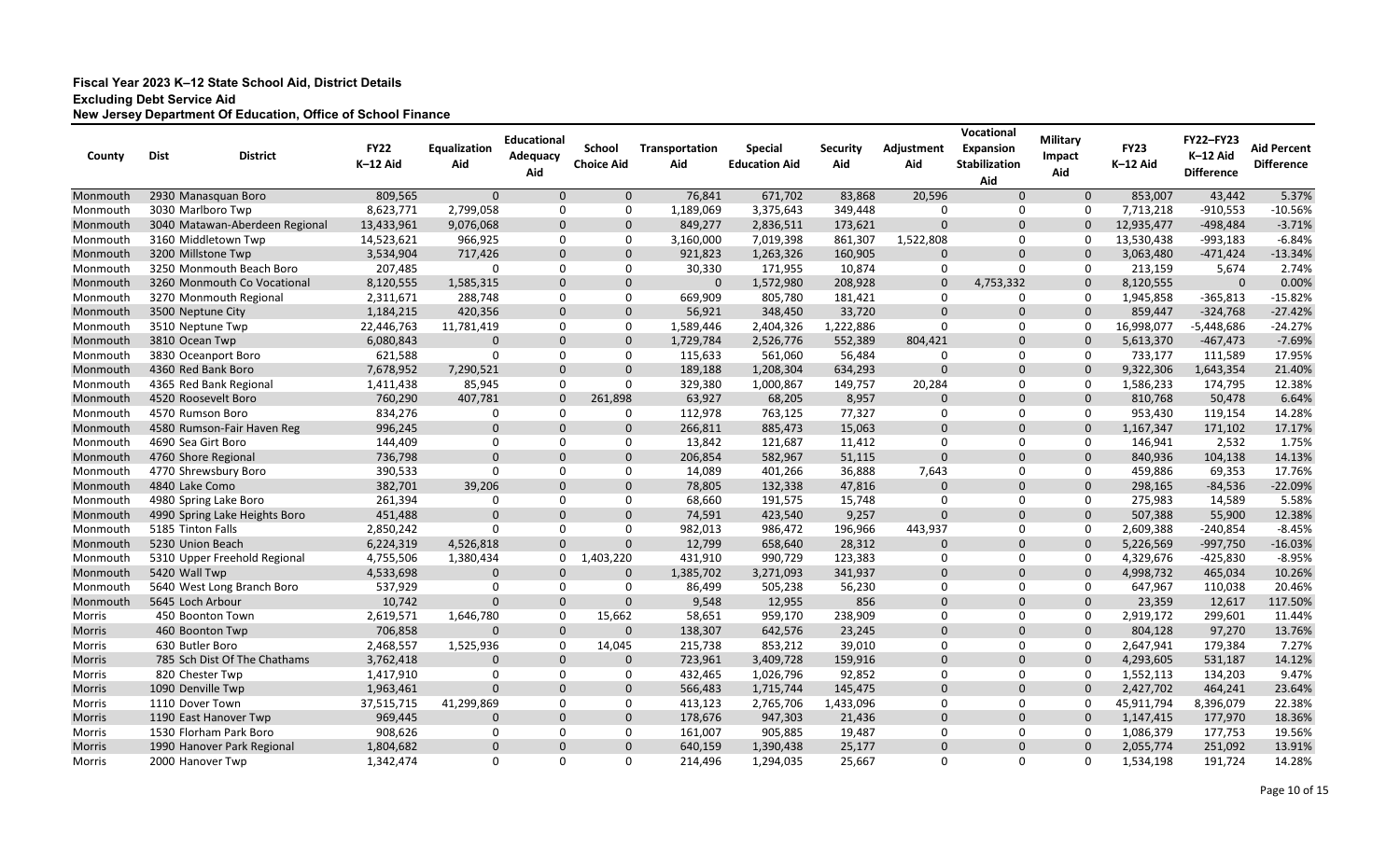| County        | <b>Dist</b> | <b>District</b>                | <b>FY22</b><br>K-12 Aid | Equalization<br>Aid | <b>Educational</b><br>Adequacy<br>Aid | <b>School</b><br><b>Choice Aid</b> | Transportation<br>Aid | <b>Special</b><br><b>Education Aid</b> | <b>Security</b><br>Aid | Adjustment<br>Aid | Vocational<br><b>Expansion</b><br><b>Stabilization</b> | <b>Military</b><br>Impact<br>Aid | <b>FY23</b><br>K-12 Aid | <b>FY22-FY23</b><br>K-12 Aid<br><b>Difference</b> | <b>Aid Percent</b><br><b>Difference</b> |
|---------------|-------------|--------------------------------|-------------------------|---------------------|---------------------------------------|------------------------------------|-----------------------|----------------------------------------|------------------------|-------------------|--------------------------------------------------------|----------------------------------|-------------------------|---------------------------------------------------|-----------------------------------------|
| Morris        |             | 2010 Harding Township          | 535,534                 | $\mathbf 0$         | $\mathbf{0}$                          | $\mathbf 0$                        | 319,770               | 280,165                                | 32,259                 | $\mathbf 0$       | Aid<br>$\Omega$                                        | $\mathbf 0$                      | 632,194                 | 96,660                                            | 18.05%                                  |
| Morris        |             | 2380 Jefferson Twp             | 9,272,081               | 3,554,702           | $\Omega$                              | $\Omega$                           | 636,026               | 2,137,733                              | 303,337                | 0                 | 0                                                      | 0                                | 6,631,798               | $-2,640,283$                                      | $-28.48%$                               |
| <b>Morris</b> |             | 2460 Kinnelon Boro             | 2,167,302               | $\Omega$            | $\Omega$                              | $\Omega$                           | 617,484               | 1,669,372                              | 164,769                | $\mathbf 0$       | $\Omega$                                               | $\Omega$                         | 2,451,625               | 284,323                                           | 13.12%                                  |
| Morris        |             | 2650 Lincoln Park Boro         | 1,785,461               | $\Omega$            | $\mathbf{0}$                          | $\Omega$                           | 635,819               | 982,365                                | 136,362                | 103,853           | 0                                                      | 0                                | 1,858,399               | 72,938                                            | 4.09%                                   |
| <b>Morris</b> |             | 2870 Madison Boro              | 2,237,316               | $\Omega$            | $\overline{0}$                        | $\Omega$                           | 255,898               | 2,193,412                              | 205,379                | $\mathbf{0}$      | $\Omega$                                               | $\mathbf{0}$                     | 2,654,689               | 417,373                                           | 18.66%                                  |
| Morris        |             | 3090 Mendham Boro              | 421,917                 | $\Omega$            | $\Omega$                              | $\Omega$                           | 47,259                | 411,369                                | 35,667                 | 0                 | $\mathbf{0}$                                           | 0                                | 494,295                 | 72,378                                            | 17.15%                                  |
| <b>Morris</b> |             | 3100 Mendham Twp               | 852,524                 | $\mathbf{0}$        | $\Omega$                              | $\Omega$                           | 198,422               | 794,939                                | 60,856                 | $\mathbf 0$       | $\Omega$                                               | $\mathbf{0}$                     | 1,054,217               | 201,693                                           | 23.66%                                  |
| Morris        |             | 3240 Mine Hill Twp             | 2,926,875               | 1,457,883           | 0                                     | 1,232,625                          | 171,868               | 348,338                                | 41,980                 | 0                 | $\mathbf{0}$                                           | 0                                | 3,252,694               | 325,819                                           | 11.13%                                  |
| <b>Morris</b> |             | 3340 Montville Twp             | 3,800,579               | $\Omega$            | $\mathbf 0$                           | 0                                  | 1,018,949             | 3,369,797                              | 70,614                 | $\mathbf 0$       | $\Omega$                                               | $\mathbf 0$                      | 4,459,360               | 658,781                                           | 17.33%                                  |
| Morris        |             | 3365 Morris County Vocational  | 1,422,858               | 73,419              | 0                                     | $\Omega$                           | 0                     | 998,664                                | 90,697                 | 474,062           | 0                                                      | 0                                | 1,636,842               | 213,984                                           | 15.04%                                  |
| <b>Morris</b> |             | 3370 Morris Hills Regional     | 8,851,919               | 3,725,355           | $\mathbf 0$                           | 1,876,864                          | 554,744               | 2,676,295                              | 277,006                | $\mathbf 0$       | $\mathbf 0$                                            | $\mathbf 0$                      | 9,110,264               | 258,345                                           | 2.92%                                   |
| Morris        |             | 3380 Morris Plains Boro        | 1,058,306               | 0                   | -0                                    | 232,384                            | 95,804                | 854,560                                | 29,819                 | 0                 | 0                                                      | 0                                | 1,212,567               | 154,261                                           | 14.58%                                  |
| Morris        |             | 3385 Morris School District    | 7,566,689               | $\Omega$            | $\Omega$                              | 245,115                            | 1,736,086             | 4,844,218                              | 994,301                | 218,451           | $\mathbf{0}$                                           | $\mathbf{0}$                     | 8,038,171               | 471,482                                           | 6.23%                                   |
| Morris        |             | 3410 Mount Arlington Boro      | 711,686                 | $\Omega$            | $\Omega$                              | $\Omega$                           | 212,050               | 502,240                                | 50,873                 | 0                 | 0                                                      | 0                                | 765,163                 | 53,477                                            | 7.51%                                   |
| <b>Morris</b> |             | 3450 Mount Olive Twp           | 21,495,894              | 22,762,141          | $\mathbf 0$                           | $\mathbf 0$                        | 1,067,482             | 2,959,145                              | 106,585                | $\mathbf 0$       | $\mathbf{0}$                                           | $\Omega$                         | 26,895,353              | 5,399,459                                         | 25.12%                                  |
| Morris        |             | 3460 Mountain Lakes Boro       | 1,028,840               | 0                   | $\Omega$                              | 0                                  | 78,377                | 1,057,821                              | 38,961                 | 0                 | 0                                                      | 0                                | 1,175,159               | 146,319                                           | 14.22%                                  |
| <b>Morris</b> |             | 3520 Netcong Boro              | 1,866,527               | 1,473,411           | $\mathbf 0$                           | 132,067                            | 18,938                | 264,802                                | 69,911                 | $\mathbf 0$       | $\Omega$                                               | $\mathbf{0}$                     | 1,959,129               | 92,602                                            | 4.96%                                   |
| Morris        |             | 3950 Parsippany-Troy Hills Twp | 7,753,833               | 92,029              | 0                                     | 0                                  | 1,163,059             | 7,406,183                              | 523,570                | 0                 | 0                                                      | 0                                | 9,184,841               | 1,431,008                                         | 18.46%                                  |
| <b>Morris</b> |             | 4000 Long Hill Twp             | 952,674                 | $\Omega$            | $\mathbf 0$                           | $\Omega$                           | 171,428               | 874,433                                | 71,907                 | $\mathbf 0$       | $\mathbf 0$                                            | $\mathbf 0$                      | 1,117,768               | 165,094                                           | 17.33%                                  |
| Morris        |             | 4080 Pequannock Twp            | 2,355,392               | 406,379             | 0                                     | 55,852                             | 124,035               | 1,675,244                              | 168,558                | 0                 | 0                                                      | 0                                | 2,430,068               | 74,676                                            | 3.17%                                   |
| <b>Morris</b> |             | 4330 Randolph Twp              | 9,026,667               | 2,991,503           | $\mathbf{0}$                          | $\Omega$                           | 1,249,097             | 3,234,926                              | 103,893                | $\mathbf 0$       | $\Omega$                                               | $\Omega$                         | 7,579,419               | $-1,447,248$                                      | $-16.03%$                               |
| Morris        |             | 4440 Riverdale Boro            | 462,581                 | - 0                 | $\Omega$                              | $\Omega$                           | 90,222                | 423,968                                | 20,869                 | 0                 | $\Omega$                                               | $\Omega$                         | 535,059                 | 72,478                                            | 15.67%                                  |
| <b>Morris</b> |             | 4480 Rockaway Boro             | 1,198,048               | 1,171,643           | $\mathbf 0$                           | $\Omega$                           | 60,781                | 476,643                                | 74,022                 | $\mathbf 0$       | $\Omega$                                               | $\mathbf{0}$                     | 1,783,089               | 585,041                                           | 48.83%                                  |
| Morris        |             | 4490 Rockaway Twp              | 3,131,869               | 854,190             | 0                                     | $\Omega$                           | 549,225               | 1,985,277                              | 50,153                 | 0                 | $\mathbf{0}$                                           | 0                                | 3,438,845               | 306,976                                           | 9.80%                                   |
| <b>Morris</b> |             | 4560 Roxbury Twp               | 9,735,017               | 6,074,193           | $\mathbf 0$                           | 293,629                            | 558,875               | 2,433,575                              | 61,433                 | $\mathbf 0$       | $\mathbf{0}$                                           | $\mathbf{0}$                     | 9,421,705               | $-313,312$                                        | $-3.22%$                                |
| Morris        |             | 5520 Washington Twp            | 5,161,549               | 1,927,075           | 0                                     | 0                                  | 457,507               | 1,591,751                              | 176,840                | 0                 | 0                                                      | 0                                | 4,153,173               | $-1,008,376$                                      | $-19.54%$                               |
| <b>Morris</b> |             | 5660 West Morris Regional      | 4,028,117               | 197,944             | $\mathbf 0$                           | $\Omega$                           | 1,396,979             | 2,078,066                              | 213,804                | $\mathbf 0$       | $\mathbf 0$                                            | $\mathbf 0$                      | 3,886,793               | $-141,324$                                        | $-3.51%$                                |
| Morris        |             | 5770 Wharton Boro              | 5,989,570               | 4,698,499           | -0                                    | 477,090                            | 62,576                | 647,293                                | 242,102                | 0                 | 0                                                      | 0                                | 6,127,560               | 137,990                                           | 2.30%                                   |
| Ocean         |             | 185 Barnegat Twp               | 21,617,331              | 18,646,239          | $\Omega$                              | $\Omega$                           | 599,234               | 3,344,473                              | 335,821                | 2,039             | $\Omega$                                               | $\Omega$                         | 22,927,806              | 1,310,475                                         | 6.06%                                   |
| Ocean         |             | 210 Bay Head Boro              | 73,303                  | $\Omega$            | <u>_ N</u>                            |                                    | 8,849                 | 62,984                                 | 4,578                  | 0                 | $\Omega$                                               | $\Omega$                         | 76,411                  | 3,108                                             | 4.24%                                   |
| Ocean         |             | 230 Beach Haven Boro           | 270,071                 | $\Omega$            | $\Omega$                              | 211,888                            | 588                   | 62,984                                 | 4,642                  | $\Omega$          | $\Omega$                                               | $\Omega$                         | 280,102                 | 10,031                                            | 3.71%                                   |
| Ocean         |             | 320 Berkeley Twp               | 2,953,273               | 0                   | 0                                     | 0                                  | 831,890               | 1,843,683                              | 425,151                | 71,463            | 0                                                      | 0                                | 3,172,187               | 218,914                                           | 7.41%                                   |
| Ocean         |             | 530 Brick Twp                  | 21,912,897              | 4,795,462           | $\mathbf{0}$                          | $\mathbf 0$                        | 4,922,064             | 5,784,673                              | 1,672,094              | $\mathbf 0$       | $\overline{0}$                                         | $\mathbf 0$                      | 17,174,293              | $-4,738,604$                                      | $-21.62%$                               |
| Ocean         |             | 770 Central Regional           | 4,858,048               | 0                   | $\mathbf 0$                           | 1,422,078                          | 1,325,310             | 2,311,580                              | 295,909                | 55,587            | $\mathbf 0$                                            | $\mathbf 0$                      | 5,410,464               | 552,416                                           | 11.37%                                  |
| Ocean         |             | 1150 Eagleswood Twp            | 537,470                 | 387,583             | $\mathbf 0$                           | $\mathbf 0$                        | 59,476                | 91,218                                 | 36,819                 | $\mathbf 0$       | $\mathbf 0$                                            | $\mathbf 0$                      | 575,096                 | 37,626                                            | 7.00%                                   |
| Ocean         |             | 2350 Island Heights Boro       | 311,908                 | $\mathbf 0$         | 0                                     | 186,536                            | 11,068                | 86,612                                 | 9,976                  | 31,349            | $\mathbf 0$                                            | 0                                | 325,541                 | 13,633                                            | 4.37%                                   |
| Ocean         |             | 2360 Jackson Twp               | 38,755,401              | 27,481,691          | $\mathbf 0$                           | 0                                  | 601,355               | 5,211,500                              | 854,977                | $\mathbf 0$       | $\mathbf 0$                                            | $\mathbf{0}$                     | 34,149,523              | $-4,605,878$                                      | $-11.88%$                               |
| Ocean         |             | 2480 Lacey Twp                 | 17,691,445              | 11,223,051          | $\mathbf 0$                           | 0                                  | 228,519               | 2,504,516                              | 483,794                | $\mathbf 0$       | 0                                                      | 0                                | 14,439,880              | $-3,251,565$                                      | $-18.38%$                               |
| Ocean         |             | 2500 Lakehurst Boro            | 6,064,719               | 6,103,523           | $\mathbf 0$                           | $\mathbf 0$                        | 70,662                | 346,881                                | 135,295                | $\mathbf{0}$      | $\mathbf 0$                                            | $\mathbf{0}$                     | 6,656,361               | 591,642                                           | 9.76%                                   |
| Ocean         |             | 2520 Lakewood Twp              | 23,811,599              | 14,958,782          | $\mathbf 0$                           | 0                                  | 3,052,174             | 4,470,003                              | 2,186,868              | 0                 | 0                                                      | $\mathbf 0$                      | 24,667,827              | 856,228                                           | 3.60%                                   |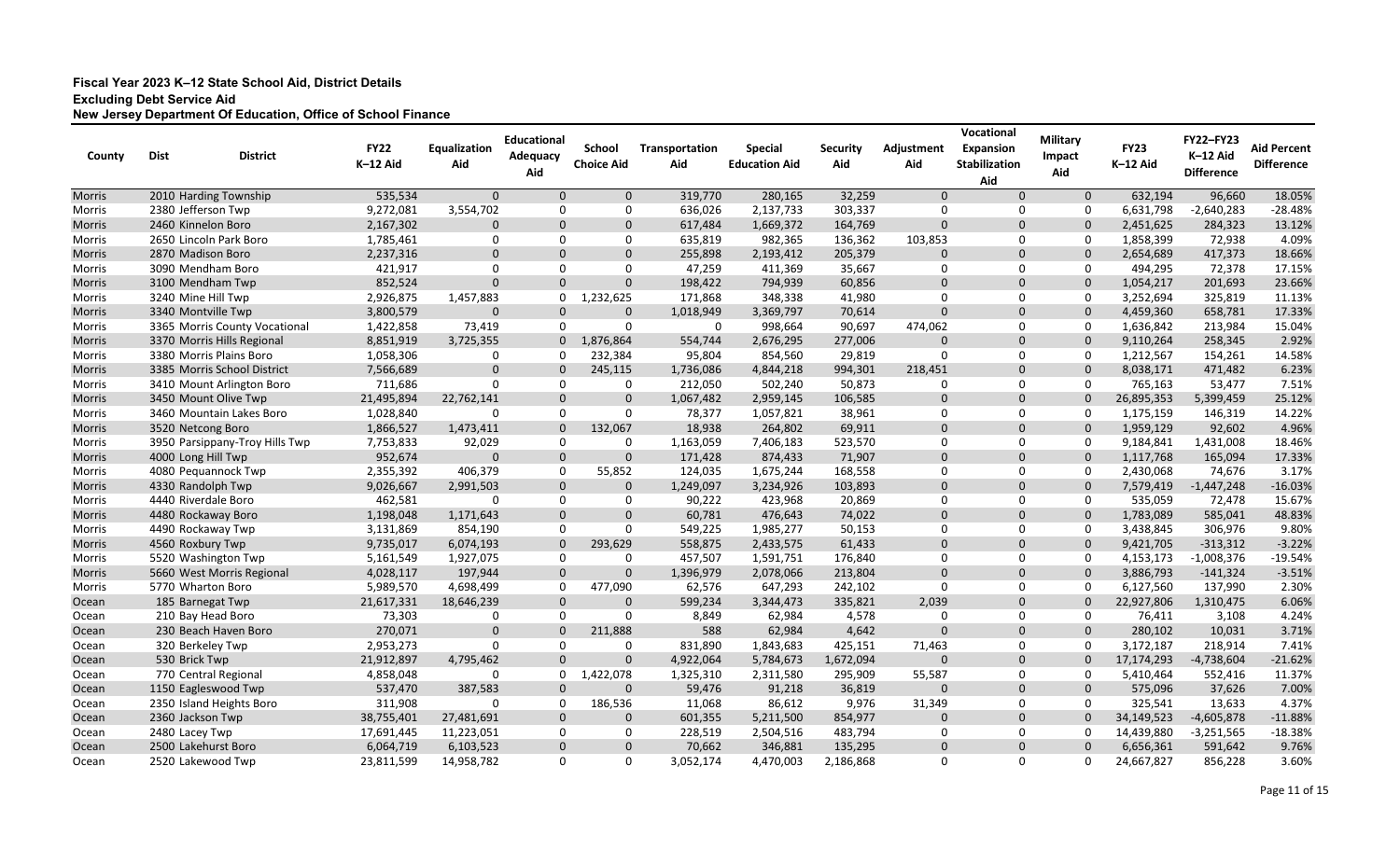| County  | <b>Dist</b> | <b>District</b>                | <b>FY22</b><br>K-12 Aid | Equalization<br>Aid | <b>Educational</b><br>Adequacy<br>Aid | <b>School</b><br><b>Choice Aid</b> | <b>Transportation</b><br>Aid | <b>Special</b><br><b>Education Aid</b> | <b>Security</b><br>Aid | Adjustment<br>Aid | Vocational<br><b>Expansion</b><br><b>Stabilization</b><br>Aid | <b>Military</b><br>Impact<br>Aid | <b>FY23</b><br>K-12 Aid | <b>FY22-FY23</b><br>K-12 Aid<br><b>Difference</b> | <b>Aid Percent</b><br><b>Difference</b> |
|---------|-------------|--------------------------------|-------------------------|---------------------|---------------------------------------|------------------------------------|------------------------------|----------------------------------------|------------------------|-------------------|---------------------------------------------------------------|----------------------------------|-------------------------|---------------------------------------------------|-----------------------------------------|
| Ocean   |             | 2550 Lavallette Boro           | 171,993                 | $\Omega$            | $\Omega$                              | $\Omega$                           | 56,079                       | 100,382                                | 15,724                 | $\mathbf{0}$      | $\Omega$                                                      | $\mathbf 0$                      | 172,185                 | 192                                               | 0.11%                                   |
| Ocean   |             | 2690 Little Egg Harbor Twp     | 9,000,442               | 6,336,093           | $\Omega$                              | 0                                  | 1,038,502                    | 994,903                                | 381,470                | 513,250           | 0                                                             | 0                                | 9,264,218               | 263,776                                           | 2.93%                                   |
| Ocean   |             | 2760 Long Beach Island         | 740,213                 |                     | $\Omega$                              | 504,631                            | 69,509                       | 152,223                                | 31,808                 | $\mathbf{0}$      | $\Omega$                                                      | $\Omega$                         | 758,171                 | 17,958                                            | 2.43%                                   |
| Ocean   |             | 2940 Manchester Twp            | 5,201,300               | $\Omega$            | $\Omega$                              | $\Omega$                           | 1,989,096                    | 1,756,005                              | 573,735                | 783,197           | 0                                                             | 0                                | 5,102,033               | $-99,267$                                         | $-1.91%$                                |
| Ocean   |             | 3790 Ocean County Vocational   | 5,585,095               | 1,311,265           | $\Omega$                              | $\Omega$                           | $\Omega$                     | 837,311                                | 189,062                | $\Omega$          | 3,247,457                                                     | $\mathbf{0}$                     | 5,585,095               | $\Omega$                                          | 0.00%                                   |
| Ocean   |             | 3800 Ocean Gate Boro           | 831,550                 | 489,212             | $\Omega$                              | $\Omega$                           | 4,607                        | 85,038                                 | 38,956                 | 0                 | 0                                                             | $\Omega$                         | 617,813                 | $-213,737$                                        | $-25.70%$                               |
| Ocean   |             | 3820 Ocean Twp                 | 3,603,098               | $\Omega$            | $\Omega$                              | $\Omega$                           | 443,920                      | 541,176                                | 176,928                | 1,221,976         | $\mathbf 0$                                                   | $\Omega$                         | 2,384,000               | $-1,219,098$                                      | $-33.83%$                               |
| Ocean   |             | 4105 Pinelands Regional        | 11,290,336              | 9,463,034           | $\Omega$                              | 66,744                             | 898,788                      | 1,098,899                              | 387,815                | 17,838            | 0                                                             | 0                                | 11,933,118              | 642,782                                           | 5.69%                                   |
| Ocean   |             | 4190 Plumsted Twp              | 7,373,863               | 4,436,281           | $\Omega$                              | 347,038                            | $\Omega$                     | 975,623                                | 23,602                 | $\mathbf 0$       | $\mathbf{0}$                                                  | $\mathbf{0}$                     | 5,782,544               | $-1,591,319$                                      | $-21.58%$                               |
| Ocean   |             | 4210 Point Pleasant Boro       | 4,363,330               | 1,933,367           | $\Omega$                              | 0                                  | 41,071                       | 1,663,733                              | 184,043                | 0                 | 0                                                             | 0                                | 3,822,214               | $-541,116$                                        | $-12.40%$                               |
| Ocean   |             | 4220 Point Pleasant Beach      | 597,506                 | $\Omega$            | $\mathbf 0$                           | $\mathbf 0$                        | 71,924                       | 467,391                                | 74,652                 | $\mathbf 0$       | $\mathbf 0$                                                   | $\mathbf 0$                      | 613,967                 | 16,461                                            | 2.76%                                   |
| Ocean   |             | 4710 Seaside Heights Boro      | 860,311                 | 284,890             | $\Omega$                              | 84,015                             | 11,203                       | 184,630                                | 92,138                 | 0                 | 0                                                             | 0                                | 656,876                 | $-203,435$                                        | $-23.65%$                               |
| Ocean   |             | 4720 Seaside Park Boro         | 97,276                  | $\Omega$            | $\Omega$                              | $\Omega$                           | 30,123                       | 23,271                                 | 10,018                 | 5,519             | $\mathbf 0$                                                   | $\mathbf{0}$                     | 68,931                  | $-28,345$                                         | $-29.14%$                               |
| Ocean   |             | 4950 Southern Regional         | 3,041,420               | $\Omega$            | $\Omega$                              | $\Omega$                           | 887,743                      | 2,424,900                              | 256,062                | 0                 | 0                                                             | 0                                | 3,568,705               | 527,285                                           | 17.34%                                  |
| Ocean   |             | 5020 Stafford Twp              | 8,253,959               | 5,316,626           | $\Omega$                              | 307,267                            | 507,193                      | 1,288,981                              | 238,635                | $\mathbf 0$       | $\mathbf 0$                                                   | $\mathbf 0$                      | 7,658,702               | $-595,257$                                        | $-7.21%$                                |
| Ocean   |             | 5190 Toms River Regional       | 49,724,966              | 27,539,198          | $\Omega$                              | 0                                  | 5,458,073                    | 9,865,327                              | 2,538,055              | 0                 | 0                                                             | 0                                | 45,400,653              | -4,324,313                                        | $-8.70%$                                |
| Ocean   |             | 5220 Tuckerton Boro            | 2,394,196               | 1,450,933           | $\Omega$                              | 398,520                            | 35,403                       | 207,010                                | 51,045                 | 21,106            | $\mathbf 0$                                                   | $\mathbf{0}$                     | 2,164,017               | $-230,179$                                        | $-9.61%$                                |
| Passaic |             | 420 Bloomingdale Boro          | 1,451,134               | 599,234             | $\Omega$                              | 0                                  | 102,123                      | 557,300                                | 16,458                 | 0                 | $\mathbf 0$                                                   | 0                                | 1,275,115               | $-176,019$                                        | $-12.13%$                               |
| Passaic |             | 900 Clifton City               | 55,380,416              | 53,769,087          | $\mathbf 0$                           | $\Omega$                           | 3,020,309                    | 7,350,637                              | 3,571,640              | $\mathbf 0$       | $\mathbf 0$                                                   | $\Omega$                         | 67,711,673              | 12,331,257                                        | 22.27%                                  |
| Passaic |             | 1920 Haledon Boro              | 10,138,108              | 10,519,308          | 0                                     | 0                                  | 86,264                       | 792,330                                | 373,283                | 0                 | 0                                                             | 0                                | 11,771,185              | 1,633,077                                         | 16.11%                                  |
| Passaic |             | 2100 Hawthorne Boro            | 3,533,234               | 1,842,565           | $\Omega$                              | $\Omega$                           | 581,539                      | 1,669,769                              | 339,065                | $\mathbf{0}$      | $\Omega$                                                      | $\Omega$                         | 4,432,938               | 899,704                                           | 25.46%                                  |
| Passaic |             | 2510 Lakeland Regional         | 3,133,961               | 1,579,402           | $\Omega$                              | $\Omega$                           | 106,500                      | 687,768                                | 19,744                 | 0                 | 0                                                             | $\Omega$                         | 2,393,414               | $-740,547$                                        | $-23.63%$                               |
| Passaic |             | 2700 Little Falls Twp          | 888,562                 | $\Omega$            | $\Omega$                              | $\Omega$                           | 124,510                      | 907,809                                | 35,007                 | $\mathbf 0$       | $\mathbf 0$                                                   | $\mathbf{0}$                     | 1,067,326               | 178,764                                           | 20.12%                                  |
| Passaic |             | 3640 North Haledon Boro        | 575,713                 | $\Omega$            | $\Omega$                              | 0                                  | 85,420                       | 539,760                                | 23,855                 | 0                 | $\mathbf{0}$                                                  | $\Omega$                         | 649,035                 | 73,322                                            | 12.74%                                  |
| Passaic |             | 3970 Passaic City              | 262,054,716             | 231,239,148         | 19,998,279                            | $\Omega$                           | 1,978,076                    | 12,147,460                             | 6,745,057              | $\mathbf{0}$      | $\mathbf 0$                                                   | $\mathbf{0}$                     | 272,108,020             | 10,053,304                                        | 3.84%                                   |
| Passaic |             | 3980 Passaic Co Manchester Reg | 11,076,238              | 10,075,011          | 0                                     | 825,656                            | 214,979                      | 743,489                                | 302,486                | 0                 | 0                                                             | 0                                | 12,161,621              | 1,085,383                                         | 9.80%                                   |
| Passaic |             | 3990 Passaic Valley Regional   | 1,425,981               | 140,892             | $\mathbf 0$                           | $\mathbf 0$                        | 251,474                      | 991,508                                | 149,237                | $\mathbf 0$       | $\mathbf 0$                                                   | $\mathbf 0$                      | 1,533,111               | 107,130                                           | 7.51%                                   |
| Passaic |             | 3995 Passaic County Vocational | 42,918,169              | 52,997,142          | 0                                     | 0                                  | $\Omega$                     | 3,008,269                              | 1,332,417              | 0                 | 0                                                             | $\Omega$                         | 57,337,828              | 14,419,659                                        | 33.60%                                  |
| Passaic |             | 4010 Paterson City             | 476,291,788             | 450,556,397         | $\Omega$                              | $\Omega$                           | 7,141,569                    | 24,500,810                             | 12,716,806             | $\mathbf 0$       | $\Omega$                                                      | $\Omega$                         | 494,915,582             | 18,623,794                                        | 3.91%                                   |
| Passaic |             | 4230 Pompton Lakes Boro        | 6,263,495               | 7,250,807           | $\Omega$                              | 108,380                            | 176,038                      | 953,729                                | 43,115                 | 0                 | $\Omega$                                                      | $\Omega$                         | 8,532,069               | 2,268,574                                         | 36.22%                                  |
| Passaic |             | 4270 Prospect Park Boro        | 10,429,699              | 10,047,828          | $\Omega$                              | $\Omega$                           | 64,723                       | 794,961                                | 366,508                | $\Omega$          | $\Omega$                                                      | $\Omega$                         | 11,274,020              | 844,321                                           | 8.10%                                   |
| Passaic |             | 4400 Ringwood Boro             | 2,096,129               | 225,983             | 0                                     | 0                                  | 573,133                      | 983,693                                | 98,526                 | 0                 | 0                                                             | 0                                | 1,881,335               | $-214,794$                                        | $-10.25%$                               |
| Passaic |             | 5200 Totowa Boro               | 868,879                 | $\Omega$            | $\mathbf 0$                           | $\mathbf 0$                        | 150,414                      | 788,231                                | 74,363                 | $\mathbf 0$       | $\mathbf{0}$                                                  | $\mathbf{0}$                     | 1,013,008               | 144,129                                           | 16.59%                                  |
| Passaic |             | 5440 Wanaque Boro              | 1,701,714               | 831,967             | 0                                     | 0                                  | 11,642                       | 547,530                                | 23,490                 | 0                 | 0                                                             | 0                                | 1,414,629               | $-287,085$                                        | $-16.87%$                               |
| Passaic |             | 5570 Wayne Twp                 | 7,362,966               | $\mathbf 0$         | $\mathbf 0$                           | $\mathbf 0$                        | 1,449,581                    | 7,148,483                              | 154,816                | $\mathbf 0$       | $\mathbf 0$                                                   | $\mathbf 0$                      | 8,752,880               | 1,389,914                                         | 18.88%                                  |
| Passaic |             | 5650 West Milford Twp          | 8,857,768               | 2,858,451           | 0                                     | 0                                  | 842,009                      | 2,725,234                              | 339,929                | 0                 | 0                                                             | 0                                | 6,765,623               | $-2,092,145$                                      | $-23.62%$                               |
| Passaic |             | 5690 Woodland Park             | 1,733,155               | 409,490             | $\mathbf 0$                           | $\mathbf 0$                        | 175,601                      | 782,458                                | 264,037                | $\mathbf 0$       | $\mathbf 0$                                                   | $\mathbf{0}$                     | 1,631,586               | $-101,569$                                        | $-5.86%$                                |
| Salem   |             | 60 Alloway Twp                 | 3,252,840               | 2,381,703           | 0                                     | 0                                  | 218,309                      | 370,315                                | 47,622                 | 0                 | 0                                                             | 0                                | 3,017,949               | $-234,891$                                        | $-7.22%$                                |
| Salem   |             | 1350 Elsinboro Twp             | 1,128,217               | 555,103             | $\mathbf 0$                           | 503,143                            | 64,294                       | 90,502                                 | 40,720                 | 9,431             | $\mathbf 0$                                                   | $\overline{0}$                   | 1,263,193               | 134,976                                           | 11.96%                                  |
| Salem   |             | 2800 Lower Alloways Creek      | 529,904                 | 83,164              | $\mathbf 0$                           | 0                                  | 135,665                      | 140,233                                | 23,353                 | 0                 | $\mathbf 0$                                                   | $\mathbf{0}$                     | 382,415                 | $-147,489$                                        | $-27.83%$                               |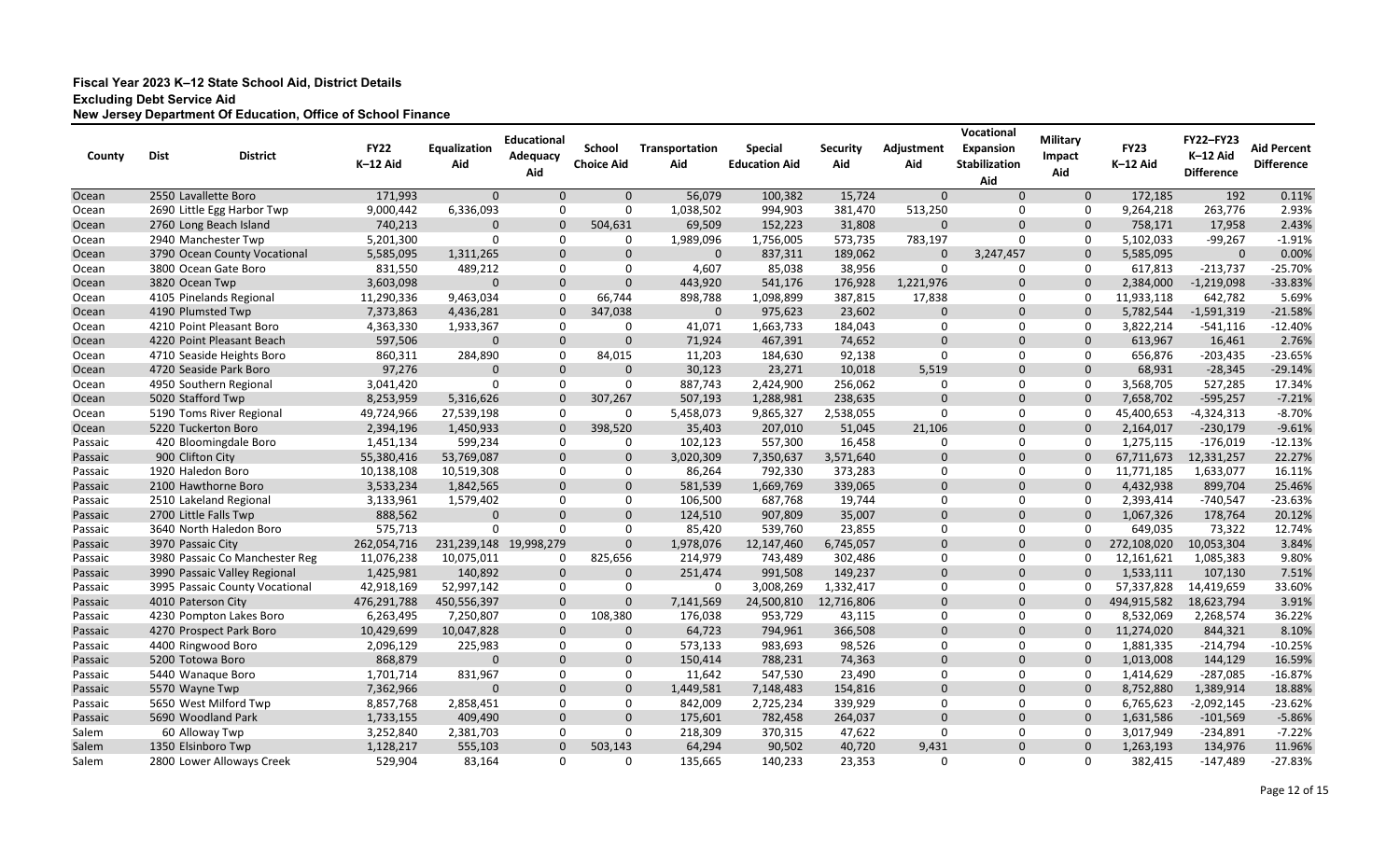| County        | <b>Dist</b>                  | <b>District</b>                | <b>FY22</b><br>K-12 Aid | Equalization<br>Aid | <b>Educational</b><br>Adequacy<br>Aid | <b>School</b><br><b>Choice Aid</b> | Transportation<br>Aid | <b>Special</b><br><b>Education Aid</b> | <b>Security</b><br>Aid | Adjustment<br>Aid | Vocational<br><b>Expansion</b><br><b>Stabilization</b><br>Aid | <b>Military</b><br>Impact<br>Aid | <b>FY23</b><br>K-12 Aid | <b>FY22-FY23</b><br>K-12 Aid<br><b>Difference</b> | <b>Aid Percent</b><br><b>Difference</b> |
|---------------|------------------------------|--------------------------------|-------------------------|---------------------|---------------------------------------|------------------------------------|-----------------------|----------------------------------------|------------------------|-------------------|---------------------------------------------------------------|----------------------------------|-------------------------|---------------------------------------------------|-----------------------------------------|
| Salem         |                              | 2950 Mannington Twp            | 360,122                 | 31,463              | $\Omega$                              | $\mathbf 0$                        | 117,432               | 106,577                                | 29,905                 | $\mathbf 0$       | $\Omega$                                                      | $\mathbf 0$                      | 285,377                 | $-74,745$                                         | $-20.76%$                               |
| Salem         |                              | 3860 Oldmans Twp               | 2,006,550               | 1,193,689           | -0                                    | 597,110                            | 136,526               | 159,315                                | 44,735                 | 80,274            | 0                                                             | 0                                | 2,211,649               | 205,099                                           | 10.22%                                  |
| Salem         |                              | 4070 Penns Grv-Carney's Pt Reg | 28,519,426              | 29,201,386          | $\mathbf 0$                           | $\Omega$                           | 761,052               | 1,222,614                              | 785,483                | $\mathbf 0$       | $\Omega$                                                      | $\Omega$                         | 31,970,535              | 3,451,109                                         | 12.10%                                  |
| Salem         | 4075 Pennsville              |                                | 12,240,329              | 12,772,456          | $\mathbf 0$                           | 165,335                            | 528,133               | 1,010,823                              | 67,439                 | 0                 | 0                                                             | 0                                | 14,544,186              | 2,303,857                                         | 18.82%                                  |
| Salem         |                              | 4150 Pittsgrove Twp            | 16,114,822              | 12,996,522          | $\mathbf{0}$                          | 1,489,995                          | 838,537               | 1,275,692                              | 343,038                | $\Omega$          | $\Omega$                                                      | $\Omega$                         | 16,943,784              | 828,962                                           | 5.14%                                   |
| Salem         | 4280 Quinton Twp             |                                | 3,560,477               | 2,436,974           | -0                                    | 259,257                            | 209,903               | 291,684                                | 80,638                 | $\mathbf 0$       | 0                                                             | 0                                | 3,278,456               | $-282,021$                                        | $-7.92%$                                |
| Salem         | 4630 Salem City              |                                | 18,726,538              | 15,691,846          | $\Omega$                              | 12,183                             | 281,682               | 723,650                                | 425,317                | 2,162,927         | $\Omega$                                                      | $\mathbf 0$                      | 19,297,605              | 571,067                                           | 3.05%                                   |
| Salem         | 4640 Salem County Vocational |                                | 6,708,291               | 7,462,232           | 0                                     | 0                                  | 0                     | 583,368                                | 97,075                 | 0                 | $\Omega$                                                      | 0                                | 8,142,675               | 1,434,384                                         | 21.38%                                  |
| Salem         | 5320 Upper Pittsgrove Twp    |                                | 2,741,922               | 1,795,881           | $\mathbf{0}$                          | 251,850                            | 271,073               | 300,139                                | 55,469                 | $\mathbf 0$       | $\Omega$                                                      | $\mathbf 0$                      | 2,674,412               | $-67,510$                                         | $-2.46%$                                |
| Salem         |                              | 5910 Woodstown-Pilesgrove Reg  | 7,641,336               | 6,829,287           | $\Omega$                              | 0                                  | 376,448               | 735,403                                | 191,878                | 239,662           | 0                                                             | $\mathbf 0$                      | 8,372,678               | 731,342                                           | 9.57%                                   |
| Somerset      |                              | 240 Bedminster Twp             | 965,447                 | -0                  | $\mathbf 0$                           | $\overline{0}$                     | 262,658               | 741,294                                | 71,015                 | $\mathbf 0$       | $\mathbf 0$                                                   | $\mathbf 0$                      | 1,074,967               | 109,520                                           | 11.34%                                  |
| Somerset      |                              | 350 Bernards Twp               | 5,629,858               | -0                  | 0                                     | $\Omega$                           | 1,296,717             | 4,879,061                              | 341,292                | 0                 | 0                                                             | 0                                | 6,517,070               | 887,212                                           | 15.76%                                  |
| Somerset      |                              | 490 Bound Brook Boro           | 20,366,017              | 22,232,004          | $\mathbf{0}$                          | 177,481                            | 124,699               | 1,574,377                              | 784,650                | $\mathbf 0$       | $\Omega$                                                      | $\Omega$                         | 24,893,211              | 4,527,194                                         | 22.23%                                  |
| Somerset      |                              | 510 Branchburg Twp             | 2,752,582               | <u>_ N</u>          | $\Omega$                              | $\Omega$                           | 839,874               | 2,028,449                              | 193,608                | 0                 | 0                                                             | 0                                | 3,061,931               | 309,349                                           | 11.24%                                  |
| Somerset      |                              | 555 Bridgewater-Raritan Reg    | 11,453,707              | 2,018,666           | $\Omega$                              | $\mathbf{0}$                       | 1,656,687             | 8,095,051                              | 683,937                | $\mathbf 0$       | $\Omega$                                                      | $\Omega$                         | 12,454,341              | 1,000,634                                         | 8.74%                                   |
| Somerset      |                              | 1610 Franklin Twp              | 15,654,890              | 5,672,994           | 0                                     | 0                                  | 1,634,154             | 6,733,247                              | 1,581,446              | 0                 | 0                                                             | 0                                | 15,621,841              | $-33,049$                                         | $-0.21%$                                |
| Somerset      |                              | 1810 Green Brook Twp           | 1,452,737               | $\Omega$            | $\Omega$                              | $\mathbf 0$                        | 392,450               | 1,145,636                              | 101,788                | $\mathbf 0$       | $\Omega$                                                      | $\mathbf 0$                      | 1,639,874               | 187,137                                           | 12.88%                                  |
| Somerset      |                              | 2170 Hillsborough Twp          | 22,960,447              | 15,810,143          | 0                                     | 0                                  | 968,117               | 4,582,769                              | 194,605                | 0                 | 0                                                             | 0                                | 21,555,634              | $-1,404,813$                                      | $-6.12%$                                |
| Somerset      |                              | 3000 Manville Boro             | 13,250,619              | 14,957,424          | $\mathbf 0$                           | $\mathbf 0$                        | 95,941                | 1,352,887                              | 468,818                | $\mathbf 0$       | $\Omega$                                                      | 0                                | 16,875,070              | 3,624,451                                         | 27.35%                                  |
| Somerset      |                              | 3320 Montgomery Twp            | 5,862,187               | -0                  | 0                                     | 0                                  | 1,699,495             | 4,710,280                              | 406,144                | 0                 | 0                                                             | 0                                | 6,815,919               | 953,732                                           | 16.27%                                  |
| Somerset      |                              | 3670 North Plainfield Boro     | 38,920,209              | 42,561,812          | $\Omega$                              | $\mathbf{0}$                       | 314,548               | 2,219,988                              | 1,337,265              | $\mathbf 0$       | $\Omega$                                                      | $\Omega$                         | 46,433,613              | 7,513,404                                         | 19.30%                                  |
| Somerset      |                              | 4810 Somerset Co Vocational    | 1,428,562               | 261,881             | 0                                     | $\mathbf{0}$                       | 0                     | 389,105                                | 64,725                 | 0                 | 712,851                                                       | 0                                | 1,428,562               | -0                                                | 0.00%                                   |
| Somerset      |                              | 4815 Somerset Hills Regional   | 1,816,498               | $\Omega$            | $\Omega$                              | $\Omega$                           | 517,812               | 1,418,586                              | 130,156                | $\mathbf 0$       | 0                                                             | $\mathbf{0}$                     | 2,066,554               | 250,056                                           | 13.77%                                  |
| Somerset      |                              | 4820 Somerville Boro           | 8,857,578               | 7,246,616           | $\Omega$                              | $\Omega$                           | 204,865               | 1,448,667                              | 443,956                | 0                 | $\Omega$                                                      | $\mathbf 0$                      | 9,344,104               | 486,526                                           | 5.49%                                   |
| Somerset      |                              | 4850 South Bound Brook         | 4, 161, 133             | 4,399,890           | $\Omega$                              | $\mathbf 0$                        | 64,547                | 342,553                                | 174,283                | $\Omega$          | $\Omega$                                                      | $\mathbf{0}$                     | 4,981,273               | 820,140                                           | 19.71%                                  |
| Somerset      |                              | 5470 Warren Twp                | 2,047,299               | -0                  | $\Omega$                              | 0                                  | 482,889               | 1,556,717                              | 130,164                | 0                 | 0                                                             | $\mathbf 0$                      | 2,169,770               | 122,471                                           | 5.98%                                   |
| Somerset      |                              | 5540 Watchung Boro             | 733,104                 | $\overline{0}$      | $\mathbf 0$                           | $\overline{0}$                     | 222,795               | 613,252                                | 51,205                 | $\mathbf 0$       | $\Omega$                                                      | $\mathbf 0$                      | 887,252                 | 154,148                                           | 21.03%                                  |
| Somerset      |                              | 5550 Watchung Hills Regional   | 1,990,639               | -0                  | 0                                     | 0                                  | 623,622               | 1,502,805                              | 125,373                | 0                 | 0                                                             | 0                                | 2,251,800               | 261,161                                           | 13.12%                                  |
| <b>Sussex</b> |                              | 90 Andover Reg                 | 1,597,335               | 28,208              | $\Omega$                              | 56,532                             | 542,672               | 532,625                                | 61,429                 | 144,236           | 0                                                             | $\Omega$                         | 1,365,702               | $-231,633$                                        | $-14.50%$                               |
| Sussex        |                              | 640 Byram Twp                  | 2,720,147               | 1,158,112           | -0                                    | 410,380                            | 232,137               | 542,873                                | 70,573                 | 0                 | 0                                                             | $\Omega$                         | 2,414,075               | $-306,072$                                        | $-11.25%$                               |
| <b>Sussex</b> |                              | 1560 Frankford Twp             | 1,246,191               | 35,267              | $\Omega$                              | 0                                  | 253,966               | 412,297                                | 48,682                 | 278,735           | $\Omega$                                                      | $\Omega$                         | 1,028,947               | $-217,244$                                        | $-17.43%$                               |
| Sussex        |                              | 1570 Franklin Boro             | 3,334,058               | 2,808,501           | 0                                     | 0                                  | 49,243                | 305,842                                | 95,302                 | 100,129           | 0                                                             | 0                                | 3,359,017               | 24,959                                            | 0.75%                                   |
| <b>Sussex</b> |                              | 1630 Fredon Twp                | 369,994                 | 78,033              | $\overline{0}$                        | $\mathbf 0$                        | 33,235                | 183,763                                | 25,900                 | $\mathbf{0}$      | $\mathbf 0$                                                   | $\mathbf 0$                      | 320,931                 | $-49,063$                                         | $-13.26%$                               |
| Sussex        |                              | 1800 Green Twp                 | 2,231,407               | 834,845             | $\mathbf 0$                           | 595,550                            | 403,787               | 424,190                                | 50,903                 | 64,119            | 0                                                             | 0                                | 2,373,394               | 141,987                                           | 6.36%                                   |
| <b>Sussex</b> |                              | 1930 Hamburg Boro              | 1,241,041               | 807,239             | $\mathbf 0$                           | 0                                  | 44,903                | 197,985                                | 30,047                 | 217,227           | $\mathbf 0$                                                   | $\mathbf 0$                      | 1,297,401               | 56,360                                            | 4.54%                                   |
| Sussex        |                              | 1980 Hampton Twp               | 797,632                 | 184,845             | 0                                     | 0                                  | 167,978               | 239,718                                | 32,162                 | 0                 | 0                                                             | $\mathbf 0$                      | 624,703                 | $-172,929$                                        | $-21.68%$                               |
| <b>Sussex</b> |                              | 2030 Hardyston Twp             | 1,522,279               | $\mathbf 0$         | $\mathbf 0$                           | 107,272                            | 452,207               | 461,016                                | 61,773                 | 223,812           | $\mathbf 0$                                                   | $\mathbf{0}$                     | 1,306,080               | $-216,199$                                        | $-14.20%$                               |
| Sussex        |                              | 2165 High Point Regional       | 4,107,854               | 1,927,657           | 0                                     | 58,650                             | 748,822               | 702,032                                | 86,130                 | 0                 | 0                                                             | $\mathbf 0$                      | 3,523,291               | $-584,563$                                        | $-14.23%$                               |
| <b>Sussex</b> | 2240 Hopatcong               |                                | 5,774,221               | 1,587,976           | $\mathbf 0$                           | $\mathbf{0}$                       | 668,951               | 1,307,036                              | 232,284                | $\mathbf{0}$      | $\mathbf 0$                                                   | $\mathbf{0}$                     | 3,796,247               | $-1,977,974$                                      | $-34.26%$                               |
| Sussex        |                              | 2465 Kittatinny Regional       | 3,700,101               | 891,793             | 0                                     | 355,940                            | 630,048               | 691,576                                | 86,912                 | 0                 | 0                                                             | $\mathbf 0$                      | 2,656,269               | $-1,043,832$                                      | $-28.21%$                               |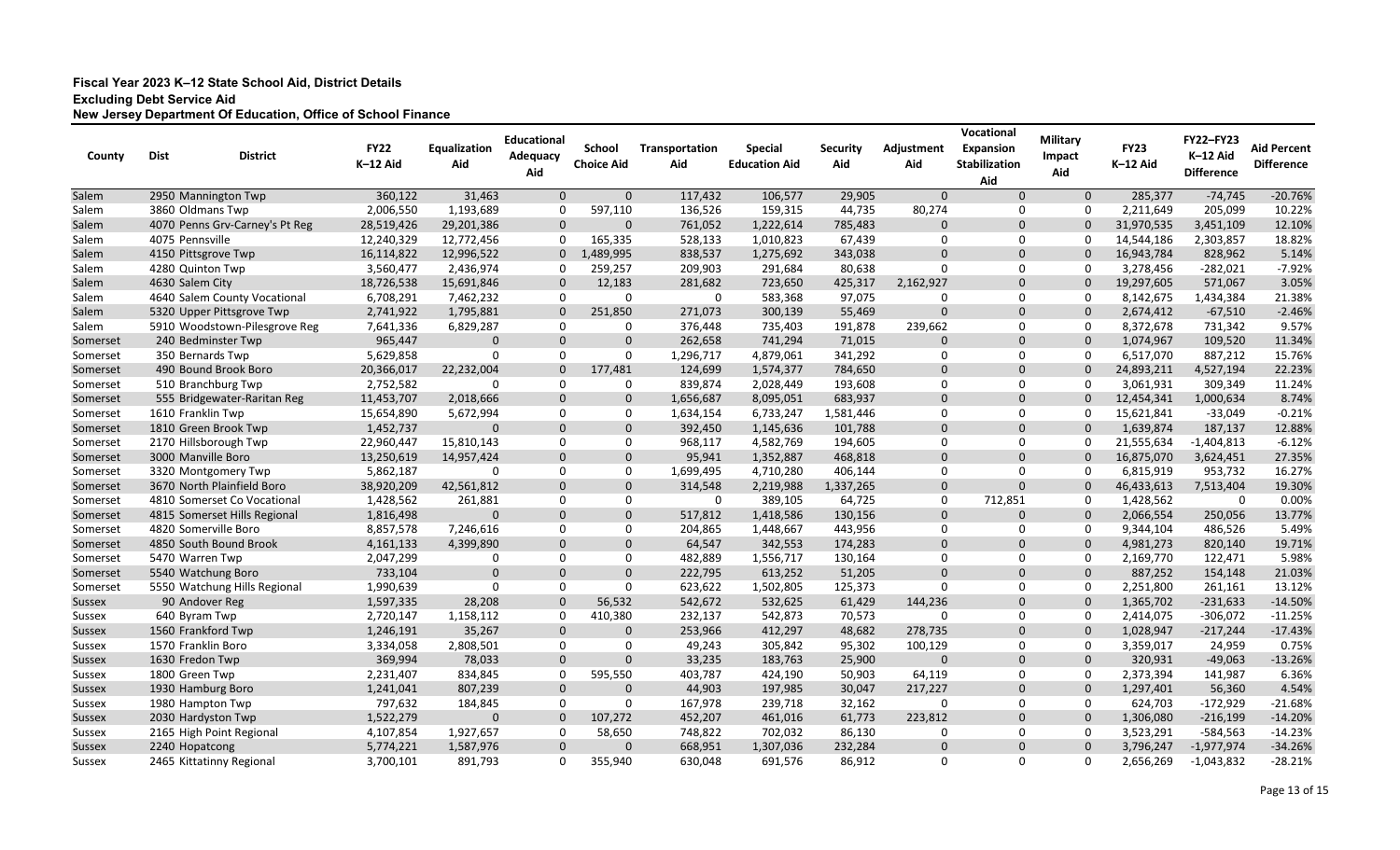| 779,452<br>47,971<br>107,714<br>17,295<br>$-1.21%$<br>2490 Lafayette Twp<br>445,665<br>138,078<br>13,278<br>$\Omega$<br>$\mathbf{0}$<br>770,001<br>$-9,451$<br>$\Omega$<br><b>Sussex</b><br>3,317,998<br>707,118<br>20,481<br>0<br>58,106<br>1.25%<br>2615 Lenape Valley Regional<br>4,665,693<br>$\Omega$<br>177,329<br>500,873<br>0<br>0<br>4,723,799<br>Sussex<br>$-13.06%$<br>$\mathbf 0$<br>100,706<br>$\mathbf 0$<br>$-275,569$<br>3300 Montague Twp<br>2,109,664<br>1,149,643<br>$\mathbf{0}$<br>326,614<br>257,132<br>$\mathbf 0$<br>$\Omega$<br>1,834,095<br>Sussex<br>$\overline{0}$<br>14.96%<br>9,677,590<br>15,912<br>0<br>3590 Newton Town<br>9,343,854<br>0<br>229,942<br>596,193<br>221,598<br>0<br>10,741,235<br>1,397,381<br>Sussex<br>$-3.14%$<br>3840 Ogdensburg Boro<br>27,247<br>$\mathbf{0}$<br>$\Omega$<br>1,900,226<br>1,300,950<br>$\Omega$<br>332,186<br>17,372<br>162,828<br>$\Omega$<br>1,840,583<br>$-59,643$<br><b>Sussex</b><br>0<br>0<br>$-5.49%$<br>4650 Sandyston-Walpack Twp<br>352,502<br>237,943<br>$\Omega$<br>5,430<br>87,136<br>2,651<br>0<br>333,160<br>$-19,342$<br>Sussex<br>0<br>$-6.55%$<br>5,411,899<br>$\Omega$<br>$\Omega$<br>252,688<br>$\mathbf{0}$<br>$-354,197$<br>4960 Sparta Twp<br>1,646,501<br>1,128,376<br>2,030,137<br>$\mathbf{0}$<br>$\mathbf{0}$<br>5,057,702<br>Sussex<br>$-9.53%$<br>33,994<br>0<br>$\mathbf{0}$<br>Sussex<br>5030 Stanhope Boro<br>1,102,111<br>700,144<br>$\Omega$<br>0<br>21,534<br>241,435<br>0<br>997,107<br>$-105,004$<br>$\mathbf 0$<br>$\mathbf 0$<br>$\mathbf 0$<br>$-30.74%$<br>5040 Stillwater Twp<br>955,524<br>265,727<br>$\Omega$<br>33,792<br>661,823<br>$-293,701$<br>151,123<br>211,181<br>$\mathbf{0}$<br>Sussex<br>33,975<br>5,697,465<br>3,519,715<br>$\Omega$<br>784,782<br>155,733<br>0<br>0<br>0<br>5,327,512<br>$-369,953$<br>$-6.49%$<br>5100 Sussex-Wantage Regional<br>833,307<br>Sussex<br>0.00%<br>2,396,720<br>$\mathbf 0$<br>74,363<br>$\mathbf 0$<br>1,312,950<br>4,197,167<br>5110 Sussex County Vocational<br>4,197,167<br>$\mathbf 0$<br>0<br>413,134<br>$\mathbf 0$<br>$\mathbf 0$<br><b>Sussex</b><br>$-9.32%$<br>18,490,441<br>11,587,288<br>2,545,581<br>341,922<br>0<br>5360 Vernon Twp<br>$\Omega$<br>89,792<br>2,202,151<br>0<br>0<br>16,766,734<br>$-1,723,707$<br>Sussex<br>$-5.32%$<br>5435 Wallkill Valley Regional<br>3,527,156<br>508,608<br>525,097<br>67,325<br>$\mathbf{0}$<br>2,201,582<br>$\Omega$<br>36,938<br>$\mathbf 0$<br>$\mathbf 0$<br>3,339,550<br>$-187,606$<br><b>Sussex</b><br>19.64%<br>40,882<br>0<br>0<br>Union<br>310 Berkeley Heights Twp<br>2,184,264<br>$\Omega$<br>470,303<br>2,102,100<br>0<br>2,613,285<br>429,021<br>$\Omega$<br>28.57%<br>$\Omega$<br>$\Omega$<br>55,181<br>$\mathbf 0$<br>$\mathbf{0}$<br>530,661<br>Union<br>850 Clark Twp<br>1,857,539<br>$\Omega$<br>256,592<br>2,076,427<br>$\mathbf{0}$<br>2,388,200<br>17.17%<br>980 Cranford Twp<br>88,682<br>92,830<br>0<br>0<br>587,739<br>Union<br>3,422,865<br>$\Omega$<br>0<br>354,868<br>3,474,224<br>0<br>4,010,604<br>$\mathbf 0$<br>8.30%<br>1320 Elizabeth City<br>449,421,244<br>417,855,557 28,521,068<br>$\Omega$<br>$\mathbf 0$<br>Union<br>5,189,194<br>22,973,894<br>12,177,900<br>$\Omega$<br>486,717,613<br>37,296,369<br>3,963<br>6.20%<br>0<br>88,326<br>0<br>0<br>1710 Garwood Boro<br>575,125<br>77,425<br>429,755<br>11,310<br>610,779<br>35,654<br>Union<br>0<br>5.90%<br>2190 Hillside Twp<br>26,302,377<br>$\overline{0}$<br>$\Omega$<br>1,089,465<br>$\mathbf 0$<br>29,679,644<br>1,652,997<br>28,026,647<br>460,771<br>1,827,031<br>$\mathbf 0$<br>Union<br>0<br>2420 Kenilworth Boro<br>4,057,996<br>2,018,080<br>0<br>0<br>11.33%<br>Union<br>6,901,035<br>0<br>173,781<br>1,218,446<br>214,451<br>0<br>7,682,754<br>781,719<br>15.03%<br>$\mathbf 0$<br>Union<br>2660 Linden City<br>40,318,466<br>38,109,652<br>$\Omega$<br>1,068,441<br>5,173,982<br>2,026,603<br>$\Omega$<br>$\Omega$<br>46,378,678<br>6,060,212<br>$\Omega$<br>20.39%<br>307,722<br>19,731<br>0<br>0<br>3470 Mountainside Boro<br>1,073,337<br>$\Omega$<br>$\Omega$<br>964,731<br>$\Omega$<br>1,292,184<br>218,847<br>Union<br>2,099,043<br>$\Omega$<br>$\Omega$<br>$\Omega$<br>2,066,786<br>186,941<br>$\mathbf 0$<br>$\Omega$<br>405,031<br>19.30%<br>Union<br>3560 New Providence Boro<br>250,347<br>$\Omega$<br>2,504,074<br>20.95%<br>175,672,552<br>185,861,774 11,009,173<br>0<br>0<br>Union<br>4160 Plainfield City<br>$\Omega$<br>1,835,983<br>9,005,908<br>4,765,864<br>$\Omega$<br>212,478,702<br>36,806,150<br>$\mathbf 0$<br>4290 Rahway City<br>30,657,132<br>$\Omega$<br>2,263,445<br>1,032,364<br>$\mathbf 0$<br>34,869,362<br>15.61%<br>Union<br>30,161,856<br>$\Omega$<br>916,421<br>$\Omega$<br>4,707,506<br>8.73%<br>32,037,826<br>$\Omega$<br>137,828<br>1,836,297<br>1,283,877<br>0<br>0<br>0<br>35,295,828<br>4540 Roselle Boro<br>32,461,745<br>$\Omega$<br>2,834,083<br>Union<br>13.32%<br>4550 Roselle Park Boro<br>15,220,790<br>$\overline{0}$<br>$\Omega$<br>1,320,686<br>$\mathbf 0$<br>0<br>15,355,499<br>128,375<br>443,400<br>$\mathbf 0$<br>17,247,960<br>2,027,170<br>Union<br>5,158,094<br>$\Omega$<br>$\Omega$<br>792,773<br>5,370,856<br>98,844<br>0<br>0<br>21.41%<br>Union<br>4670 Scotch Plains-Fanwood Reg<br>0<br>6,262,473<br>1,104,379<br>17.24%<br>$\mathbf 0$<br>Union<br>5000 Springfield Twp<br>2,564,113<br>$\Omega$<br>$\Omega$<br>456,345<br>408,453<br>1,929,759<br>211,617<br>$\mathbf{0}$<br>3,006,174<br>442,061<br>$\Omega$<br>391,879<br>0<br>0<br>0<br>679,879<br>20.34%<br>Union<br>5090 Summit City<br>3,342,664<br>$\Omega$<br>203,264<br>3,427,400<br>4,022,543<br>$\Omega$<br>$\Omega$<br>19.39%<br>13,857,986<br>1,665,799<br>201,372<br>$\Omega$<br>15,725,157<br>2,553,929<br>5260 Union County Vocational<br>13,171,228<br>$\Omega$<br>0<br>$\Omega$<br>Union<br>$\Omega$<br>9.64%<br>5290 Union Twp<br>30,025,650<br>1,894,809<br>423,870<br>0<br>Union<br>35,084,171<br>0<br>$\mathbf 0$<br>6,121,289<br>$\mathbf{0}$<br>38,465,618<br>3,381,447<br>0<br>$\overline{0}$<br>5730 Westfield Town<br>5,514,524<br>$\mathbf 0$<br>$\mathbf 0$<br>$\mathbf 0$<br>Union<br>575,681<br>5,570,103<br>437,833<br>$\mathbf{0}$<br>6,583,617<br>1,069,093<br>19.39%<br>$\overline{0}$<br>1,225,389<br>206,597<br>60,297<br>0<br>0<br>5810 Winfield Twp<br>1,663,803<br>0<br>163,663<br>37,248<br>1,693,194<br>29,391<br>1.77%<br>Union<br>0<br>800,123<br>$\mathbf 0$<br>$\mathbf 0$<br>30 Allamuchy Twp<br>305,042<br>540,659<br>48,918<br>$\mathbf 0$<br>894,619<br>94,496<br>11.81%<br>Warren<br>$\overline{0}$<br>$\mathbf{0}$<br>$\mathbf 0$<br>10,077<br>0<br>0<br>70 Alpha Boro<br>1,911,568<br>1,603,176<br>0<br>73,684<br>199,203<br>1,886,140<br>$-25,428$<br>$-1.33%$<br>Warren<br>0<br>0<br>280 Belvidere Town<br>$\mathbf 0$<br>$\mathbf 0$<br>$\mathbf 0$<br>$-11.20%$<br>3,008,354<br>2,302,610<br>$\mathbf 0$<br>14,798<br>295,639<br>58,460<br>$\mathbf 0$<br>2,671,507<br>$-336,847$<br>Warren<br>$-19.75%$<br>400 Blairstown Twp<br>1,204,013<br>479,011<br>0<br>0<br>83,167<br>351,956<br>52,071<br>0<br>0<br>0<br>966,205<br>$-237,808$<br>Warren | County | <b>Dist</b> | <b>District</b> | <b>FY22</b><br>K-12 Aid | Equalization<br>Aid | <b>Educational</b><br>Adequacy<br>Aid | <b>School</b><br><b>Choice Aid</b> | <b>Transportation</b><br>Aid | <b>Special</b><br><b>Education Aid</b> | <b>Security</b><br>Aid | Adjustment<br>Aid | Vocational<br><b>Expansion</b><br><b>Stabilization</b> | <b>Military</b><br><b>Impact</b><br>Aid | <b>FY23</b><br>K-12 Aid | <b>FY22-FY23</b><br>K-12 Aid<br><b>Difference</b> | <b>Aid Percent</b><br><b>Difference</b> |
|----------------------------------------------------------------------------------------------------------------------------------------------------------------------------------------------------------------------------------------------------------------------------------------------------------------------------------------------------------------------------------------------------------------------------------------------------------------------------------------------------------------------------------------------------------------------------------------------------------------------------------------------------------------------------------------------------------------------------------------------------------------------------------------------------------------------------------------------------------------------------------------------------------------------------------------------------------------------------------------------------------------------------------------------------------------------------------------------------------------------------------------------------------------------------------------------------------------------------------------------------------------------------------------------------------------------------------------------------------------------------------------------------------------------------------------------------------------------------------------------------------------------------------------------------------------------------------------------------------------------------------------------------------------------------------------------------------------------------------------------------------------------------------------------------------------------------------------------------------------------------------------------------------------------------------------------------------------------------------------------------------------------------------------------------------------------------------------------------------------------------------------------------------------------------------------------------------------------------------------------------------------------------------------------------------------------------------------------------------------------------------------------------------------------------------------------------------------------------------------------------------------------------------------------------------------------------------------------------------------------------------------------------------------------------------------------------------------------------------------------------------------------------------------------------------------------------------------------------------------------------------------------------------------------------------------------------------------------------------------------------------------------------------------------------------------------------------------------------------------------------------------------------------------------------------------------------------------------------------------------------------------------------------------------------------------------------------------------------------------------------------------------------------------------------------------------------------------------------------------------------------------------------------------------------------------------------------------------------------------------------------------------------------------------------------------------------------------------------------------------------------------------------------------------------------------------------------------------------------------------------------------------------------------------------------------------------------------------------------------------------------------------------------------------------------------------------------------------------------------------------------------------------------------------------------------------------------------------------------------------------------------------------------------------------------------------------------------------------------------------------------------------------------------------------------------------------------------------------------------------------------------------------------------------------------------------------------------------------------------------------------------------------------------------------------------------------------------------------------------------------------------------------------------------------------------------------------------------------------------------------------------------------------------------------------------------------------------------------------------------------------------------------------------------------------------------------------------------------------------------------------------------------------------------------------------------------------------------------------------------------------------------------------------------------------------------------------------------------------------------------------------------------------------------------------------------------------------------------------------------------------------------------------------------------------------------------------------------------------------------------------------------------------------------------------------------------------------------------------------------------------------------------------------------------------------------------------------------------------------------------------------------------------------------------------------------------------------------------------------------------------------------------------------------------------------------------------------------------------------------------------------------------------------------------------------------------------------------------------------------------------------------------------------------------------------------------------------------------------------------------------------------------------------------------------------------------------------------------------------------------------------------------------------------------------------------------------------------------------------------------------------------------------------------------------------------------------------------------------------------------------------------------------------------------------------------------------------------------------------------------------------------------------------------------------------------------------------------------------------------------------------------------------------------------------------------------------------------------------------------------------------------------------|--------|-------------|-----------------|-------------------------|---------------------|---------------------------------------|------------------------------------|------------------------------|----------------------------------------|------------------------|-------------------|--------------------------------------------------------|-----------------------------------------|-------------------------|---------------------------------------------------|-----------------------------------------|
|                                                                                                                                                                                                                                                                                                                                                                                                                                                                                                                                                                                                                                                                                                                                                                                                                                                                                                                                                                                                                                                                                                                                                                                                                                                                                                                                                                                                                                                                                                                                                                                                                                                                                                                                                                                                                                                                                                                                                                                                                                                                                                                                                                                                                                                                                                                                                                                                                                                                                                                                                                                                                                                                                                                                                                                                                                                                                                                                                                                                                                                                                                                                                                                                                                                                                                                                                                                                                                                                                                                                                                                                                                                                                                                                                                                                                                                                                                                                                                                                                                                                                                                                                                                                                                                                                                                                                                                                                                                                                                                                                                                                                                                                                                                                                                                                                                                                                                                                                                                                                                                                                                                                                                                                                                                                                                                                                                                                                                                                                                                                                                                                                                                                                                                                                                                                                                                                                                                                                                                                                                                                                                                                                                                                                                                                                                                                                                                                                                                                                                                                                                                                                                                                                                                                                                                                                                                                                                                                                                                                                                                                                                                                                          |        |             |                 |                         |                     |                                       |                                    |                              |                                        |                        |                   | Aid                                                    |                                         |                         |                                                   |                                         |
|                                                                                                                                                                                                                                                                                                                                                                                                                                                                                                                                                                                                                                                                                                                                                                                                                                                                                                                                                                                                                                                                                                                                                                                                                                                                                                                                                                                                                                                                                                                                                                                                                                                                                                                                                                                                                                                                                                                                                                                                                                                                                                                                                                                                                                                                                                                                                                                                                                                                                                                                                                                                                                                                                                                                                                                                                                                                                                                                                                                                                                                                                                                                                                                                                                                                                                                                                                                                                                                                                                                                                                                                                                                                                                                                                                                                                                                                                                                                                                                                                                                                                                                                                                                                                                                                                                                                                                                                                                                                                                                                                                                                                                                                                                                                                                                                                                                                                                                                                                                                                                                                                                                                                                                                                                                                                                                                                                                                                                                                                                                                                                                                                                                                                                                                                                                                                                                                                                                                                                                                                                                                                                                                                                                                                                                                                                                                                                                                                                                                                                                                                                                                                                                                                                                                                                                                                                                                                                                                                                                                                                                                                                                                                          |        |             |                 |                         |                     |                                       |                                    |                              |                                        |                        |                   |                                                        |                                         |                         |                                                   |                                         |
|                                                                                                                                                                                                                                                                                                                                                                                                                                                                                                                                                                                                                                                                                                                                                                                                                                                                                                                                                                                                                                                                                                                                                                                                                                                                                                                                                                                                                                                                                                                                                                                                                                                                                                                                                                                                                                                                                                                                                                                                                                                                                                                                                                                                                                                                                                                                                                                                                                                                                                                                                                                                                                                                                                                                                                                                                                                                                                                                                                                                                                                                                                                                                                                                                                                                                                                                                                                                                                                                                                                                                                                                                                                                                                                                                                                                                                                                                                                                                                                                                                                                                                                                                                                                                                                                                                                                                                                                                                                                                                                                                                                                                                                                                                                                                                                                                                                                                                                                                                                                                                                                                                                                                                                                                                                                                                                                                                                                                                                                                                                                                                                                                                                                                                                                                                                                                                                                                                                                                                                                                                                                                                                                                                                                                                                                                                                                                                                                                                                                                                                                                                                                                                                                                                                                                                                                                                                                                                                                                                                                                                                                                                                                                          |        |             |                 |                         |                     |                                       |                                    |                              |                                        |                        |                   |                                                        |                                         |                         |                                                   |                                         |
|                                                                                                                                                                                                                                                                                                                                                                                                                                                                                                                                                                                                                                                                                                                                                                                                                                                                                                                                                                                                                                                                                                                                                                                                                                                                                                                                                                                                                                                                                                                                                                                                                                                                                                                                                                                                                                                                                                                                                                                                                                                                                                                                                                                                                                                                                                                                                                                                                                                                                                                                                                                                                                                                                                                                                                                                                                                                                                                                                                                                                                                                                                                                                                                                                                                                                                                                                                                                                                                                                                                                                                                                                                                                                                                                                                                                                                                                                                                                                                                                                                                                                                                                                                                                                                                                                                                                                                                                                                                                                                                                                                                                                                                                                                                                                                                                                                                                                                                                                                                                                                                                                                                                                                                                                                                                                                                                                                                                                                                                                                                                                                                                                                                                                                                                                                                                                                                                                                                                                                                                                                                                                                                                                                                                                                                                                                                                                                                                                                                                                                                                                                                                                                                                                                                                                                                                                                                                                                                                                                                                                                                                                                                                                          |        |             |                 |                         |                     |                                       |                                    |                              |                                        |                        |                   |                                                        |                                         |                         |                                                   |                                         |
|                                                                                                                                                                                                                                                                                                                                                                                                                                                                                                                                                                                                                                                                                                                                                                                                                                                                                                                                                                                                                                                                                                                                                                                                                                                                                                                                                                                                                                                                                                                                                                                                                                                                                                                                                                                                                                                                                                                                                                                                                                                                                                                                                                                                                                                                                                                                                                                                                                                                                                                                                                                                                                                                                                                                                                                                                                                                                                                                                                                                                                                                                                                                                                                                                                                                                                                                                                                                                                                                                                                                                                                                                                                                                                                                                                                                                                                                                                                                                                                                                                                                                                                                                                                                                                                                                                                                                                                                                                                                                                                                                                                                                                                                                                                                                                                                                                                                                                                                                                                                                                                                                                                                                                                                                                                                                                                                                                                                                                                                                                                                                                                                                                                                                                                                                                                                                                                                                                                                                                                                                                                                                                                                                                                                                                                                                                                                                                                                                                                                                                                                                                                                                                                                                                                                                                                                                                                                                                                                                                                                                                                                                                                                                          |        |             |                 |                         |                     |                                       |                                    |                              |                                        |                        |                   |                                                        |                                         |                         |                                                   |                                         |
|                                                                                                                                                                                                                                                                                                                                                                                                                                                                                                                                                                                                                                                                                                                                                                                                                                                                                                                                                                                                                                                                                                                                                                                                                                                                                                                                                                                                                                                                                                                                                                                                                                                                                                                                                                                                                                                                                                                                                                                                                                                                                                                                                                                                                                                                                                                                                                                                                                                                                                                                                                                                                                                                                                                                                                                                                                                                                                                                                                                                                                                                                                                                                                                                                                                                                                                                                                                                                                                                                                                                                                                                                                                                                                                                                                                                                                                                                                                                                                                                                                                                                                                                                                                                                                                                                                                                                                                                                                                                                                                                                                                                                                                                                                                                                                                                                                                                                                                                                                                                                                                                                                                                                                                                                                                                                                                                                                                                                                                                                                                                                                                                                                                                                                                                                                                                                                                                                                                                                                                                                                                                                                                                                                                                                                                                                                                                                                                                                                                                                                                                                                                                                                                                                                                                                                                                                                                                                                                                                                                                                                                                                                                                                          |        |             |                 |                         |                     |                                       |                                    |                              |                                        |                        |                   |                                                        |                                         |                         |                                                   |                                         |
|                                                                                                                                                                                                                                                                                                                                                                                                                                                                                                                                                                                                                                                                                                                                                                                                                                                                                                                                                                                                                                                                                                                                                                                                                                                                                                                                                                                                                                                                                                                                                                                                                                                                                                                                                                                                                                                                                                                                                                                                                                                                                                                                                                                                                                                                                                                                                                                                                                                                                                                                                                                                                                                                                                                                                                                                                                                                                                                                                                                                                                                                                                                                                                                                                                                                                                                                                                                                                                                                                                                                                                                                                                                                                                                                                                                                                                                                                                                                                                                                                                                                                                                                                                                                                                                                                                                                                                                                                                                                                                                                                                                                                                                                                                                                                                                                                                                                                                                                                                                                                                                                                                                                                                                                                                                                                                                                                                                                                                                                                                                                                                                                                                                                                                                                                                                                                                                                                                                                                                                                                                                                                                                                                                                                                                                                                                                                                                                                                                                                                                                                                                                                                                                                                                                                                                                                                                                                                                                                                                                                                                                                                                                                                          |        |             |                 |                         |                     |                                       |                                    |                              |                                        |                        |                   |                                                        |                                         |                         |                                                   |                                         |
|                                                                                                                                                                                                                                                                                                                                                                                                                                                                                                                                                                                                                                                                                                                                                                                                                                                                                                                                                                                                                                                                                                                                                                                                                                                                                                                                                                                                                                                                                                                                                                                                                                                                                                                                                                                                                                                                                                                                                                                                                                                                                                                                                                                                                                                                                                                                                                                                                                                                                                                                                                                                                                                                                                                                                                                                                                                                                                                                                                                                                                                                                                                                                                                                                                                                                                                                                                                                                                                                                                                                                                                                                                                                                                                                                                                                                                                                                                                                                                                                                                                                                                                                                                                                                                                                                                                                                                                                                                                                                                                                                                                                                                                                                                                                                                                                                                                                                                                                                                                                                                                                                                                                                                                                                                                                                                                                                                                                                                                                                                                                                                                                                                                                                                                                                                                                                                                                                                                                                                                                                                                                                                                                                                                                                                                                                                                                                                                                                                                                                                                                                                                                                                                                                                                                                                                                                                                                                                                                                                                                                                                                                                                                                          |        |             |                 |                         |                     |                                       |                                    |                              |                                        |                        |                   |                                                        |                                         |                         |                                                   |                                         |
|                                                                                                                                                                                                                                                                                                                                                                                                                                                                                                                                                                                                                                                                                                                                                                                                                                                                                                                                                                                                                                                                                                                                                                                                                                                                                                                                                                                                                                                                                                                                                                                                                                                                                                                                                                                                                                                                                                                                                                                                                                                                                                                                                                                                                                                                                                                                                                                                                                                                                                                                                                                                                                                                                                                                                                                                                                                                                                                                                                                                                                                                                                                                                                                                                                                                                                                                                                                                                                                                                                                                                                                                                                                                                                                                                                                                                                                                                                                                                                                                                                                                                                                                                                                                                                                                                                                                                                                                                                                                                                                                                                                                                                                                                                                                                                                                                                                                                                                                                                                                                                                                                                                                                                                                                                                                                                                                                                                                                                                                                                                                                                                                                                                                                                                                                                                                                                                                                                                                                                                                                                                                                                                                                                                                                                                                                                                                                                                                                                                                                                                                                                                                                                                                                                                                                                                                                                                                                                                                                                                                                                                                                                                                                          |        |             |                 |                         |                     |                                       |                                    |                              |                                        |                        |                   |                                                        |                                         |                         |                                                   |                                         |
|                                                                                                                                                                                                                                                                                                                                                                                                                                                                                                                                                                                                                                                                                                                                                                                                                                                                                                                                                                                                                                                                                                                                                                                                                                                                                                                                                                                                                                                                                                                                                                                                                                                                                                                                                                                                                                                                                                                                                                                                                                                                                                                                                                                                                                                                                                                                                                                                                                                                                                                                                                                                                                                                                                                                                                                                                                                                                                                                                                                                                                                                                                                                                                                                                                                                                                                                                                                                                                                                                                                                                                                                                                                                                                                                                                                                                                                                                                                                                                                                                                                                                                                                                                                                                                                                                                                                                                                                                                                                                                                                                                                                                                                                                                                                                                                                                                                                                                                                                                                                                                                                                                                                                                                                                                                                                                                                                                                                                                                                                                                                                                                                                                                                                                                                                                                                                                                                                                                                                                                                                                                                                                                                                                                                                                                                                                                                                                                                                                                                                                                                                                                                                                                                                                                                                                                                                                                                                                                                                                                                                                                                                                                                                          |        |             |                 |                         |                     |                                       |                                    |                              |                                        |                        |                   |                                                        |                                         |                         |                                                   |                                         |
|                                                                                                                                                                                                                                                                                                                                                                                                                                                                                                                                                                                                                                                                                                                                                                                                                                                                                                                                                                                                                                                                                                                                                                                                                                                                                                                                                                                                                                                                                                                                                                                                                                                                                                                                                                                                                                                                                                                                                                                                                                                                                                                                                                                                                                                                                                                                                                                                                                                                                                                                                                                                                                                                                                                                                                                                                                                                                                                                                                                                                                                                                                                                                                                                                                                                                                                                                                                                                                                                                                                                                                                                                                                                                                                                                                                                                                                                                                                                                                                                                                                                                                                                                                                                                                                                                                                                                                                                                                                                                                                                                                                                                                                                                                                                                                                                                                                                                                                                                                                                                                                                                                                                                                                                                                                                                                                                                                                                                                                                                                                                                                                                                                                                                                                                                                                                                                                                                                                                                                                                                                                                                                                                                                                                                                                                                                                                                                                                                                                                                                                                                                                                                                                                                                                                                                                                                                                                                                                                                                                                                                                                                                                                                          |        |             |                 |                         |                     |                                       |                                    |                              |                                        |                        |                   |                                                        |                                         |                         |                                                   |                                         |
|                                                                                                                                                                                                                                                                                                                                                                                                                                                                                                                                                                                                                                                                                                                                                                                                                                                                                                                                                                                                                                                                                                                                                                                                                                                                                                                                                                                                                                                                                                                                                                                                                                                                                                                                                                                                                                                                                                                                                                                                                                                                                                                                                                                                                                                                                                                                                                                                                                                                                                                                                                                                                                                                                                                                                                                                                                                                                                                                                                                                                                                                                                                                                                                                                                                                                                                                                                                                                                                                                                                                                                                                                                                                                                                                                                                                                                                                                                                                                                                                                                                                                                                                                                                                                                                                                                                                                                                                                                                                                                                                                                                                                                                                                                                                                                                                                                                                                                                                                                                                                                                                                                                                                                                                                                                                                                                                                                                                                                                                                                                                                                                                                                                                                                                                                                                                                                                                                                                                                                                                                                                                                                                                                                                                                                                                                                                                                                                                                                                                                                                                                                                                                                                                                                                                                                                                                                                                                                                                                                                                                                                                                                                                                          |        |             |                 |                         |                     |                                       |                                    |                              |                                        |                        |                   |                                                        |                                         |                         |                                                   |                                         |
|                                                                                                                                                                                                                                                                                                                                                                                                                                                                                                                                                                                                                                                                                                                                                                                                                                                                                                                                                                                                                                                                                                                                                                                                                                                                                                                                                                                                                                                                                                                                                                                                                                                                                                                                                                                                                                                                                                                                                                                                                                                                                                                                                                                                                                                                                                                                                                                                                                                                                                                                                                                                                                                                                                                                                                                                                                                                                                                                                                                                                                                                                                                                                                                                                                                                                                                                                                                                                                                                                                                                                                                                                                                                                                                                                                                                                                                                                                                                                                                                                                                                                                                                                                                                                                                                                                                                                                                                                                                                                                                                                                                                                                                                                                                                                                                                                                                                                                                                                                                                                                                                                                                                                                                                                                                                                                                                                                                                                                                                                                                                                                                                                                                                                                                                                                                                                                                                                                                                                                                                                                                                                                                                                                                                                                                                                                                                                                                                                                                                                                                                                                                                                                                                                                                                                                                                                                                                                                                                                                                                                                                                                                                                                          |        |             |                 |                         |                     |                                       |                                    |                              |                                        |                        |                   |                                                        |                                         |                         |                                                   |                                         |
|                                                                                                                                                                                                                                                                                                                                                                                                                                                                                                                                                                                                                                                                                                                                                                                                                                                                                                                                                                                                                                                                                                                                                                                                                                                                                                                                                                                                                                                                                                                                                                                                                                                                                                                                                                                                                                                                                                                                                                                                                                                                                                                                                                                                                                                                                                                                                                                                                                                                                                                                                                                                                                                                                                                                                                                                                                                                                                                                                                                                                                                                                                                                                                                                                                                                                                                                                                                                                                                                                                                                                                                                                                                                                                                                                                                                                                                                                                                                                                                                                                                                                                                                                                                                                                                                                                                                                                                                                                                                                                                                                                                                                                                                                                                                                                                                                                                                                                                                                                                                                                                                                                                                                                                                                                                                                                                                                                                                                                                                                                                                                                                                                                                                                                                                                                                                                                                                                                                                                                                                                                                                                                                                                                                                                                                                                                                                                                                                                                                                                                                                                                                                                                                                                                                                                                                                                                                                                                                                                                                                                                                                                                                                                          |        |             |                 |                         |                     |                                       |                                    |                              |                                        |                        |                   |                                                        |                                         |                         |                                                   |                                         |
|                                                                                                                                                                                                                                                                                                                                                                                                                                                                                                                                                                                                                                                                                                                                                                                                                                                                                                                                                                                                                                                                                                                                                                                                                                                                                                                                                                                                                                                                                                                                                                                                                                                                                                                                                                                                                                                                                                                                                                                                                                                                                                                                                                                                                                                                                                                                                                                                                                                                                                                                                                                                                                                                                                                                                                                                                                                                                                                                                                                                                                                                                                                                                                                                                                                                                                                                                                                                                                                                                                                                                                                                                                                                                                                                                                                                                                                                                                                                                                                                                                                                                                                                                                                                                                                                                                                                                                                                                                                                                                                                                                                                                                                                                                                                                                                                                                                                                                                                                                                                                                                                                                                                                                                                                                                                                                                                                                                                                                                                                                                                                                                                                                                                                                                                                                                                                                                                                                                                                                                                                                                                                                                                                                                                                                                                                                                                                                                                                                                                                                                                                                                                                                                                                                                                                                                                                                                                                                                                                                                                                                                                                                                                                          |        |             |                 |                         |                     |                                       |                                    |                              |                                        |                        |                   |                                                        |                                         |                         |                                                   |                                         |
|                                                                                                                                                                                                                                                                                                                                                                                                                                                                                                                                                                                                                                                                                                                                                                                                                                                                                                                                                                                                                                                                                                                                                                                                                                                                                                                                                                                                                                                                                                                                                                                                                                                                                                                                                                                                                                                                                                                                                                                                                                                                                                                                                                                                                                                                                                                                                                                                                                                                                                                                                                                                                                                                                                                                                                                                                                                                                                                                                                                                                                                                                                                                                                                                                                                                                                                                                                                                                                                                                                                                                                                                                                                                                                                                                                                                                                                                                                                                                                                                                                                                                                                                                                                                                                                                                                                                                                                                                                                                                                                                                                                                                                                                                                                                                                                                                                                                                                                                                                                                                                                                                                                                                                                                                                                                                                                                                                                                                                                                                                                                                                                                                                                                                                                                                                                                                                                                                                                                                                                                                                                                                                                                                                                                                                                                                                                                                                                                                                                                                                                                                                                                                                                                                                                                                                                                                                                                                                                                                                                                                                                                                                                                                          |        |             |                 |                         |                     |                                       |                                    |                              |                                        |                        |                   |                                                        |                                         |                         |                                                   |                                         |
|                                                                                                                                                                                                                                                                                                                                                                                                                                                                                                                                                                                                                                                                                                                                                                                                                                                                                                                                                                                                                                                                                                                                                                                                                                                                                                                                                                                                                                                                                                                                                                                                                                                                                                                                                                                                                                                                                                                                                                                                                                                                                                                                                                                                                                                                                                                                                                                                                                                                                                                                                                                                                                                                                                                                                                                                                                                                                                                                                                                                                                                                                                                                                                                                                                                                                                                                                                                                                                                                                                                                                                                                                                                                                                                                                                                                                                                                                                                                                                                                                                                                                                                                                                                                                                                                                                                                                                                                                                                                                                                                                                                                                                                                                                                                                                                                                                                                                                                                                                                                                                                                                                                                                                                                                                                                                                                                                                                                                                                                                                                                                                                                                                                                                                                                                                                                                                                                                                                                                                                                                                                                                                                                                                                                                                                                                                                                                                                                                                                                                                                                                                                                                                                                                                                                                                                                                                                                                                                                                                                                                                                                                                                                                          |        |             |                 |                         |                     |                                       |                                    |                              |                                        |                        |                   |                                                        |                                         |                         |                                                   |                                         |
|                                                                                                                                                                                                                                                                                                                                                                                                                                                                                                                                                                                                                                                                                                                                                                                                                                                                                                                                                                                                                                                                                                                                                                                                                                                                                                                                                                                                                                                                                                                                                                                                                                                                                                                                                                                                                                                                                                                                                                                                                                                                                                                                                                                                                                                                                                                                                                                                                                                                                                                                                                                                                                                                                                                                                                                                                                                                                                                                                                                                                                                                                                                                                                                                                                                                                                                                                                                                                                                                                                                                                                                                                                                                                                                                                                                                                                                                                                                                                                                                                                                                                                                                                                                                                                                                                                                                                                                                                                                                                                                                                                                                                                                                                                                                                                                                                                                                                                                                                                                                                                                                                                                                                                                                                                                                                                                                                                                                                                                                                                                                                                                                                                                                                                                                                                                                                                                                                                                                                                                                                                                                                                                                                                                                                                                                                                                                                                                                                                                                                                                                                                                                                                                                                                                                                                                                                                                                                                                                                                                                                                                                                                                                                          |        |             |                 |                         |                     |                                       |                                    |                              |                                        |                        |                   |                                                        |                                         |                         |                                                   |                                         |
|                                                                                                                                                                                                                                                                                                                                                                                                                                                                                                                                                                                                                                                                                                                                                                                                                                                                                                                                                                                                                                                                                                                                                                                                                                                                                                                                                                                                                                                                                                                                                                                                                                                                                                                                                                                                                                                                                                                                                                                                                                                                                                                                                                                                                                                                                                                                                                                                                                                                                                                                                                                                                                                                                                                                                                                                                                                                                                                                                                                                                                                                                                                                                                                                                                                                                                                                                                                                                                                                                                                                                                                                                                                                                                                                                                                                                                                                                                                                                                                                                                                                                                                                                                                                                                                                                                                                                                                                                                                                                                                                                                                                                                                                                                                                                                                                                                                                                                                                                                                                                                                                                                                                                                                                                                                                                                                                                                                                                                                                                                                                                                                                                                                                                                                                                                                                                                                                                                                                                                                                                                                                                                                                                                                                                                                                                                                                                                                                                                                                                                                                                                                                                                                                                                                                                                                                                                                                                                                                                                                                                                                                                                                                                          |        |             |                 |                         |                     |                                       |                                    |                              |                                        |                        |                   |                                                        |                                         |                         |                                                   |                                         |
|                                                                                                                                                                                                                                                                                                                                                                                                                                                                                                                                                                                                                                                                                                                                                                                                                                                                                                                                                                                                                                                                                                                                                                                                                                                                                                                                                                                                                                                                                                                                                                                                                                                                                                                                                                                                                                                                                                                                                                                                                                                                                                                                                                                                                                                                                                                                                                                                                                                                                                                                                                                                                                                                                                                                                                                                                                                                                                                                                                                                                                                                                                                                                                                                                                                                                                                                                                                                                                                                                                                                                                                                                                                                                                                                                                                                                                                                                                                                                                                                                                                                                                                                                                                                                                                                                                                                                                                                                                                                                                                                                                                                                                                                                                                                                                                                                                                                                                                                                                                                                                                                                                                                                                                                                                                                                                                                                                                                                                                                                                                                                                                                                                                                                                                                                                                                                                                                                                                                                                                                                                                                                                                                                                                                                                                                                                                                                                                                                                                                                                                                                                                                                                                                                                                                                                                                                                                                                                                                                                                                                                                                                                                                                          |        |             |                 |                         |                     |                                       |                                    |                              |                                        |                        |                   |                                                        |                                         |                         |                                                   |                                         |
|                                                                                                                                                                                                                                                                                                                                                                                                                                                                                                                                                                                                                                                                                                                                                                                                                                                                                                                                                                                                                                                                                                                                                                                                                                                                                                                                                                                                                                                                                                                                                                                                                                                                                                                                                                                                                                                                                                                                                                                                                                                                                                                                                                                                                                                                                                                                                                                                                                                                                                                                                                                                                                                                                                                                                                                                                                                                                                                                                                                                                                                                                                                                                                                                                                                                                                                                                                                                                                                                                                                                                                                                                                                                                                                                                                                                                                                                                                                                                                                                                                                                                                                                                                                                                                                                                                                                                                                                                                                                                                                                                                                                                                                                                                                                                                                                                                                                                                                                                                                                                                                                                                                                                                                                                                                                                                                                                                                                                                                                                                                                                                                                                                                                                                                                                                                                                                                                                                                                                                                                                                                                                                                                                                                                                                                                                                                                                                                                                                                                                                                                                                                                                                                                                                                                                                                                                                                                                                                                                                                                                                                                                                                                                          |        |             |                 |                         |                     |                                       |                                    |                              |                                        |                        |                   |                                                        |                                         |                         |                                                   |                                         |
|                                                                                                                                                                                                                                                                                                                                                                                                                                                                                                                                                                                                                                                                                                                                                                                                                                                                                                                                                                                                                                                                                                                                                                                                                                                                                                                                                                                                                                                                                                                                                                                                                                                                                                                                                                                                                                                                                                                                                                                                                                                                                                                                                                                                                                                                                                                                                                                                                                                                                                                                                                                                                                                                                                                                                                                                                                                                                                                                                                                                                                                                                                                                                                                                                                                                                                                                                                                                                                                                                                                                                                                                                                                                                                                                                                                                                                                                                                                                                                                                                                                                                                                                                                                                                                                                                                                                                                                                                                                                                                                                                                                                                                                                                                                                                                                                                                                                                                                                                                                                                                                                                                                                                                                                                                                                                                                                                                                                                                                                                                                                                                                                                                                                                                                                                                                                                                                                                                                                                                                                                                                                                                                                                                                                                                                                                                                                                                                                                                                                                                                                                                                                                                                                                                                                                                                                                                                                                                                                                                                                                                                                                                                                                          |        |             |                 |                         |                     |                                       |                                    |                              |                                        |                        |                   |                                                        |                                         |                         |                                                   |                                         |
|                                                                                                                                                                                                                                                                                                                                                                                                                                                                                                                                                                                                                                                                                                                                                                                                                                                                                                                                                                                                                                                                                                                                                                                                                                                                                                                                                                                                                                                                                                                                                                                                                                                                                                                                                                                                                                                                                                                                                                                                                                                                                                                                                                                                                                                                                                                                                                                                                                                                                                                                                                                                                                                                                                                                                                                                                                                                                                                                                                                                                                                                                                                                                                                                                                                                                                                                                                                                                                                                                                                                                                                                                                                                                                                                                                                                                                                                                                                                                                                                                                                                                                                                                                                                                                                                                                                                                                                                                                                                                                                                                                                                                                                                                                                                                                                                                                                                                                                                                                                                                                                                                                                                                                                                                                                                                                                                                                                                                                                                                                                                                                                                                                                                                                                                                                                                                                                                                                                                                                                                                                                                                                                                                                                                                                                                                                                                                                                                                                                                                                                                                                                                                                                                                                                                                                                                                                                                                                                                                                                                                                                                                                                                                          |        |             |                 |                         |                     |                                       |                                    |                              |                                        |                        |                   |                                                        |                                         |                         |                                                   |                                         |
|                                                                                                                                                                                                                                                                                                                                                                                                                                                                                                                                                                                                                                                                                                                                                                                                                                                                                                                                                                                                                                                                                                                                                                                                                                                                                                                                                                                                                                                                                                                                                                                                                                                                                                                                                                                                                                                                                                                                                                                                                                                                                                                                                                                                                                                                                                                                                                                                                                                                                                                                                                                                                                                                                                                                                                                                                                                                                                                                                                                                                                                                                                                                                                                                                                                                                                                                                                                                                                                                                                                                                                                                                                                                                                                                                                                                                                                                                                                                                                                                                                                                                                                                                                                                                                                                                                                                                                                                                                                                                                                                                                                                                                                                                                                                                                                                                                                                                                                                                                                                                                                                                                                                                                                                                                                                                                                                                                                                                                                                                                                                                                                                                                                                                                                                                                                                                                                                                                                                                                                                                                                                                                                                                                                                                                                                                                                                                                                                                                                                                                                                                                                                                                                                                                                                                                                                                                                                                                                                                                                                                                                                                                                                                          |        |             |                 |                         |                     |                                       |                                    |                              |                                        |                        |                   |                                                        |                                         |                         |                                                   |                                         |
|                                                                                                                                                                                                                                                                                                                                                                                                                                                                                                                                                                                                                                                                                                                                                                                                                                                                                                                                                                                                                                                                                                                                                                                                                                                                                                                                                                                                                                                                                                                                                                                                                                                                                                                                                                                                                                                                                                                                                                                                                                                                                                                                                                                                                                                                                                                                                                                                                                                                                                                                                                                                                                                                                                                                                                                                                                                                                                                                                                                                                                                                                                                                                                                                                                                                                                                                                                                                                                                                                                                                                                                                                                                                                                                                                                                                                                                                                                                                                                                                                                                                                                                                                                                                                                                                                                                                                                                                                                                                                                                                                                                                                                                                                                                                                                                                                                                                                                                                                                                                                                                                                                                                                                                                                                                                                                                                                                                                                                                                                                                                                                                                                                                                                                                                                                                                                                                                                                                                                                                                                                                                                                                                                                                                                                                                                                                                                                                                                                                                                                                                                                                                                                                                                                                                                                                                                                                                                                                                                                                                                                                                                                                                                          |        |             |                 |                         |                     |                                       |                                    |                              |                                        |                        |                   |                                                        |                                         |                         |                                                   |                                         |
|                                                                                                                                                                                                                                                                                                                                                                                                                                                                                                                                                                                                                                                                                                                                                                                                                                                                                                                                                                                                                                                                                                                                                                                                                                                                                                                                                                                                                                                                                                                                                                                                                                                                                                                                                                                                                                                                                                                                                                                                                                                                                                                                                                                                                                                                                                                                                                                                                                                                                                                                                                                                                                                                                                                                                                                                                                                                                                                                                                                                                                                                                                                                                                                                                                                                                                                                                                                                                                                                                                                                                                                                                                                                                                                                                                                                                                                                                                                                                                                                                                                                                                                                                                                                                                                                                                                                                                                                                                                                                                                                                                                                                                                                                                                                                                                                                                                                                                                                                                                                                                                                                                                                                                                                                                                                                                                                                                                                                                                                                                                                                                                                                                                                                                                                                                                                                                                                                                                                                                                                                                                                                                                                                                                                                                                                                                                                                                                                                                                                                                                                                                                                                                                                                                                                                                                                                                                                                                                                                                                                                                                                                                                                                          |        |             |                 |                         |                     |                                       |                                    |                              |                                        |                        |                   |                                                        |                                         |                         |                                                   |                                         |
|                                                                                                                                                                                                                                                                                                                                                                                                                                                                                                                                                                                                                                                                                                                                                                                                                                                                                                                                                                                                                                                                                                                                                                                                                                                                                                                                                                                                                                                                                                                                                                                                                                                                                                                                                                                                                                                                                                                                                                                                                                                                                                                                                                                                                                                                                                                                                                                                                                                                                                                                                                                                                                                                                                                                                                                                                                                                                                                                                                                                                                                                                                                                                                                                                                                                                                                                                                                                                                                                                                                                                                                                                                                                                                                                                                                                                                                                                                                                                                                                                                                                                                                                                                                                                                                                                                                                                                                                                                                                                                                                                                                                                                                                                                                                                                                                                                                                                                                                                                                                                                                                                                                                                                                                                                                                                                                                                                                                                                                                                                                                                                                                                                                                                                                                                                                                                                                                                                                                                                                                                                                                                                                                                                                                                                                                                                                                                                                                                                                                                                                                                                                                                                                                                                                                                                                                                                                                                                                                                                                                                                                                                                                                                          |        |             |                 |                         |                     |                                       |                                    |                              |                                        |                        |                   |                                                        |                                         |                         |                                                   |                                         |
|                                                                                                                                                                                                                                                                                                                                                                                                                                                                                                                                                                                                                                                                                                                                                                                                                                                                                                                                                                                                                                                                                                                                                                                                                                                                                                                                                                                                                                                                                                                                                                                                                                                                                                                                                                                                                                                                                                                                                                                                                                                                                                                                                                                                                                                                                                                                                                                                                                                                                                                                                                                                                                                                                                                                                                                                                                                                                                                                                                                                                                                                                                                                                                                                                                                                                                                                                                                                                                                                                                                                                                                                                                                                                                                                                                                                                                                                                                                                                                                                                                                                                                                                                                                                                                                                                                                                                                                                                                                                                                                                                                                                                                                                                                                                                                                                                                                                                                                                                                                                                                                                                                                                                                                                                                                                                                                                                                                                                                                                                                                                                                                                                                                                                                                                                                                                                                                                                                                                                                                                                                                                                                                                                                                                                                                                                                                                                                                                                                                                                                                                                                                                                                                                                                                                                                                                                                                                                                                                                                                                                                                                                                                                                          |        |             |                 |                         |                     |                                       |                                    |                              |                                        |                        |                   |                                                        |                                         |                         |                                                   |                                         |
|                                                                                                                                                                                                                                                                                                                                                                                                                                                                                                                                                                                                                                                                                                                                                                                                                                                                                                                                                                                                                                                                                                                                                                                                                                                                                                                                                                                                                                                                                                                                                                                                                                                                                                                                                                                                                                                                                                                                                                                                                                                                                                                                                                                                                                                                                                                                                                                                                                                                                                                                                                                                                                                                                                                                                                                                                                                                                                                                                                                                                                                                                                                                                                                                                                                                                                                                                                                                                                                                                                                                                                                                                                                                                                                                                                                                                                                                                                                                                                                                                                                                                                                                                                                                                                                                                                                                                                                                                                                                                                                                                                                                                                                                                                                                                                                                                                                                                                                                                                                                                                                                                                                                                                                                                                                                                                                                                                                                                                                                                                                                                                                                                                                                                                                                                                                                                                                                                                                                                                                                                                                                                                                                                                                                                                                                                                                                                                                                                                                                                                                                                                                                                                                                                                                                                                                                                                                                                                                                                                                                                                                                                                                                                          |        |             |                 |                         |                     |                                       |                                    |                              |                                        |                        |                   |                                                        |                                         |                         |                                                   |                                         |
|                                                                                                                                                                                                                                                                                                                                                                                                                                                                                                                                                                                                                                                                                                                                                                                                                                                                                                                                                                                                                                                                                                                                                                                                                                                                                                                                                                                                                                                                                                                                                                                                                                                                                                                                                                                                                                                                                                                                                                                                                                                                                                                                                                                                                                                                                                                                                                                                                                                                                                                                                                                                                                                                                                                                                                                                                                                                                                                                                                                                                                                                                                                                                                                                                                                                                                                                                                                                                                                                                                                                                                                                                                                                                                                                                                                                                                                                                                                                                                                                                                                                                                                                                                                                                                                                                                                                                                                                                                                                                                                                                                                                                                                                                                                                                                                                                                                                                                                                                                                                                                                                                                                                                                                                                                                                                                                                                                                                                                                                                                                                                                                                                                                                                                                                                                                                                                                                                                                                                                                                                                                                                                                                                                                                                                                                                                                                                                                                                                                                                                                                                                                                                                                                                                                                                                                                                                                                                                                                                                                                                                                                                                                                                          |        |             |                 |                         |                     |                                       |                                    |                              |                                        |                        |                   |                                                        |                                         |                         |                                                   |                                         |
|                                                                                                                                                                                                                                                                                                                                                                                                                                                                                                                                                                                                                                                                                                                                                                                                                                                                                                                                                                                                                                                                                                                                                                                                                                                                                                                                                                                                                                                                                                                                                                                                                                                                                                                                                                                                                                                                                                                                                                                                                                                                                                                                                                                                                                                                                                                                                                                                                                                                                                                                                                                                                                                                                                                                                                                                                                                                                                                                                                                                                                                                                                                                                                                                                                                                                                                                                                                                                                                                                                                                                                                                                                                                                                                                                                                                                                                                                                                                                                                                                                                                                                                                                                                                                                                                                                                                                                                                                                                                                                                                                                                                                                                                                                                                                                                                                                                                                                                                                                                                                                                                                                                                                                                                                                                                                                                                                                                                                                                                                                                                                                                                                                                                                                                                                                                                                                                                                                                                                                                                                                                                                                                                                                                                                                                                                                                                                                                                                                                                                                                                                                                                                                                                                                                                                                                                                                                                                                                                                                                                                                                                                                                                                          |        |             |                 |                         |                     |                                       |                                    |                              |                                        |                        |                   |                                                        |                                         |                         |                                                   |                                         |
|                                                                                                                                                                                                                                                                                                                                                                                                                                                                                                                                                                                                                                                                                                                                                                                                                                                                                                                                                                                                                                                                                                                                                                                                                                                                                                                                                                                                                                                                                                                                                                                                                                                                                                                                                                                                                                                                                                                                                                                                                                                                                                                                                                                                                                                                                                                                                                                                                                                                                                                                                                                                                                                                                                                                                                                                                                                                                                                                                                                                                                                                                                                                                                                                                                                                                                                                                                                                                                                                                                                                                                                                                                                                                                                                                                                                                                                                                                                                                                                                                                                                                                                                                                                                                                                                                                                                                                                                                                                                                                                                                                                                                                                                                                                                                                                                                                                                                                                                                                                                                                                                                                                                                                                                                                                                                                                                                                                                                                                                                                                                                                                                                                                                                                                                                                                                                                                                                                                                                                                                                                                                                                                                                                                                                                                                                                                                                                                                                                                                                                                                                                                                                                                                                                                                                                                                                                                                                                                                                                                                                                                                                                                                                          |        |             |                 |                         |                     |                                       |                                    |                              |                                        |                        |                   |                                                        |                                         |                         |                                                   |                                         |
|                                                                                                                                                                                                                                                                                                                                                                                                                                                                                                                                                                                                                                                                                                                                                                                                                                                                                                                                                                                                                                                                                                                                                                                                                                                                                                                                                                                                                                                                                                                                                                                                                                                                                                                                                                                                                                                                                                                                                                                                                                                                                                                                                                                                                                                                                                                                                                                                                                                                                                                                                                                                                                                                                                                                                                                                                                                                                                                                                                                                                                                                                                                                                                                                                                                                                                                                                                                                                                                                                                                                                                                                                                                                                                                                                                                                                                                                                                                                                                                                                                                                                                                                                                                                                                                                                                                                                                                                                                                                                                                                                                                                                                                                                                                                                                                                                                                                                                                                                                                                                                                                                                                                                                                                                                                                                                                                                                                                                                                                                                                                                                                                                                                                                                                                                                                                                                                                                                                                                                                                                                                                                                                                                                                                                                                                                                                                                                                                                                                                                                                                                                                                                                                                                                                                                                                                                                                                                                                                                                                                                                                                                                                                                          |        |             |                 |                         |                     |                                       |                                    |                              |                                        |                        |                   |                                                        |                                         |                         |                                                   |                                         |
|                                                                                                                                                                                                                                                                                                                                                                                                                                                                                                                                                                                                                                                                                                                                                                                                                                                                                                                                                                                                                                                                                                                                                                                                                                                                                                                                                                                                                                                                                                                                                                                                                                                                                                                                                                                                                                                                                                                                                                                                                                                                                                                                                                                                                                                                                                                                                                                                                                                                                                                                                                                                                                                                                                                                                                                                                                                                                                                                                                                                                                                                                                                                                                                                                                                                                                                                                                                                                                                                                                                                                                                                                                                                                                                                                                                                                                                                                                                                                                                                                                                                                                                                                                                                                                                                                                                                                                                                                                                                                                                                                                                                                                                                                                                                                                                                                                                                                                                                                                                                                                                                                                                                                                                                                                                                                                                                                                                                                                                                                                                                                                                                                                                                                                                                                                                                                                                                                                                                                                                                                                                                                                                                                                                                                                                                                                                                                                                                                                                                                                                                                                                                                                                                                                                                                                                                                                                                                                                                                                                                                                                                                                                                                          |        |             |                 |                         |                     |                                       |                                    |                              |                                        |                        |                   |                                                        |                                         |                         |                                                   |                                         |
|                                                                                                                                                                                                                                                                                                                                                                                                                                                                                                                                                                                                                                                                                                                                                                                                                                                                                                                                                                                                                                                                                                                                                                                                                                                                                                                                                                                                                                                                                                                                                                                                                                                                                                                                                                                                                                                                                                                                                                                                                                                                                                                                                                                                                                                                                                                                                                                                                                                                                                                                                                                                                                                                                                                                                                                                                                                                                                                                                                                                                                                                                                                                                                                                                                                                                                                                                                                                                                                                                                                                                                                                                                                                                                                                                                                                                                                                                                                                                                                                                                                                                                                                                                                                                                                                                                                                                                                                                                                                                                                                                                                                                                                                                                                                                                                                                                                                                                                                                                                                                                                                                                                                                                                                                                                                                                                                                                                                                                                                                                                                                                                                                                                                                                                                                                                                                                                                                                                                                                                                                                                                                                                                                                                                                                                                                                                                                                                                                                                                                                                                                                                                                                                                                                                                                                                                                                                                                                                                                                                                                                                                                                                                                          |        |             |                 |                         |                     |                                       |                                    |                              |                                        |                        |                   |                                                        |                                         |                         |                                                   |                                         |
|                                                                                                                                                                                                                                                                                                                                                                                                                                                                                                                                                                                                                                                                                                                                                                                                                                                                                                                                                                                                                                                                                                                                                                                                                                                                                                                                                                                                                                                                                                                                                                                                                                                                                                                                                                                                                                                                                                                                                                                                                                                                                                                                                                                                                                                                                                                                                                                                                                                                                                                                                                                                                                                                                                                                                                                                                                                                                                                                                                                                                                                                                                                                                                                                                                                                                                                                                                                                                                                                                                                                                                                                                                                                                                                                                                                                                                                                                                                                                                                                                                                                                                                                                                                                                                                                                                                                                                                                                                                                                                                                                                                                                                                                                                                                                                                                                                                                                                                                                                                                                                                                                                                                                                                                                                                                                                                                                                                                                                                                                                                                                                                                                                                                                                                                                                                                                                                                                                                                                                                                                                                                                                                                                                                                                                                                                                                                                                                                                                                                                                                                                                                                                                                                                                                                                                                                                                                                                                                                                                                                                                                                                                                                                          |        |             |                 |                         |                     |                                       |                                    |                              |                                        |                        |                   |                                                        |                                         |                         |                                                   |                                         |
|                                                                                                                                                                                                                                                                                                                                                                                                                                                                                                                                                                                                                                                                                                                                                                                                                                                                                                                                                                                                                                                                                                                                                                                                                                                                                                                                                                                                                                                                                                                                                                                                                                                                                                                                                                                                                                                                                                                                                                                                                                                                                                                                                                                                                                                                                                                                                                                                                                                                                                                                                                                                                                                                                                                                                                                                                                                                                                                                                                                                                                                                                                                                                                                                                                                                                                                                                                                                                                                                                                                                                                                                                                                                                                                                                                                                                                                                                                                                                                                                                                                                                                                                                                                                                                                                                                                                                                                                                                                                                                                                                                                                                                                                                                                                                                                                                                                                                                                                                                                                                                                                                                                                                                                                                                                                                                                                                                                                                                                                                                                                                                                                                                                                                                                                                                                                                                                                                                                                                                                                                                                                                                                                                                                                                                                                                                                                                                                                                                                                                                                                                                                                                                                                                                                                                                                                                                                                                                                                                                                                                                                                                                                                                          |        |             |                 |                         |                     |                                       |                                    |                              |                                        |                        |                   |                                                        |                                         |                         |                                                   |                                         |
|                                                                                                                                                                                                                                                                                                                                                                                                                                                                                                                                                                                                                                                                                                                                                                                                                                                                                                                                                                                                                                                                                                                                                                                                                                                                                                                                                                                                                                                                                                                                                                                                                                                                                                                                                                                                                                                                                                                                                                                                                                                                                                                                                                                                                                                                                                                                                                                                                                                                                                                                                                                                                                                                                                                                                                                                                                                                                                                                                                                                                                                                                                                                                                                                                                                                                                                                                                                                                                                                                                                                                                                                                                                                                                                                                                                                                                                                                                                                                                                                                                                                                                                                                                                                                                                                                                                                                                                                                                                                                                                                                                                                                                                                                                                                                                                                                                                                                                                                                                                                                                                                                                                                                                                                                                                                                                                                                                                                                                                                                                                                                                                                                                                                                                                                                                                                                                                                                                                                                                                                                                                                                                                                                                                                                                                                                                                                                                                                                                                                                                                                                                                                                                                                                                                                                                                                                                                                                                                                                                                                                                                                                                                                                          |        |             |                 |                         |                     |                                       |                                    |                              |                                        |                        |                   |                                                        |                                         |                         |                                                   |                                         |
| 1620 Franklin Twp                                                                                                                                                                                                                                                                                                                                                                                                                                                                                                                                                                                                                                                                                                                                                                                                                                                                                                                                                                                                                                                                                                                                                                                                                                                                                                                                                                                                                                                                                                                                                                                                                                                                                                                                                                                                                                                                                                                                                                                                                                                                                                                                                                                                                                                                                                                                                                                                                                                                                                                                                                                                                                                                                                                                                                                                                                                                                                                                                                                                                                                                                                                                                                                                                                                                                                                                                                                                                                                                                                                                                                                                                                                                                                                                                                                                                                                                                                                                                                                                                                                                                                                                                                                                                                                                                                                                                                                                                                                                                                                                                                                                                                                                                                                                                                                                                                                                                                                                                                                                                                                                                                                                                                                                                                                                                                                                                                                                                                                                                                                                                                                                                                                                                                                                                                                                                                                                                                                                                                                                                                                                                                                                                                                                                                                                                                                                                                                                                                                                                                                                                                                                                                                                                                                                                                                                                                                                                                                                                                                                                                                                                                                                        | Warren |             |                 | 455,541                 | 187,221             | $\mathbf 0$                           | $\mathbf 0$                        | 16,087                       | 147,307                                | 4,013                  | $\mathbf 0$       | $\mathbf 0$                                            | $\mathbf{0}$                            | 354,628                 | $-100,913$                                        | $-22.15%$                               |
| 1670 Frelinghuysen Twp<br>$\mathbf 0$<br>0<br>0<br>$\mathbf 0$<br>$-97,230$<br>363,353<br>49,112<br>81,177<br>122,858<br>12,976<br>$\mathbf{0}$<br>266,123<br>Warren                                                                                                                                                                                                                                                                                                                                                                                                                                                                                                                                                                                                                                                                                                                                                                                                                                                                                                                                                                                                                                                                                                                                                                                                                                                                                                                                                                                                                                                                                                                                                                                                                                                                                                                                                                                                                                                                                                                                                                                                                                                                                                                                                                                                                                                                                                                                                                                                                                                                                                                                                                                                                                                                                                                                                                                                                                                                                                                                                                                                                                                                                                                                                                                                                                                                                                                                                                                                                                                                                                                                                                                                                                                                                                                                                                                                                                                                                                                                                                                                                                                                                                                                                                                                                                                                                                                                                                                                                                                                                                                                                                                                                                                                                                                                                                                                                                                                                                                                                                                                                                                                                                                                                                                                                                                                                                                                                                                                                                                                                                                                                                                                                                                                                                                                                                                                                                                                                                                                                                                                                                                                                                                                                                                                                                                                                                                                                                                                                                                                                                                                                                                                                                                                                                                                                                                                                                                                                                                                                                                     |        |             |                 |                         |                     |                                       |                                    |                              |                                        |                        |                   |                                                        |                                         |                         |                                                   | $-26.76%$                               |